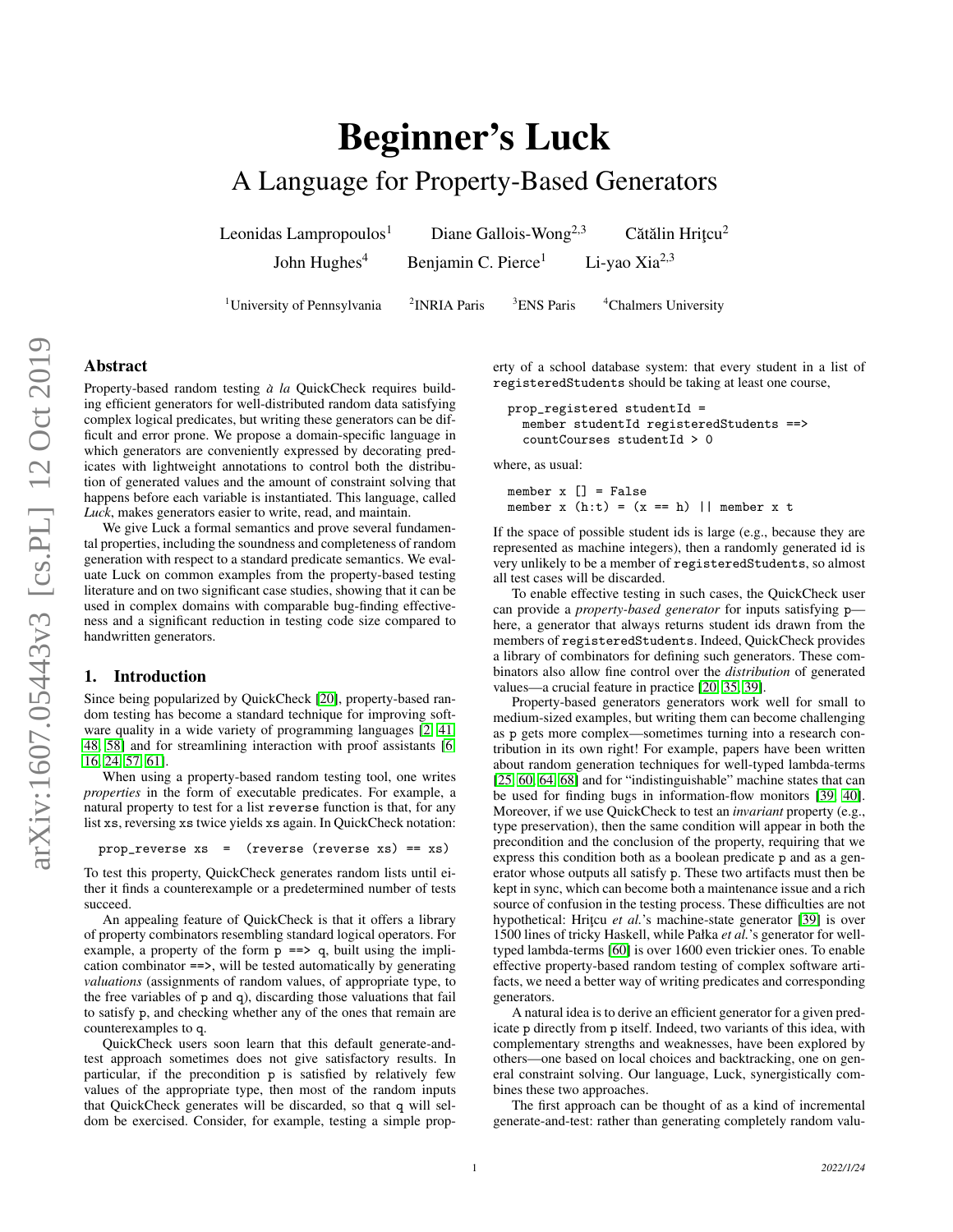ations and then testing them against p, we instead walk over the structure of p and instantiate each unknown variable x at the first point where we meet a constraint involving x. In the member example above, on each recursive call, we make a random choice between the branches of the ||. If we choose the left, we instantiate x to the head of the list; otherwise we leave x unknown and continue with the recursive call to member on the tail. This has the effect of traversing the list of registered students and picking one of its elements. This process resembles *narrowing* from functional logic programming [\[1,](#page-25-3) [37,](#page-26-10) [48,](#page-26-2) [69\]](#page-27-4). It is attractively lightweight, admits natural control over distributions (as we will see in the next section), and has been used successfully [\[17,](#page-25-4) [26,](#page-26-11) [29,](#page-26-12) [63\]](#page-27-5), even in challenging domains such as generating well-typed programs to test compilers [\[18,](#page-25-5) [25\]](#page-26-8).

However, choosing a value for an unknown when we encounter the *first* constraint on it risks making choices that do not satisfy *later* constraints, forcing us to backtrack and make a different choice when the problem is discovered. For example, consider the notMember predicate:

| notMember x [] |  | = True                                        |  |
|----------------|--|-----------------------------------------------|--|
|                |  | notMember x (h:t) = (x /= h) && notMember x t |  |

Suppose we wish to generate values for  $x$  such that notMember  $x$ ys for some predetermined list ys. When we first encounter the constraint  $x$  /= h, we generate a value for  $x$  that is not equal to the known value h. We then proceed to the recursive call of notMember, where we *check* that the chosen x does not appear in the rest of the list. Since the values in the rest of the list are not taken into account when choosing x, this may force us to backtrack if our choice of x was unlucky. If the space of possible values for x is not much bigger than the length of ys—say, just twice as big—then we will backtrack 50% of the time. Worse yet, if notMember is used to define another predicate—e.g., distinct, which tests whether each element of an input list is different from all the others—and we want to generate a list satisfying distinct, then notMember's 50% chance of backtracking will be compounded on each recursive call of distinct, leading to unacceptably low rates of successful generation.

The second existing approach uses a *constraint solver* to gen-erate a diverse set of valuations satisfying a predicate.<sup>[1](#page-1-0)</sup> This approach has been widely investigated, both for generating inputs directly from predicates [\[13,](#page-25-6) [34,](#page-26-13) [46,](#page-26-14) [66\]](#page-27-6) and for symbolic-executionbased testing [\[3,](#page-25-7) [9,](#page-25-8) [30,](#page-26-15) [67,](#page-27-7) [70\]](#page-27-8), which additionally uses the system under test to guide generation of inputs that exercise different control-flow paths. For notMember, gathering a set of disequality constraints on x before choosing its value avoids any backtracking.

However, *pure* constraint-solving approaches do not give us everything we need. They do not provide effective control over the distribution of generated valuations. At best, they might guarantee a *uniform* (or near uniform) distribution [\[15\]](#page-25-9), but this is typically not the distribution we want in practice (see [§2\)](#page-1-1). Moreover, the overhead of maintaining and solving constraints can make these approaches significantly less efficient than the more lightweight, local approach of needed narrowing when the latter does not lead to backtracking, as for instance in member.

The complementary strengths and weaknesses of local instantiation and global constraint solving suggest a hybrid approach, where limited constraint propagation, under explicit user control, is used to refine the domains (sets of possible values) of unknowns before instantiation. Exploring this approach is the goal of this paper. Our main contributions are:

- We propose a new domain-specific language, Luck, for writing generators via lightweight annotations on predicates, combining the strengths of the local-instantiation and constraintsolving approaches to generation. Section [§2](#page-1-1) illustrates Luck's novel features using binary search trees as an example.
- To place Luck's design on a firm formal foundation, we define a core calculus and establish key properties, including the soundness and completeness of its probabilistic generator semantics with respect to a straightforward interpretation of expressions as predicates [\(§3\)](#page-3-0).
- We provide a prototype interpreter [\(§4\)](#page-20-0) including a simple implementation of the constraint-solving primitives used by the generator semantics. We do not use an off-the shelf constraint solver because we want to experiment with a per-variable uniform sampling approach [\(§2\)](#page-1-1) which is not supported by modern solvers. In addition, using such a solver would require translating Luck expressions—datatypes, pattern matching, etc.—into a form that it can handle. We leave this for future work.
- We evaluate Luck's expressiveness on a collection of common examples from the random testing literature [\(§5\)](#page-21-0) and on two significant case studies; the latter demonstrate that Luck can be used (1) to find bugs in a widely used compiler (GHC) by randomly generating well-typed lambda terms and (2) to help design information-flow abstract machines by generating "lowindistinguishable" machine states. Compared to hand-written generators, these experiments show comparable bug-finding effectiveness (measured in test cases generated per counterexample found) and a significant reduction in the size of testing code. The interpreted Luck generators run an order of magnitude slower than compiled QuickCheck versions (8 to 24 times per test), but many opportunities for optimization remain.

Sections [§6](#page-23-0) and [§7](#page-24-0) discuss related work and future directions. This paper is accompanied by several auxiliary materials: (1) a Coq formalization of the narrowing semantics of Luck and machinechecked proofs of its properties (available at [https://github.](https://github.com/QuickChick/Luck) [com/QuickChick/Luck](https://github.com/QuickChick/Luck)) [\(§3.3\)](#page-5-0); (2) the prototype Luck interpreter and a battery of example programs, including all the ones we used for evaluation (also at [https://github.com/QuickChick/](https://github.com/QuickChick/Luck) [Luck](https://github.com/QuickChick/Luck)) [\(§5\)](#page-21-0); (3) an extended version of the paper with full definitions and paper proofs for the whole semantics ([https://arxiv.](https://arxiv.org/abs/1607.05443) [org/abs/1607.05443](https://arxiv.org/abs/1607.05443)).

## <span id="page-1-1"></span>2. Luck by Example

[Fig. 1](#page-2-0) shows a recursive Haskell predicate bst that checks whether a given tree with labels strictly between low and high satisfies the standard binary-search tree (BST) invariant [\[56\]](#page-26-18). It is followed by a QuickCheck generator genTree, which generates BSTs with a given maximum depth, controlled by the size parameter. This generator first checks whether  $low + 1$  >= high, in which case it returns the only valid BST satisfying this constraint—the Empty one. Otherwise, it uses QuickCheck's frequency combinator, which takes a list of pairs of positive integer weights and associated generators and randomly selects one of the generators using the probabilities specified by the weights. In this example,  $\frac{1}{size+1}$  of the time it creates an Empty tree, while  $\frac{size}{size+1}$  of the time it returns a Node. The Node generator is specified using monadic syntax: first it generates an integer x that is strictly between low and high, and then the left and right subtrees l and r by calling genTree recursively; finally it returns Node  $x \in I$  r.

<span id="page-1-0"></span><sup>1</sup> Constraint solvers can, of course, be used to *directly* search for counterexamples to a property of interest by software model checking [\[4,](#page-25-10) [5,](#page-25-11) [42,](#page-26-16) [44,](#page-26-17) etc.]. We are interested here in the rather different task of quickly generating a large number of diverse inputs, so that we can thoroughly test systems like compilers whose state spaces are too large to be exhaustively explored.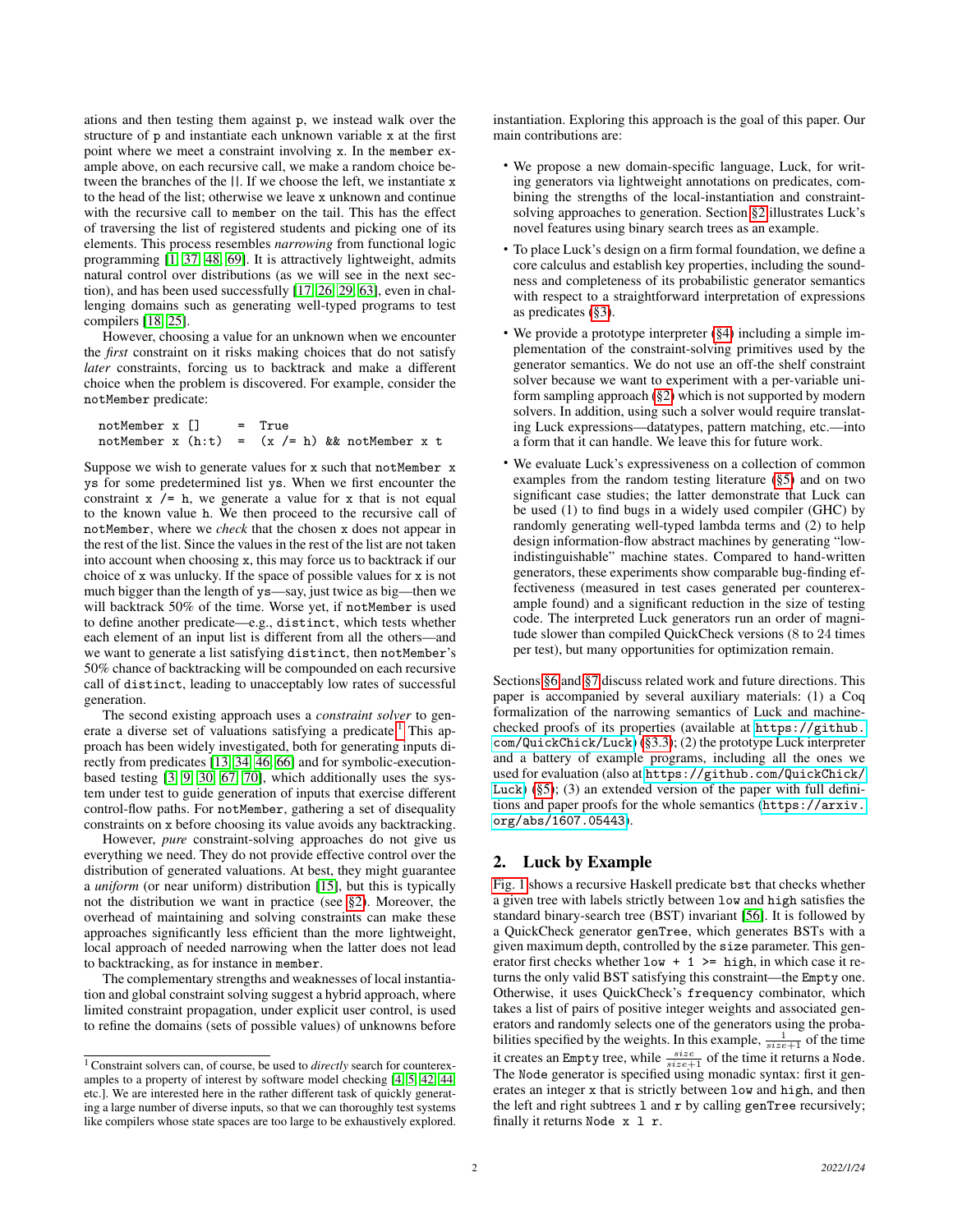*Binary tree datatype (in both Haskell and Luck):*

data Tree a = Empty | Node a (Tree a) (Tree a)

*Test predicate for BSTs (in Haskell):*

bst :: Int -> Int -> Tree Int -> Bool bst low high tree = case tree of Empty -> True Node x l r ->  $low < x$  &  $x < high$ && bst low x l && bst x high r

*QuickCheck generator for BSTs (in Haskell):*

genTree :: Int -> Int -> Int -> Gen (Tree Int) genTree size low high | low + 1 > = high = return Empty | otherwise = frequency [(1, return Empty), (size, do  $x \leftarrow$  choose (low + 1, high - 1) l <- genTree (size 'div' 2) low x r <- genTree (size 'div' 2) x high return (Node x l r))]

*Luck generator (and predicate) for BSTs:*

```
sig bst :: Int -> Int -> Int -> Tree Int -> Bool
fun bst size low high tree =
  if size == 0 then tree == Empty
  else case tree of
       | 1 % Empty -> True
       | size % Node x l r ->
          ((low < x \& x < high) \cdot x)&& bst (size / 2) low x l
          && bst (size / 2) x high r
```
<span id="page-2-0"></span>

The generator for BSTs allows us to efficiently test conditional properties of the form "if bst t then  $\langle$  *some other property of* t $\rangle$ ," but it raises some new issues of its own. First, even for this simple example, getting the generator right is a bit tricky (for instance because of potential off-by-one errors in generating x), and it is not immediately obvious that the set of trees generated by the generator is exactly the set accepted by the predicate. Worse, we now need to maintain two similar but distinct artifacts and keep them in sync. (We can't just throw away the predicate and keep the generator because we often need them both, for example to test properties like "the insert function applied to a BST and a value returns a BST.") As predicates and generators become more complex, these issues can become quite problematic (e.g., [\[39\]](#page-26-7)).

Enter Luck. The bottom of [Fig. 1](#page-2-0) shows a Luck program that represents *both* a BST predicate *and* a generator for random BSTs. Modulo variations in concrete syntax, the Luck code follows the Haskell bst predicate quite closely. The significant differences are: (1) the *sample-after expression* !x, which controls when node labels are generated, and (2) the size parameter, which is used, as in the QuickCheck generator, to annotate the branches of the case with relative weights. Together, these enable us to give the program both a natural interpretation as a predicate (by simply ignoring weights and sampling expressions) and an efficient interpretation as a generator of random trees with the same distribution as the QuickCheck version. For example, evaluating the top-level query bst 10 0 42  $u = True$ —i.e., "generate values t for the unknown u such that bst 10 0 42 t evaluates to True"—will yield random binary search trees of size up to 10 with node labels strictly between 0 and 42, with the same distribution as the QuickCheck generator genTree 10 0 42.

An *unknown* in Luck is a special kind of value, similar to logic variables found in logic programming languages and unification variables used by type-inference algorithms. Unknowns are typed, and each is associated with a domain of possible values from its type. Given an expression  $e$  mentioning some set  $U$  of unknowns, our goal is to generate *valuations* over these unknowns (maps from  $U$  to concrete values) by iteratively refining the unknowns' domains, so that, when any of these valuations is substituted into e, the resulting concrete term evaluates to a desired value (e.g., True).

Unknowns can be introduced both explicitly, as in the toplevel query above (see also [§4\)](#page-20-1), and implicitly, as in the generator semantics of case expressions. In the bst example, when the Node branch is chosen, the pattern variables  $x$ , 1, and  $r$  are replaced by fresh unknowns, which are then instantiated by evaluating the constraint low  $\langle x \times x \rangle$   $\langle x \times x \rangle$  and the recursive calls to bst.

Varying the placement of unknowns in the top-level bst query yields different behaviors. For instance, if we change the query to bst 10 ul uh  $u = True$ , replacing the low and high parameters with unknowns ul and uh, the domains of these unknowns will be refined during tree generation and the result will be a generator for random valuations (ul  $\mapsto$  i, uh  $\mapsto$  j, u  $\mapsto$  t) where i and j are lower and upper bounds on the node labels in t.

Alternatively, we can evaluate the top-level query bst 10 0  $42$  t = True, replacing u with a concrete tree t. In this case, Luck will return a trivial valuation only if t is a binary search tree; otherwise it will report that the query is unsatisfiable. A less useful possibility is that we provide explicit values for low and high but choose them with  $low > high$ , e.g., bst 10 6 4 u = True. Since there are no satisfying valuations for u other than Empty, Luck will now generate only Empty trees.

A *sample-after expression* of the form e !x is used to control instantiation of unknowns. Typically, x will be an unknown u, and evaluating e !u will cause u to be instantiated to a concrete value (after evaluating e to refine the domains of all of the unknowns in e). If x reduces to a value rather than an unknown, we similarly instantiate any unknowns appearing within this value.

As a concrete example, consider the compound inequality constraint  $0 \leq x \& x \leq 4$ . A generator based on pure narrowing (as in [\[29\]](#page-26-12)), would instantiate x when the evaluator meets the first constraint where it appears, namely  $0 \le x$  (assuming left-to-right evaluation order). We can mimic this behavior in Luck by writing ((0  $\langle x \rangle$  !x) &  $(x \langle 4)$ . However, picking a value for x at this point ignores the constraint  $x < 4$ , which can lead to backtracking. If, for instance, the domain from which we are choosing values for x is 32-bit integers, then the probability that a random choice satisfying  $0 \lt x$  will also satisfy  $x \lt 4$  is minuscule. It is better in this case to write ( $0 \le x \& x \le 4$ ) !x, instantiating x after the entire conjunction has been evaluated and all the constraints on the domain of x recorded and thus avoiding backtracking completely. Finally, if we do not include a sample-after expression for x here at all, we can further refine its domain with constraints later on, at the cost of dealing with a more abstract representation of it internally in the meantime. Thus, sample-after expressions give Luck users explicit control over the tradeoff between the expense of possible backtracking—when unknowns are instantiated early—and the expense of maintaining constraints on unknowns—so that they can be instantiated late (e.g., so that x can be instantiated after the recursive calls to bst).

Sample-after expressions choose random values with *uniform* probability from the domain associated with each unknown. While this behavior is sometimes useful, effective property-based random testing often requires fine control over the distribution of generated test cases. Drawing inspiration from the QuickCheck com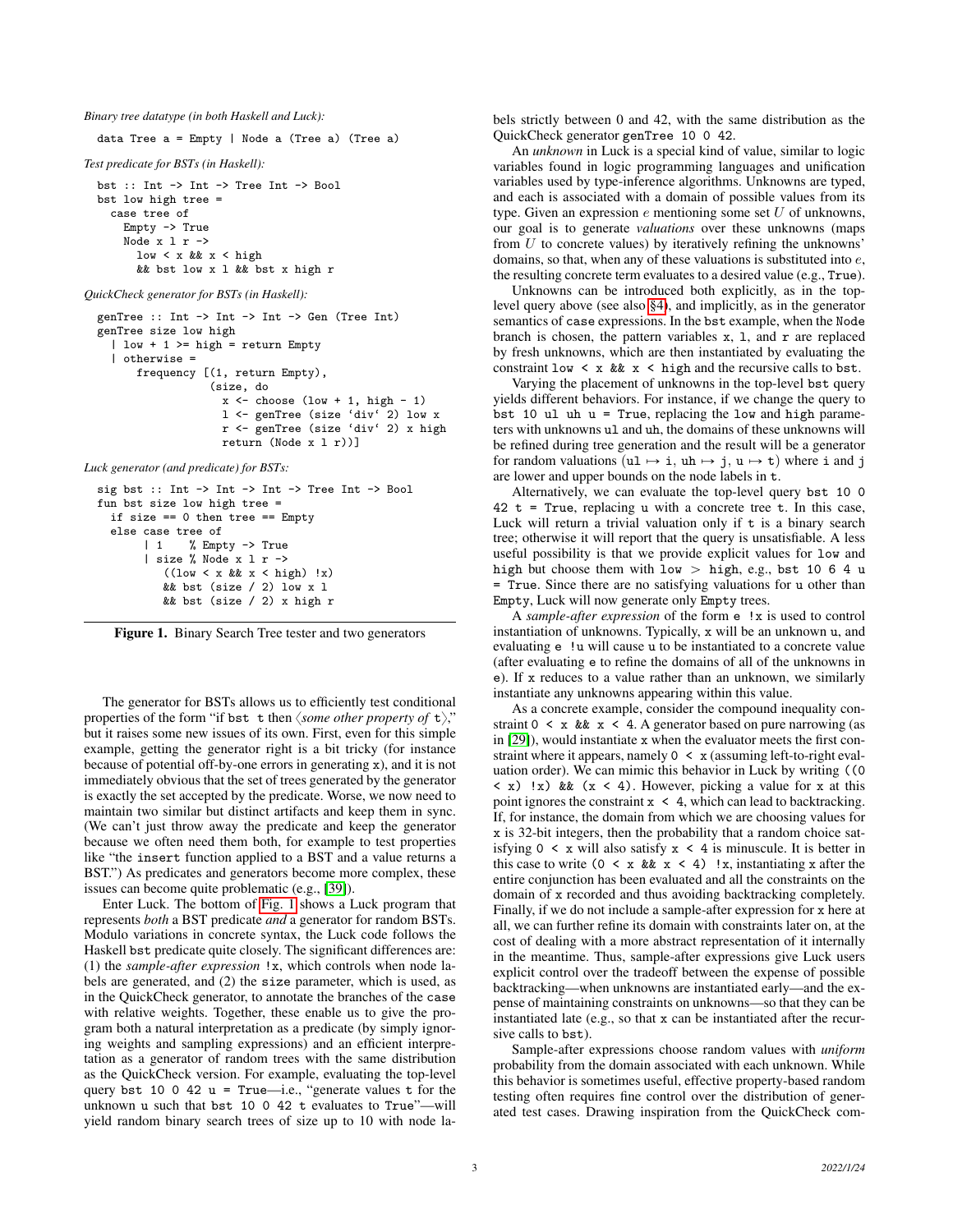binator library for building complex generators, and particularly frequency (which we saw in genTree [\(Fig. 1\)](#page-2-0)), Luck also allows weight annotations on the branches of a case expression which have a frequency-like effect. In the Luck version of bst, for example, the unknown tree is either instantiated to an Empty tree  $\frac{1}{1+size}$  of the time or partially instantiated to a Node (with fresh unknowns for x and the left and right subtrees)  $\frac{size}{1+size}$  of the time.

Weight annotations give the user control over the probabilities of local choices. These do not necessarily correspond to a specific posterior probability, but the QuickCheck community has established techniques for guiding the user in tuning local weights to obtain good testing. For example, the user can wrap properties inside a collect x combinator; during testing, QuickCheck will gather information on x, grouping equal values to provide an estimate of the posterior distribution that is being sampled. The collect combinator is an effective tool for adjusting frequency weights and dramatically increasing bug-finding rates (e.g., [\[39\]](#page-26-7)). The Luck implementation provides a similar primitive.

One further remark on uniform sampling: While *locally* instantiating unknowns uniformly from their domain is a useful default, generating *globally* uniform distributions of test cases is usually not what we want, as this often leads to inefficient testing in practice. A simple example comes from the information flow control exper-iments of Hrit<sub>cu</sub> et al. [\[39\]](#page-26-7). There are two "security levels," called *labels*, Low and High, and pairs of integers and labels are considered "indistinguishable" to a Low observer if the labels are equal and, if the labels are Low, so are the integers. In Haskell:

|        | indist $(v1, High)$ $(v2, High) = True$     |         |
|--------|---------------------------------------------|---------|
|        | indist $(v1, Low)$ $(v2, Low)$ = $v1 == v2$ |         |
| indist |                                             | = False |

If we use 32-bit integers, then for every Low indistinguishable pair there are  $2^{32}$  High ones! Thus, choosing a uniform distribution over indistinguishable pairs means that we will essentially never generate pairs with Low labels. Clearly, such a distribution cannot provide effective testing; indeed, Hrit<sub>cu</sub> et al. found that the best distribution was actually somewhat skewed in favor of Low labels.

However, in other areas where random sampling is used, it is sometimes important to be able to generate globally uniform distributions; if desired, this effect can be achieved in Luck by emulating *Boltzmann samplers* [\[22\]](#page-26-19). This technique fits naturally in Luck, providing an efficient way of drawing samples from combinatorial structures of approximate size n—in time linear in n—where any two objects with the same size have an equal probability of being generated. Details can be found in Section [6.](#page-23-0)

## <span id="page-3-0"></span>3. Semantics of Core Luck

We next present a core calculus for Luck—a minimal subset into which the examples in the previous section can in principle be desugared (though our implementation does not do this). The core omits primitive booleans and integers and replaces datatypes with binary sums, products, and iso-recursive types.

We begin in [§3.1](#page-3-1) with the syntax and standard *predicate semantics* of the core. (We call it the "predicate" semantics because, in our examples, the result of evaluating a top-level expression will typically be a boolean, though this expectation is not baked into the formalism.) We then build up to the full generator semantics in three steps. First, we give an interface to a *constraint solver* [\(§3.2\)](#page-4-0), abstracting over the primitives required to implement our semantics. Then we define a probabilistic *narrowing semantics*, which enhances the local-instantiation approach to random generation with QuickCheck-style distribution control [\(§3.3\)](#page-5-0). Finally, we introduce a *matching semantics*, building on the narrowing semantics, that unifies constraint solving and narrowing into a single

$$
v ::= () | (v, v) | L_T v | R_T v
$$
  
\n
$$
| \operatorname{rec}(f : T_1 \to T_2) x = e | \operatorname{fold}_T v
$$
  
\n
$$
| \operatorname{u}
$$
  
\n
$$
e ::= x | () | \operatorname{rec}(f : T_1 \to T_2) x = e | (e e)
$$
  
\n
$$
| (e, e) | \operatorname{case} e \text{ of } (x, y) \to e
$$
  
\n
$$
| L_T e | R_T e | \operatorname{case} e \text{ of } (L x \to e) (R x \to e)
$$
  
\n
$$
| \operatorname{fold}_T e | \operatorname{unfold}_T e
$$
  
\n
$$
| \operatorname{u} | e \leftarrow (e, e) | !e | e ; e
$$
  
\n
$$
\overline{T} ::= X | 1 | \overline{T} + \overline{T} | \overline{T} \times \overline{T} | \mu X. \overline{T}
$$
  
\n
$$
T ::= X | 1 | T + T | T \times T | \mu X. T | T \to T
$$
  
\n
$$
\Gamma ::= \varnothing | \Gamma, x : T
$$

<span id="page-3-2"></span>Figure 2. Core Luck Syntax

evaluator [\(§3.4\)](#page-7-0). We also show how integers and booleans can be encoded and how the semantics applies to the binary search tree example[\(§3.5\)](#page-9-0). The key properties of the generator semantics (both narrowing and matching versions) are soundness and completeness with respect to the predicate semantics [\(§3.6\)](#page-10-0); informally, whenever we use a Luck program to generate a valuation that satisfies some predicate, the valuation will satisfy the boolean predicate semantics (soundness), and it will generate every possible satisfying valuation with non-zero probability (completeness).

#### <span id="page-3-1"></span>3.1 Syntax, Typing, and Predicate Semantics

The syntax of Core Luck is given in [Fig. 2.](#page-3-2) Except for the last line in the definitions of values and expressions, it is a standard simply typed call-by-value lambda calculus with sums, products, and isorecursive types. We include recursive lambdas for convenience in examples, although in principle they could be encoded using recursive types.

Values include unit, pairs of values, sum constructors  $(L$  and R) applied to values (and annotated with types, to eliminate ambiguity), first class (potentially)recursive functions (rec), foldannotated values indicating where an iso-recursive type should be "folded," and *unknowns* drawn from an infinite set. The standard expression forms include variables, unit, functions, function applications, pairs with a single-branch pattern-matching construct for deconstructing them, value tagging  $(L \text{ and } R)$ , pattern matching on tagged values, and fold/unfold. The nonstandard additions are unknowns (*u*), *instantiation* ( $e \leftarrow (e_1, e_2)$ ), *sample* (!*e*) and *after*  $(e_1 : e_2)$  expressions.

The "after" operator, written with a backwards semicolon, evaluates both  $e_1$  and  $e_2$  in sequence. However, unlike the standard sequencing operator  $e_1$ ;  $e_2$ , the result of  $e_1$ ;  $e_2$  is the result of  $e_1$ ; the expression  $e_2$  is evaluated just for its side-effects. For example, the sample-after expression e !x of the previous section is desugared to a combination of sample and after:  $e$  ;  $x$ . If we evaluate this snippet in a context where  $x$  is bound to some unknown  $u$ , then the expression  $e$  is evaluated first, refining the domain of  $u$  (amongst other unknowns); then the sample expression  $\mu$  is evaluated for its side effect, instantiating  $u$  to a uniformly generated value from its domain; and finally the result of e is returned as the result of the whole expression. A reasonable way to implement  $e_1$  ;  $e_2$  using standard lambda abstractions would be as  $(\lambda x. (\lambda x. e_2) e_1)$ . However, there is a slight difference in the semantics of this encoding compared to our intended semantics—we will return to this point in [§3.4.](#page-7-0)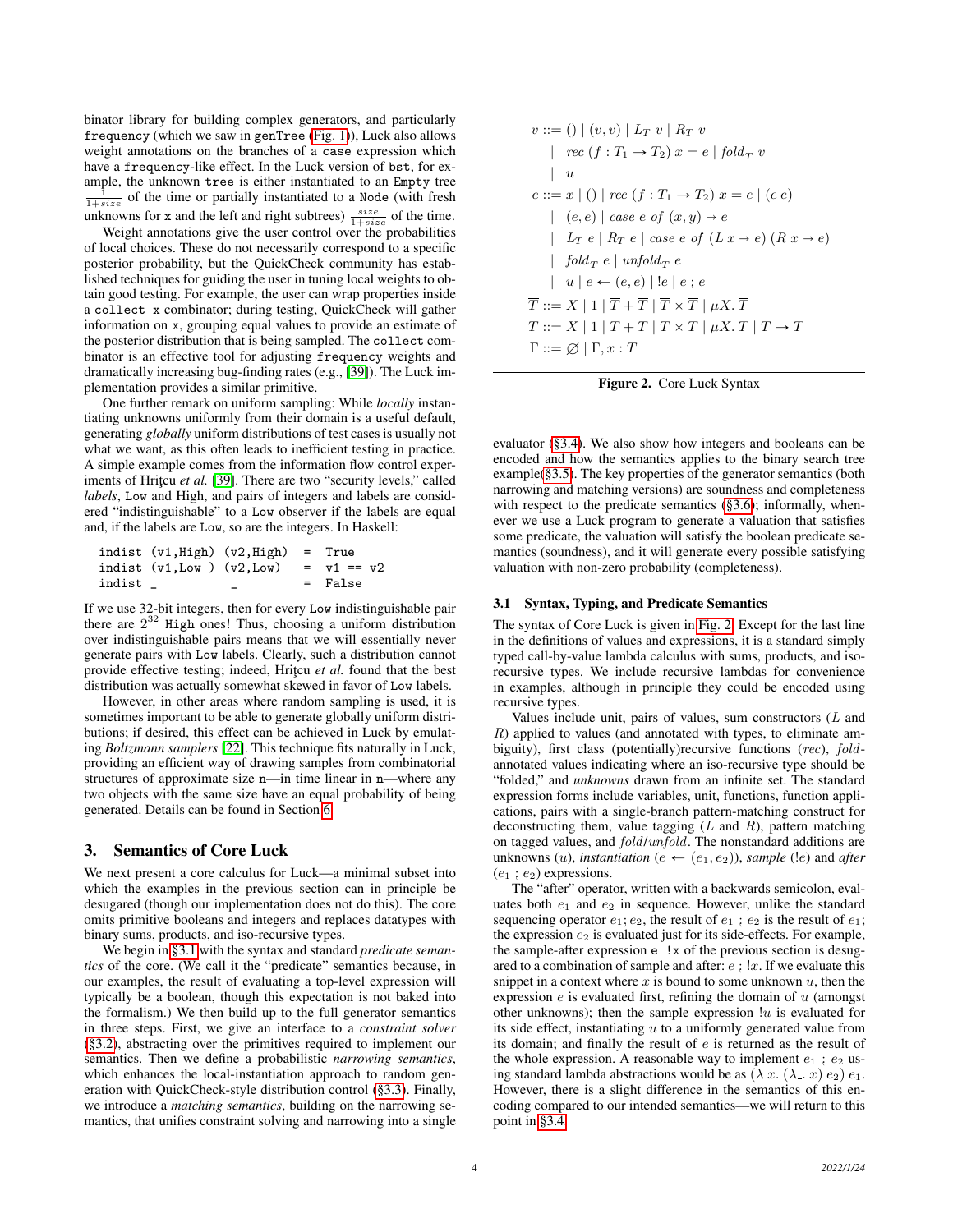T-Var 
$$
\frac{x:T \in \Gamma}{\Gamma + x:T}
$$
 T-Unit  $\frac{\Gamma}{\Gamma + \Gamma}$  : 1  
\n $\Gamma$   
\n $\Gamma$   
\n $\Gamma$   
\n $\Gamma$   
\n $\Gamma$   
\n $\Gamma$   
\n $\Gamma$   
\n $\Gamma$   
\n $\Gamma$   
\n $\Gamma$   
\n $\Gamma$   
\n $\Gamma$   
\n $\Gamma$   
\n $\Gamma$   
\n $\Gamma$   
\n $\Gamma$   
\n $\Gamma$   
\n $\Gamma$   
\n $\Gamma$   
\n $\Gamma$   
\n $\Gamma$   
\n $\Gamma$   
\n $\Gamma$   
\n $\Gamma$   
\n $\Gamma$   
\n $\Gamma$   
\n $\Gamma$   
\n $\Gamma$   
\n $\Gamma$   
\n $\Gamma$   
\n $\Gamma$   
\n $\Gamma$   
\n $\Gamma$   
\n $\Gamma$   
\n $\Gamma$   
\n $\Gamma$   
\n $\Gamma$   
\n $\Gamma$   
\n $\Gamma$   
\n $\Gamma$   
\n $\Gamma$   
\n $\Gamma$   
\n $\Gamma$   
\n $\Gamma$   
\n $\Gamma$   
\n $\Gamma$   
\n $\Gamma$   
\n $\Gamma$   
\n $\Gamma$   
\n $\Gamma$   
\n $\Gamma$   
\n $\Gamma$   
\n $\Gamma$   
\n $\Gamma$   
\n $\Gamma$   
\n $\Gamma$   
\n $\Gamma$   
\n $\Gamma$   
\n $\Gamma$   
\n $\Gamma$   
\n $\Gamma$   
\n $\Gamma$   
\n $\Gamma$   
\n $\Gamma$   
\n $\Gamma$   
\n $\Gamma$   
\n $\Gamma$   
\n $\Gamma$   
\n $\Gamma$   
\n $\Gamma$   
\n $\Gamma$   
\n $\Gamma$   
\

<span id="page-4-1"></span>

Weight annotations like the ones in the bst example can be desugared using *instantiation expressions*. For example, assuming a standard encoding of binary search trees (Tree =  $\mu X$ . 1 + int  $\times$  $X \times X$ ) and naturals, plus syntactic sugar for constant naturals:

case (unfold  $T_{\text{tree}}$  tree  $\leftarrow (1, size)$ ) of  $(L x \rightarrow \dots)(R y \rightarrow \dots)$ 

Most of the typing rules are standard (these can be found in [Fig. 3.](#page-4-1) ) The four non-standard rules are given in [Fig. 4.](#page-4-2) Unknowns are typed: each will be associated with a domain (set of values) drawn from a type  $\overline{T}$  that does not contain arrows. Luck does not support constraint solving over functional domains (which would require something like higher-order unification), and the restriction of unknowns to non-functional types reflects this. To remember the types of unknowns, we extend the typing context to include a component  $U$ , a map from unknowns to non-functional types. When the variable typing environment  $\Gamma = \emptyset$ , we write  $U \vdash e : T$ as a shorthand for  $\emptyset; U \vdash e : T$ . The rules for the standard constructs in [Fig. 3](#page-4-1) are as expected (adding  $U$  everywhere). An unknown u has type  $\overline{T}$  if  $U(u) = \overline{T}$ . If  $e_1$  and  $e_2$  are well typed, then  $e_1$  ;  $e_2$  shares the type of  $e_1$ . An instantiation expression  $e \leftarrow (e_l, e_r)$  is well typed if e has sum type  $\overline{T}_1 + \overline{T}_2$  and  $e_l$ and  $e_r$  are natural numbers. A sample expression !e has the (nonfunctional) type  $\overline{T}$  when e has type  $\overline{T}$ .

The predicate semantics for Core Luck, written  $e \Downarrow v$ , are defined as a big-step operational semantics. We assume that  $e$  is closed with respect to ordinary variables and free of unknowns. The rules for the standard constructs are unsurprising [\(Fig. 5\)](#page-4-3). The only non-standard rules are the ones for narrow, sample and after

$$
\begin{aligned}\n\textbf{T-U} \frac{U(u) = \overline{T}}{\Gamma; U \vdash u : \overline{T}} & \textbf{T-After} \frac{\Gamma; U \vdash e_1 : T_1 \quad \Gamma; U \vdash e_2 : T_2}{\Gamma; U \vdash e_1 : e_2 : T_1} \\
& \frac{\Gamma; U \vdash e : \overline{T}}{\Gamma; U \vdash e : \overline{T}} & \textbf{T-Narrow} \frac{\Gamma; U \vdash e_l : \textit{nat} \quad \Gamma \vdash e_r : \textit{nat}}{\Gamma; U \vdash e \leftarrow (e_l, e_r) : \overline{T}_1 + \overline{T}_2} \\
& \textit{nat} := \mu X. \ 1 + X\n\end{aligned}
$$

<span id="page-4-2"></span>Figure 4. Typing Rules for Nonstandard Constructs

$$
\begin{array}{c}\n\textbf{P-Val} \stackrel{i\underline{s} \text{ -value } v}{v \Downarrow v} \\
\text{e}_0 \Downarrow (rec (f : T_1 \rightarrow T_2) x = e_2) \\
\text{e}_1 \Downarrow v_1 \\
\text{P-App} \stackrel{e[}(rec (f : T_1 \rightarrow T_2) x = e_2) / f, v_1 / x] \Downarrow v}{(e_0 e_1) \Downarrow v} \\
\textbf{P-Pair} \stackrel{e_1 \Downarrow v_1}{(e_1, e_2) \Downarrow (v_1, v_2)} \\
\text{P-Pair} \stackrel{e_1 \Downarrow v_1}{(e_1, e_2) \Downarrow (v_1, v_2)} \\
\text{P-CasePair} \stackrel{e'}{case e of (x, y) \rightarrow e' \Downarrow v} \\
\textbf{P-L} \stackrel{e}{L_T} \stackrel{e}{L_T} \stackrel{v}{L_T} \stackrel{v}{v} \\
\textbf{P-R} \stackrel{e}{R_T} \stackrel{v}{R_T} \stackrel{v}{R_T} \stackrel{v}{v} \\
\textbf{P-Case-L} \stackrel{e}{case e of (L x \rightarrow e_1)(R y \rightarrow e_2) \Downarrow v_1} \\
\textbf{P-Case-R} \stackrel{e}{case e of (L x \rightarrow e_1)(R y \rightarrow e_2) \Downarrow v_2} \\
\textbf{P-Code-R} \stackrel{e}{case e of (L x \rightarrow e_1)(R y \rightarrow e_2) \Downarrow v_2} \\
\textbf{P-Fold} \stackrel{e}{folds} \stackrel{v}{folds} \stackrel{v}{v} \\
\textbf{P-Unfold} \stackrel{e}{e} \stackrel{v}{folds} \stackrel{v}{v} \\
\textbf{P-Unfold} \stackrel{e}{folds} \stackrel{v}{fabd_T} \stackrel{v}{v} \\
\end{array}
$$

<span id="page-4-3"></span>Figure 5. Predicate Semantics for Standard Core Luck Constructs

expressions, which are essentially ignored [\(Fig. 6\)](#page-5-1). With the predicate semantics we can implement a naive generate-and-test method for generating valuations satisfying some predicate by generating arbitrary well-typed valuations and filtering out those for which the predicate does not evaluate to True.

#### <span id="page-4-0"></span>3.2 Constraint Sets

The rest of this section develops an alternative probabilistic generator semantics for Core Luck. This semantics will use *constraint sets*  $\kappa \in \mathcal{C}$  to describe the possible values that unknowns can take.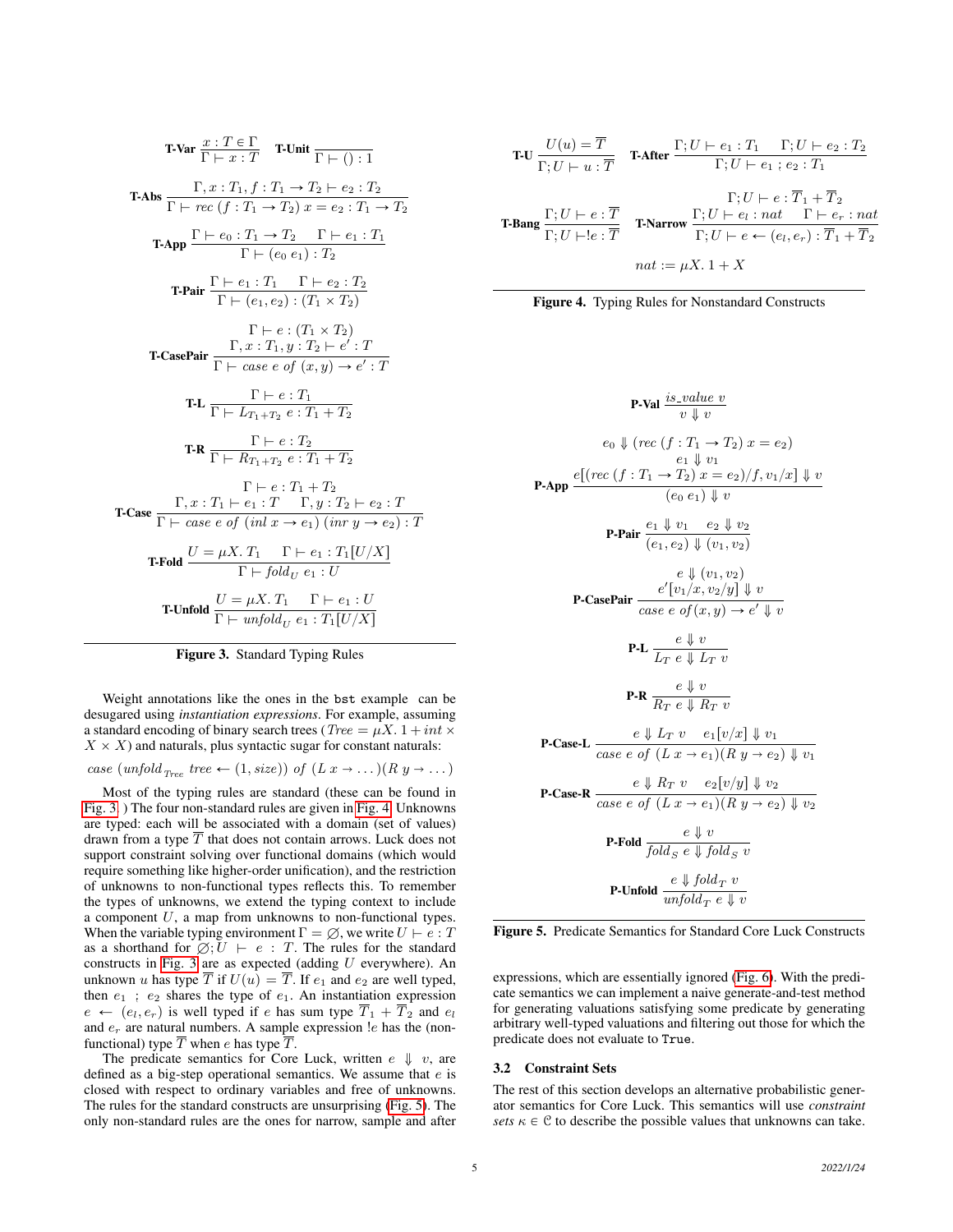$$
e \Downarrow v \quad e_1 \Downarrow v_1 \quad e_2 \Downarrow v_2
$$
\n
$$
\text{P-Narrow} \quad \frac{\llbracket v_1 \rrbracket > 0 \qquad \llbracket v_2 \rrbracket > 0 \qquad \qquad \llbracket v_2 \rrbracket > 0 \qquad \qquad \text{P-Bang} \quad \frac{e \Downarrow v}{\llbracket e \Downarrow v}
$$
\n
$$
\text{P-After} \quad \frac{e_1 \Downarrow v_1 \qquad e_2 \Downarrow v_2}{e_1 \; ; \; e_2 \Downarrow v_1}
$$
\n
$$
\llbracket fold_{nat} \left( L_{1+nat} \left( \right) \right) \rrbracket = 0
$$
\n
$$
\llbracket fold_{nat} \left( R_{1+nat} \, v \right) \rrbracket = 1 + \llbracket v \rrbracket
$$

<span id="page-5-1"></span>

For the moment, we leave the implementation of constraint sets open (the one used by our prototype interpreter is described in [§4\)](#page-20-0), simply requiring that they support the following operations:

$$
\begin{array}{llll}\n\llbracket\cdot\rrbracket & :: & \mathbb{C} \to Set \; Valuation\\ U & :: & \mathbb{C} \to Map \; U \; \overline{T} \\
\text{ fresh} & :: & \mathbb{C} \to \overline{T}^* \to (\mathbb{C} \times \mathcal{U}^*)\\ \text{unify} & :: & \mathbb{C} \to \; Val \to \mathbb{V}al \to \mathbb{C} \\
\text{SAT} & :: & \mathbb{C} \to \; BOol\\ \llbracket\cdot\rrbracket & :: & \mathbb{C} \to \mathcal{U} \to \; Maybe \; Val\\ \text{sample} & :: & \mathbb{C} \to \mathcal{U} \to \mathbb{C}^* \\
\end{array}
$$

Here we describe these operations informally, deferring technicalities until after we have presented the generator semantics [\(§3.6\)](#page-10-0).

A constraint set  $\kappa$  denotes a set of valuations ( $\lbrack \lbrack \kappa \rbrack$ ), representing the solutions to the constraints. Constraint sets also carry type information about existing unknowns:  $U(\kappa)$  is a mapping from  $κ$ 's unknowns to types. A constraint set  $κ$  is *well typed* ( $\vdash κ$ ) if, for every valuation  $\sigma$  in the denotation of  $\kappa$  and every unknown u bound in  $\sigma$ , the type map  $U(\kappa)$  contains u and  $\emptyset$ ;  $U(\kappa) \vdash \sigma(u)$ :  $U(\kappa)(u)$ .

$$
\forall (\sigma \in [\![\kappa]\!])(u \in \sigma). \ \ u \in U(\kappa) \land \varnothing; U(\kappa) \vdash \sigma(u): U(\kappa)(u)
$$

Many of the semantic rules will need to introduce fresh unknowns. The fresh function takes as inputs a constraint set  $\kappa$  and a sequence of (non-functional) types of length  $k$ ; it draws the next  $k$ unknowns (in some deterministic order) from the infinite set  $U$  and extends  $U(\kappa)$  with the respective bindings.

The main way constraints are introduced during evaluation is unification. Given a constraint set  $\kappa$  and two values, each potentially containing unknowns,  $unify$  updates  $\kappa$  to preserve only those valuations in which the values match.

SAT is a total predicate that holds on constraint sets whose denotation contains at least one valuation. The totality requirement implies that our constraints must be decidable.

The value-extraction function  $\kappa[u]$  returns an optional (nonunknown) value: if in the denotation of  $\kappa$ , all valuations map u to the same value v, then that value is returned (written  $\{v\}$ ); otherwise nothing (written  $\emptyset$ ).

The *sample* operation is used to implement sample expressions (!e): given a constraint set  $\kappa$  and an unknown  $u \in U(\kappa)$ , it returns a list of constraint sets representing all possible concrete choices for  $u$ , in all of which  $u$  is completely determined—that is  $\forall \kappa \in (sample \kappa u)$ .  $\exists v. \kappa[u] = \{v\}$ . To allow for reasonable implementations of this interface, we maintain an invariant that the input unknown to sample will always have a finite denotation; thus, the resulting list is also finite.

#### <span id="page-5-0"></span>3.3 Narrowing Semantics

As a first step toward a semantics for Core Luck that incorporates both constraint solving and local instantiation, we define a simpler *narrowing* semantics. This semantics is of some interest in its own right, in that it extends traditional "needed narrowing" with explicit probabilistic instantiation points, but its role here is as a subroutine of the matching semantics in [§3.4.](#page-7-0)

The narrowing evaluation judgment takes as inputs an expression  $e$  and a constraint set  $\kappa$ . As in the predicate semantics, evaluating  $e$  returns a value  $v$ , but now it also depends on a constraint set  $\kappa$  and returns a new constraint set  $\kappa'$ . The latter is intuitively a refinement of  $\kappa$ —i.e., evaluation will only remove valuations.

$$
e \mathrel{\Rightarrow} \kappa \Downarrow_q^t \kappa' \models v
$$

The semantics is annotated with a representation of the sequence of random choices made during evaluation, in the form of a *trace* t. A trace is a sequence of *choices*: integer pairs  $(m, n)$  with  $0 \leq m \leq n$ , where *n* denotes the number of possibilities chosen among and m is the index of the one actually taken. We write  $\epsilon$ for the empty trace and  $t \cdot t'$  for the concatenation of two traces. We also annotate the judgment with the probability  $q$  of making the choices represented in the trace. Recording traces is useful after the fact in calculating the total probability of some given outcome of evaluation (which may be reached by many different derivations). Traces play no role in determining how evaluation proceeds. We model probability distributions using rational numbers  $q \in (0, 1] \cap$ Q, for simplicity in the Coq formalization.

We maintain the invariant that the input constraint set  $\kappa$  is well typed and that the input expression  $e$  is well typed with respect to an empty variable context and the unknown context  $U(\kappa)$ . Another invariant is that every constraint set  $\kappa$  that appears as input to a judgment is satisfiable and the restriction of its denotation to the unknowns in e is finite. These invariants are established at the top-level (see [§4\)](#page-20-1). The finiteness invariant ensures the output of sample will always be a finite collection (and therefore the probabilities involved will be positive rational numbers. Moreover, they guarantee termination of constraint solving, as we will see in [§3.4.](#page-7-0) Finally, we assume that the type of every expression has been determined by an initial type-checking phase. We write  $e^T$  to show that  $e$  has type  $T$ . This information is used in the semantic rules to provide types for fresh unknowns.

The narrowing semantics is given in [Fig. 7](#page-6-0) for the standard constructs and in [Fig. 8](#page-6-1) for instantiation expressions; [Fig. 10](#page-6-2) and [Fig. 9](#page-6-3) give some auxiliary definitions. Most of the rules are intuitive. A common pattern is sequencing two narrowing judgments  $e_1 = \kappa \Downarrow_{q_1}^{t_1} \kappa_1 \models v$  and  $e_2 = \kappa_1 \Downarrow_{q_2}^{t_2} \kappa_2 \models v$ . The constraint-set result of the first narrowing judgment  $(\kappa_1)$  is given as input to the second, while traces and probabilities are accumulated by concatenation  $(t_1 \tcdot t_2)$  and multiplication  $(q_1 * q_2)$ . We now explain the rules in detail.

Rule N-Base is the base case of the evaluation relation, handling values that are not handled by other rules by returning them as-is. No choices are made, so the probability of the result is 1 and the trace is empty.

Rule N-Pair: To evaluate  $(e_1, e_2)$  given a constraint set  $\kappa$ , we sequence the derivations for  $e_1$  and  $e_2$ .

Rules N-CasePair-P, N-CasePair-U: To evaluate the pair elimination expression *case e of*  $(x, y) \rightarrow e'$  in a constraint set  $\kappa$ , we first evaluate  $e$  in  $\kappa$ . Typing ensures that the resulting value is either a pair or an unknown. If it is a pair (N-CasePair-P), we substitute its components for x and y in  $e^7$  and continue evaluating. If it is an unknown u of type  $\overline{T}_1 \times \overline{T}_2$  (**N-CasePair-U**), we first use  $\overline{T}_1$  and  $\overline{T}_2$  as types for fresh unknowns  $u_1, u_2$  and remember the constraint that the pair  $(u_1, u_2)$  must unify with u. We then proceed as above, this time substituting  $u_1$  and  $u_2$  for x and y.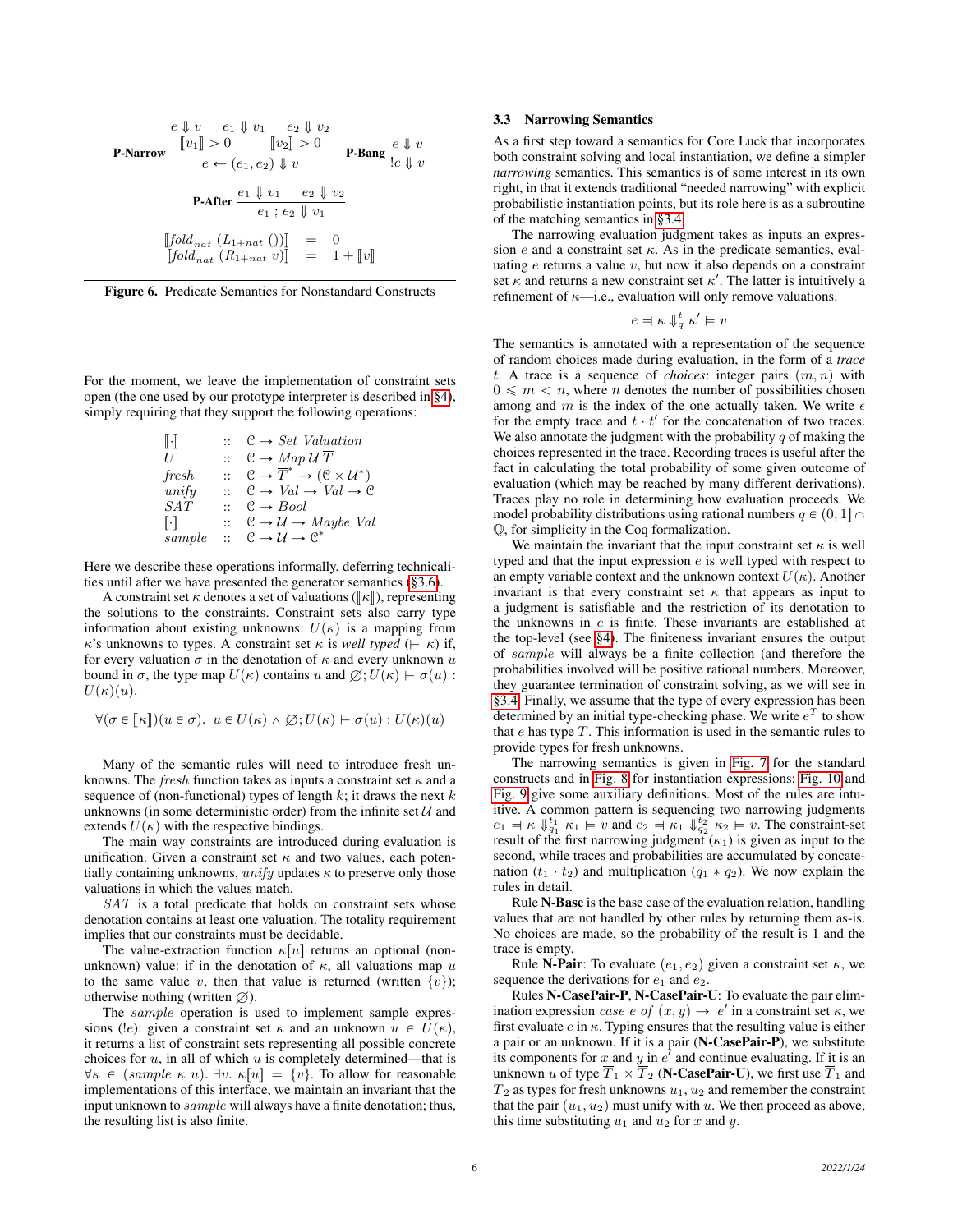N-Base 
$$
\frac{v = () \vee v = (rec (f : T_1 \rightarrow T_2) x = e') \vee v \in U}{v = \kappa \Downarrow_{1}^{\epsilon} \kappa = v}
$$
\nN-Pair 
$$
\frac{e_1 = \kappa \Downarrow_{11}^{\epsilon} \kappa_1}{(e_1, e_2) = \kappa \Downarrow_{11}^{\epsilon} \kappa_2} \kappa_2 = (v_1, v_2)
$$
\n
$$
e = \kappa \Downarrow_{11}^{\epsilon} \kappa_3 = (v_1, v_2)
$$
\nN-CasePair-P 
$$
\frac{e'[v_1/x, v_2/y] = \kappa_3 \Downarrow_{11}^{\epsilon'} \kappa_2}{(2\kappa_2 + 1)^2} = \kappa_2 \frac{e[v_1/y, v_2/y] = \kappa_3 \Downarrow_{11}^{\epsilon'} \kappa_2}{(2\kappa_2 + 1)^2} = \kappa_2 \frac{e[v_1/y, v_2/y] = \kappa_3 \Downarrow_{11}^{\epsilon'} \kappa_2}{(2\kappa_2 + 1)^2}
$$
\nN-CasePair-U 
$$
\frac{e'[v_1/x, u_2/y] = \kappa_3 \Downarrow_{11}^{\epsilon'} \kappa_2}{(2\kappa_2 + 1)^2} = \frac{e(-\kappa \Downarrow_{11}^{\epsilon'} \kappa_2)}{e(-\kappa_2 + 1)^2} = \frac{e(-\kappa \Downarrow_{11}^{\epsilon'} \kappa_2)}{e(-\kappa_2 + 1)^2} = \frac{e(-\kappa \Downarrow_{11}^{\epsilon'} \kappa_2)}{e(-\kappa_2 + 1)^2} = \frac{e(-\kappa \Downarrow_{11}^{\epsilon'} \kappa_2)}{e(-\kappa_2 + 1)^2} = \frac{e(-\kappa \Downarrow_{11}^{\epsilon'} \kappa_2)}{e(-\kappa_2 + 1)^2} = \frac{e(-\kappa \Downarrow_{11}^{\epsilon'} \kappa_2)}{e(-\kappa_2 + 1)^2} = \frac{e(-\kappa \Downarrow_{11}^{\epsilon'} \kappa_2)}{e(-\kappa_2 + 1)^2} = \frac{e(-\kappa \Downarrow_{11}^{\epsilon'} \kappa_2)}{e(-\kappa_2 + 1)^2} = \frac{e(-\kappa \Downarrow_{11}
$$

N-Unfold-U  $e \stackrel{\frown}{\vphantom{|}} \preccurlyeq \kappa \Downarrow_q^t \kappa_a \models u$  $(\kappa_b, u') = \text{fresh } \kappa_a \ T[\mu X.T/X]$  $\kappa' = \text{unify } \kappa_b \text{ u } (\text{fold}_{\mu X.T} \text{ u}')$  $\text{unfold}_{\mu X.T} e \preceq \kappa \Downarrow_q^t \kappa' \models u'$ 

<span id="page-6-0"></span>Figure 7. Narrowing Semantics of Standard Core Luck Constructs

| N-After                                                                                                                                                                                  | $e_1 = \kappa \Downarrow_{q_1}^{t_1} \kappa_1 \models v_1$ $e_2 = \kappa_1 \Downarrow_{q_2}^{t_2} \kappa_2 \models v_2$<br>$e_1$ ; $e_2 \equiv \kappa \Downarrow_{a_1 \ast a_2}^{t_1 \cdot t_2} \kappa_2 \models v_1$ |
|------------------------------------------------------------------------------------------------------------------------------------------------------------------------------------------|-----------------------------------------------------------------------------------------------------------------------------------------------------------------------------------------------------------------------|
|                                                                                                                                                                                          |                                                                                                                                                                                                                       |
| N-Bang                                                                                                                                                                                   | $e \equiv \kappa \Downarrow_q^t \kappa_a \models v$ sample $V \kappa_a v \Rightarrow_{q'}^{t'} \kappa'$                                                                                                               |
|                                                                                                                                                                                          | $!e \neq \kappa \Downarrow_{\alpha \ast \alpha'}^{t \cdot t'} \kappa' \models v$                                                                                                                                      |
| $e \equiv \kappa \Downarrow_q^t \kappa_a \models v$                                                                                                                                      |                                                                                                                                                                                                                       |
| $e_1 = \kappa_a \Downarrow_{q_1}^{t_1} \kappa_b \models v_1$                                                                                                                             | $e_2 \equiv \kappa_b \Downarrow_{q_2}^{t_2} \kappa_c \models v_2$                                                                                                                                                     |
| sample $V \kappa_c v_1 \Rightarrow_{d'_1}^{t'_1} \kappa_d$ sample $V \kappa_d v_2 \Rightarrow_{d'_2}^{t'_2} \kappa_e$                                                                    |                                                                                                                                                                                                                       |
| $nat_{\kappa_e}(v_1) = n_1$ $n_1 > 0$ $nat_{\kappa_e}(v_2) = n_2$ $n_2 > 0$                                                                                                              |                                                                                                                                                                                                                       |
| $(\kappa_0, [u_1, u_2]) = \text{fresh } \kappa_e [T_1, T_2]$                                                                                                                             |                                                                                                                                                                                                                       |
| $\kappa_l = \text{unify } \kappa_0 \ v \ (L_{\overline{T}_1 + \overline{T}_2} \ u_1) \quad \kappa_r = \text{unify } \kappa_0 \ v \ (R_{\overline{T}_1 + \overline{T}_2} \ u_2)$          |                                                                                                                                                                                                                       |
| choose $n_1 \kappa_l n_2 \kappa_r \rightarrow_{q'}^{t'} i$<br>N-Narrow                                                                                                                   |                                                                                                                                                                                                                       |
| $e^{\overline{T}_1 + \overline{T}_2} \leftarrow (e_1^{nat}, e_2^{nat}) \Rightarrow \kappa \Downarrow_{q*q_1*q_2 * q'_1 * q'_2 * q'}^{t \cdot t_1 \cdot t_2' \cdot t'} \kappa_i \vDash v$ |                                                                                                                                                                                                                       |

<span id="page-6-1"></span>Figure 8. Narrowing Semantics for Non-Standard Expressions

| $SAT(\kappa_1)$ $SAT(\kappa_2)$                                         | $\neg SAT(\kappa_1)$ $SAT(\kappa_2)$                            |
|-------------------------------------------------------------------------|-----------------------------------------------------------------|
| choose $n \kappa_1 m \kappa_2 \rightarrow \binom{[(0,2)]}{n/(n+m)} l$   | choose $n \kappa_1 m \kappa_2 \rightarrow^{\epsilon}_{\iota} r$ |
| $SAT(\kappa_1)$ $SAT(\kappa_2)$                                         | $SAT(\kappa_1) \quad -SAT(\kappa_2)$                            |
| choose $n \kappa_1$ $m \kappa_2 \rightarrow \binom{[(1,2)]}{m/(n+m)} r$ | choose $n \kappa_1 m \kappa_2 \rightarrow_l^{\epsilon} l$       |

<span id="page-6-3"></span>Figure 9. Auxiliary relation choose

| sample $\kappa u = S \quad S[m] = \kappa'$                                                                      |                                                          |  |  |
|-----------------------------------------------------------------------------------------------------------------|----------------------------------------------------------|--|--|
| $\mathit{sampleV}\ \kappa\ u\Rightarrow_{1/ S }^{[(m, S )]}\kappa'$                                             |                                                          |  |  |
|                                                                                                                 | sample $V \kappa v \Rightarrow_{a}^{t} \kappa'$          |  |  |
| sample $V \kappa() \Rightarrow_1^{\epsilon} \kappa$<br>sample $V \kappa (fold_T v) \Rightarrow_{a}^{t} \kappa'$ |                                                          |  |  |
| sample $V \kappa v \Rightarrow_{\alpha}^t \kappa'$                                                              | sample $V \kappa v \Rightarrow_{a}^{t} \kappa'$          |  |  |
| sample $V \kappa (L_T v) \Rightarrow_{\alpha}^t \kappa'$                                                        | sample $V \kappa (R_T v) \Rightarrow_{\alpha}^t \kappa'$ |  |  |
| sample $V \kappa v_1 \Rightarrow_{a_1}^{t_1} \kappa_1$                                                          | sample $V \kappa_1 v_2 \Rightarrow_{a_2}^{t_2} \kappa'$  |  |  |
| sample $V \kappa(v_1, v_2) \Rightarrow_{q_1 + q_2}^{t_1 \cdot t_2} \kappa'$                                     |                                                          |  |  |

<span id="page-6-2"></span>

|  | Figure 10. Auxiliary relation $sampleV$ |  |  |  |
|--|-----------------------------------------|--|--|--|
|--|-----------------------------------------|--|--|--|

(The first pair rule might appear unnecessary since, even in the case where the scrutinee evaluates to a pair, we could generate unknowns, unify, and substitute, as in N-CasePair-U. However, unknowns in Luck only range over non-functional types  $\overline{T}$ , so this trick does not work when the type of the e contains arrows.)

The N-CasePair-U rule also shows how the finiteness invariant is preserved: when we generate the unknowns  $u_1$  and  $u_2$ , their domains are unconstrained, but before we substitute them into an expression used as "input" to a subderivation, we unify them with the result of a narrowing derivation, which already has a finite representation in  $\kappa_a$ .

Rules N-L, N-R: To evaluate  $L_{T_1+T_2}$  e, we evaluate e and tag the resulting value with  $L_{T_1+T_2}$ , with the resulting constraint set, trace, and probability unchanged.  $R_{T_1+T_2}$  e is handled similarly.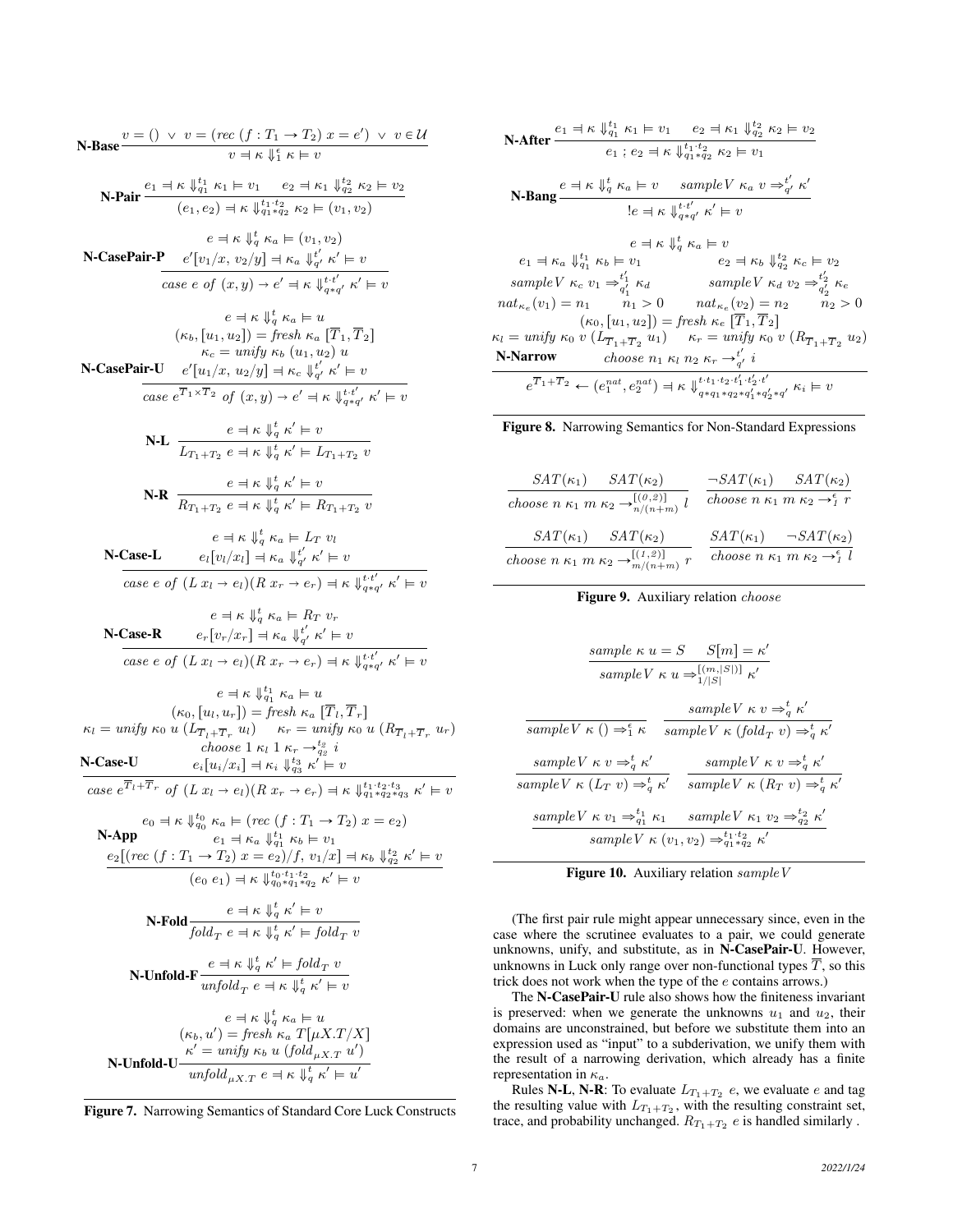Rules N-Case-L,N-Case-R,N-Case-U: As in the pair elimination rule, we first evaluate the discriminee e to a value, which must have one of the shapes  $L_T$   $v_l$ ,  $R_T$   $v_r$ , or  $u \in \mathcal{U}$ , thanks to typing. The cases for  $L_T$   $v_l$  (rule N-Case-L) and  $R_T$   $v_r$  (rule N-Case-R) are similar to N-CasePair-P:  $v_l$  or  $v_r$  can be directly substituted for  $x_l$  or  $x_r$  in  $e_l$  or  $e_r$ . The unknown case (N-Case-U) is similar to N-CasePair-U but a bit more complex. Once again  $e$  shares with the unknown u a type  $\overline{T}_l + \overline{T}_r$  that does not contain any arrows, so we can generate fresh unknowns  $u_l$ ,  $u_r$  with types  $\overline{T}_l$ ,  $\overline{T}_r$ . We unify  $L_{\overline{T}_l+\overline{T}_r}$   $v_l$  with u to get the constraint set  $\kappa_l$  and  $R_{\overline{T}_l+\overline{T}_r}$   $v_r$ with u to get  $\kappa_r$ . We then use the auxiliary relation *choose* [\(Fig. 9\)](#page-6-3), which takes two integers n and m (here equal to 1) as well as two constraint sets (here  $\kappa_l$  and  $\kappa_r$ ), to select either l or r. If exactly one of  $\kappa_l$  and  $\kappa_r$  is satisfiable, then *choose* will return the corresponding index with probability 1 and an empty trace (because no random choice were made). If both are satisfiable, then the resulting index is randomly chosen. Both outcomes are equiprobable (because of the 1 arguments to choose), so the probability is one half in each case. This uniform binary choice is recorded in the trace  $t_2$  as either  $(0, 2)$  or  $(1, 2)$ . Finally, we evaluate the expression corresponding to the chosen index, with the corresponding unknown substituted for the variable. The satisfiability checks enforce the invariant that constraint sets are satisfiable, which in turn ensures that  $\kappa_l$  and  $\kappa_r$ cannot both be unsatisfiable at the same time, since there must exist at least one valuation in  $\kappa_0$  that maps u to a value (either L or R) which ensures that the corresponding unification will succeed.

Rule N-App: To evaluate an application  $(e_0 \, e_1)$ , we first evaluate  $e_0$  to rec  $(f : T_1 \rightarrow T_2)$   $x = e_2$  (since unknowns only range over arrow-free types  $\overline{T}$ , the result cannot be an unknown) and its argument  $e_1$  to a value  $v_1$ . We then evaluate the appropriately substituted body,  $e_2$ [(rec (f :  $T_1 \rightarrow T_2$ )  $x = e_2$ )/f,  $v_1/x$ ], and combine the various probabilities and traces appropriately.

Rule N-After is similar to N-Pair; however, the value result of the derivation is that of the first narrowing evaluation, implementing the reverse form of sequencing described in the introduction of this section.

Rule N-Fold is similar to N-L. N-Unfold-F and N-Unfold-U are similar to (though simpler than) N-CasePair-P and N-CasePair-U.

Rule N-Bang: To evaluate !e we evaluate  $e$  to a value  $v$ , then use the auxiliary relation  $sampleV$  [\(Fig. 10\)](#page-6-2) to completely instantiate  $v$ , walking down the structure of  $v$ . When unknowns are encountered, sample is used to produce a list of constraint sets S; with probability  $\frac{1}{|S|}$  (where  $|S|$  is the size of the list) we can select the mth constraint set in S, for each  $0 \le m < |S|$ .

Rule N-Narrow is similar to N-Case-U. The main difference is the "weight" arguments  $e_1$  and  $e_2$ . These are evaluated to values  $v_1$  and  $v_2$ , and sample V is called to ensure that they are fully instantiated in all subsequent constraint sets, in particular in  $\kappa_e$ . The relation  $nat_{\kappa_e}(v_1) = n_1$  walks down the structure of the value  $v_1$  (like sample V) and calculates the unique natural number  $n_1$  corresponding to  $v_1$ . Specifically, when the input value is an unknown,  $nat_{\kappa}(u) = n$  holds if  $\kappa[u] = v'$  and  $[v] = n$ , where<br>the notation  $||v||$  is defined in Fig. 6. The rest of the rule is the the notation  $\llbracket v \rrbracket$  is defined in [Fig. 6.](#page-5-1) The rest of the rule is the same as N-Case-U, except that the computed weights  $n_1$  and  $n_2$ are given as arguments to choose in order to shape the distribution accordingly.

Using the narrowing semantics, we can implement a more efficient method for generating valuations than the naive generateand-test described in Section [§3.1:](#page-3-1) instead of generating arbitrary valuations we only lazily instantiate a subset of unknowns as we encounter them. This method has the additional advantage that, if a generated valuation yields an unwanted result, the implementation can backtrack to the point of the latest choice, which can drastically improve performance [\[18\]](#page-25-5).

Unfortunately, using the narrowing semantics in this way can lead to a lot of backtracking. To see why, consider three unknowns,  $u_1, u_2$ , and  $u_3$ , and a constraint set  $\kappa$  where each unknown has type Bool (i.e.,  $1 + 1$ ) and the domain associated with each contains both True and False  $(L_{1+1} \text{)}$  and  $R_{1+1} \text{)}$ . Suppose we want to generate valuations for these three unknowns such that the conjunction  $u_1$  &&  $u_2$  &&  $u_3$  holds, where  $e_1$  &&  $e_2$  is shorthand for case  $e_1$  of  $(L x \rightarrow e_2)(R y \rightarrow \text{False})$ . If we attempt to evaluate the expression  $u_1$  &&  $u_2$  &&  $u_3$  using the narrowing semantics, we first apply the N-Case-U rule with  $e = u_1$ . That means that  $u_1$  will be unified with either L or R (applied to a fresh unknown) with equal probability, leading to a False result for the entire expression 50% of the time. If we choose to unify  $u_1$  with an L, then we apply the N-Case-U rule again, returning either False or  $u_3$ (since unknowns are values—rule N-Base) with equal probability. Therefore, we will have generated a desired valuation only 25% of the time; we will need to backtrack 75% of the time.

The problem here is that the narrowing semantics is agnostic to the desired result of the whole computation—we only find out at the very end that we need to backtrack. But we can do better...

#### <span id="page-7-0"></span>3.4 Matching Semantics

In this section we present a *matching* semantics that takes as an additional input a *pattern* (a value not containing lambdas but possibly containing unknowns)

$$
p ::= () | (p, p) | L_{\overline{T}} p | R_{\overline{T}} p | fold_{\overline{T}} p | u
$$

and propagates this pattern backwards to guide the generation process. By allowing our semantics to look ahead in this way, we can often avoid case branches that lead to non-matching results.

The matching judgment is again a variant of big-step evaluation; it has the form

$$
p \Leftarrow e \Rightarrow \kappa \Uparrow_q^t \kappa^?
$$

where the pattern p can mention the unknowns in  $U(\kappa)$  and where the metavariable  $\kappa^?$  stands for an *optional* constraint set ( $\emptyset$  or  $\{\kappa\}$ ) returned by matching. Returning an option allows us to calculate the probability of backtracking by summing the  $q$ 's of all failing derivations. (The combined probability of failures and successes may be less than 1, because some reduction paths may diverge.)

We keep the invariants from [§3.3:](#page-5-0) the input constraint set  $\kappa$ is well typed and so is the input expression  $e$  (with respect to an empty variable context and  $U(\kappa)$ ; moreover  $\kappa$  is satisfiable, and the restriction of its denotation to the unknowns in  $e$  is finite. To these invariants we add that the input pattern  $p$  is well typed in  $U(\kappa)$  and that the common type of e and p does not contain any arrows (e can still contain functions and applications internally; these are handled by calling the narrowing semantics).

The following properties are essential to maintaining these invariants. Whenever the output option has the form  $\{\kappa^7\}$ , then  $\kappa^7$ is satisfiable. This is easily ensured by checking the satisfiability of candidate constraint sets and outputting  $\varnothing$  if they are not satisfiable. Moreover, when the output has the form  $\{\kappa^i\}$ , then all the unknowns of p have finite denotations in  $\kappa'$  (despite them not necessarily having finite denotations in the input constraint set  $\kappa$ ).

The evaluation relation appears in [Fig. 11](#page-8-0) (standard constructs) and [Fig. 14](#page-9-1) (novel Luck constructs). Additional rules concerning failure propagating cases appear in [Fig. 13,](#page-8-1) while match rules that deal with discriminees containing arrow types appear in [Fig. 12.](#page-8-2) Most of them are largely similar to the narrowing rules, only introducing unifications with target patterns in key places. Several of them rely on the narrowing semantics defined previously.

Rule M-Base: To generate valuations for a unit value or an unknown, we unify  $v$  and the target pattern  $p$  under the input constraint set  $\kappa$ . Unlike **N-Base**, there is no case for functions, since the expression being evaluated must have a non-function type.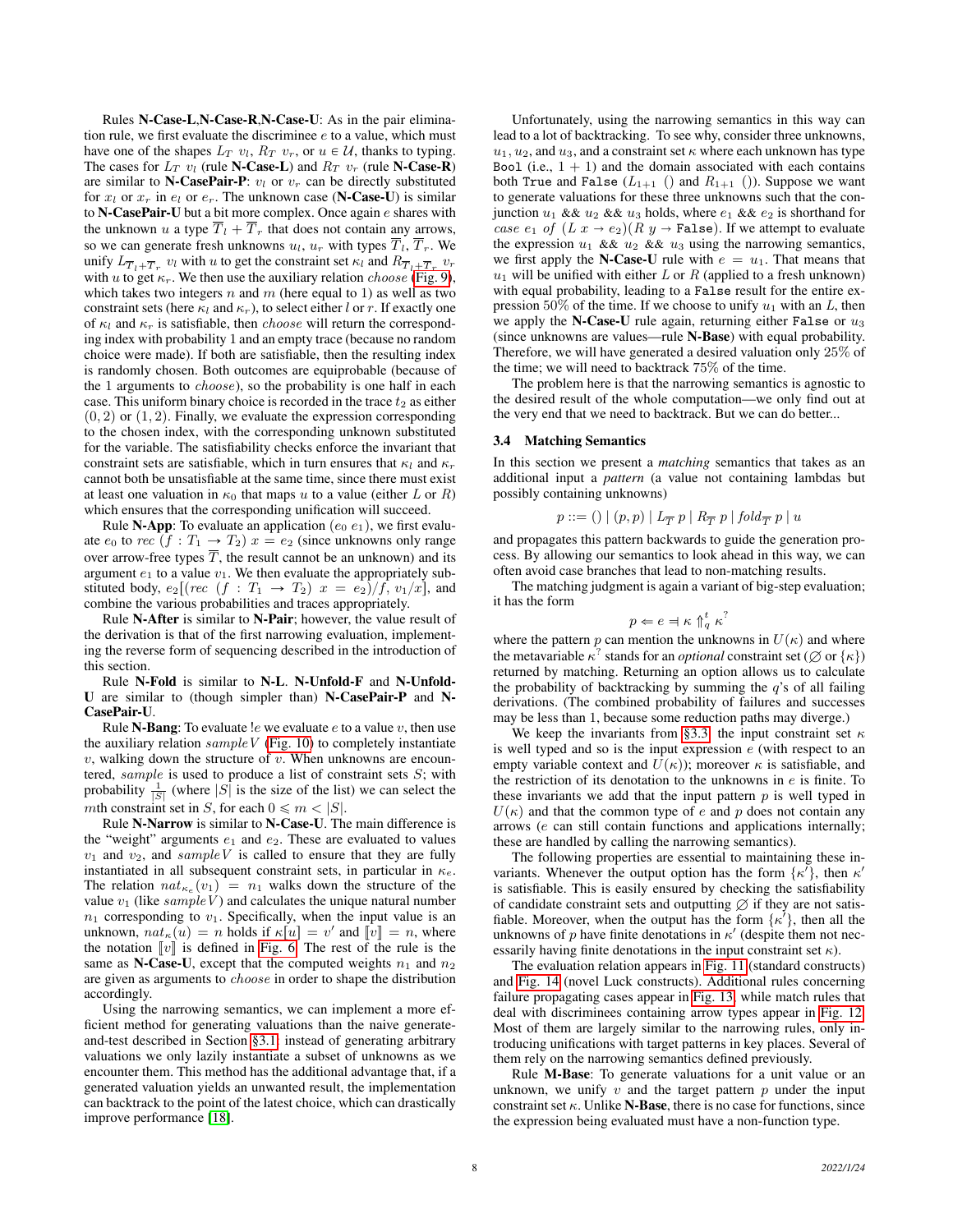M-Base 
$$
\frac{v = (\ ) \lor v \in \mathcal{U} \quad \kappa' = \text{unify } \kappa \ v \ p}{p \Leftarrow v \Rightarrow \kappa \uparrow_1^{\epsilon} \text{ if } \mathcal{SAT}(\kappa') \text{ then } \{\kappa'\} \text{ else } \mathcal{D}}
$$
\n
$$
(\kappa', [u_1, u_2]) = \text{frsh } \kappa \left[ \overline{T}_1, \overline{T}_2 \right]
$$
\n
$$
\kappa_0 = \text{unify } \kappa' \left( u_1, u_2 \right) p
$$
\nM-Pair 
$$
\frac{u_1 \Leftarrow e_1 \neq \kappa_0 \uparrow_1^{\epsilon_1} \{\kappa_1\} \quad u_2 \Leftarrow e_2 \neq \kappa_1 \uparrow_1^{\epsilon_2} \kappa_2^2}{p \Leftarrow (e_1^{\overline{T}_1}, e_2^{\overline{T}_2}) \Rightarrow \kappa \uparrow_1^{\epsilon_1 + \epsilon_2} \kappa_2^2}
$$
\n
$$
(\kappa_a, [u_1, u_2]) = \text{frsh } \kappa \left[ \overline{T}_1, \overline{T}_2 \right]
$$
\nM-CasePair 
$$
(u_1, u_2) = \text{frsh } \kappa \left[ \overline{T}_1, \overline{T}_2 \right]
$$
\nM-CasePair 
$$
u_1, u_2 = \text{frsh } \kappa \left[ \overline{T}_1, \overline{T}_2 \right]
$$
\n
$$
p \Leftarrow \text{case } e^{\overline{T}_1 \times \overline{T}_2} \text{ of } (\mathbf{x}, \mathbf{y}) \rightarrow e' \Rightarrow \kappa \uparrow_1^{\epsilon_1} \frac{\kappa_2}{2} \kappa^2
$$
\n
$$
(\kappa_1, u) = \text{frsh } \kappa \left[ \overline{T}_1 \right]
$$
\n
$$
\kappa_2 = \text{unify } \kappa_1 \left[ L_{\overline{T}_1 + \overline{T}_2} u \right] p
$$
\nM-L-Sat 
$$
p \Leftarrow L_{\overline{T}_1 + \overline{T}_2} e \Rightarrow \kappa \uparrow_1^{\epsilon_1} \frac{\kappa_2}{2} \kappa^2
$$
\n
$$
(\kappa_1, u) = \text{frsh } \kappa \left[ \overline{T}_
$$

<span id="page-8-0"></span>Figure 11. Matching Semantics of Standard Core Luck Constructs

Rules M-Pair, M-Pair-Fail: To evaluate  $(e_1, e_2)$ , where  $e_1$  and  $e_2$  have types  $\overline{T}_1$  and  $\overline{T}_2$ , we first generate fresh unknowns  $u_1$ and  $u_2$  with these types. We unify the pair  $(u_1, u_2)$  with the target pattern p, obtaining a new constraint set  $\kappa'$ . We then proceed as in N-Pair, evaluating  $e_1$  against pattern  $u_1$  and  $e_2$  against  $u_2$ , threading constraint sets and accumulating traces and probabilities. **M-Pair** handles the case where the evaluation of  $e_1$  succeeds, yielding a constraint set  $\{\kappa_1\}$ , while **M-Pair-Fail** handles failure: if evaluating  $e_1$  yields  $\emptyset$ , the whole computation immediately yields  $\varnothing$  as well;  $e_2$  is not evaluated, and the final trace and probability are  $t_1$  and  $q_1$ .

Rules M-CasePair, M-CasePair-Fail, M-CasePair-Fun: If the type of the discriminee e contains function types (M-CasePair-Fun), we narrow  $e$  to a pair and substitute its components as in N-CasePair-P, but then we evaluate the resulting expression against the original target pattern p. Otherwise e has a type of form  $\overline{T}_1 \times \overline{T}_2$ and we proceed as in N-CasePair-U with a few differences. The unknowns  $u_1$  and  $u_2$  are introduced before the evaluation of  $e$ 

|                       | $T_1 \notin \overline{T} \vee T_2 \notin \overline{T}$                                                                                                                       |
|-----------------------|------------------------------------------------------------------------------------------------------------------------------------------------------------------------------|
| <b>M-CasePair-Fun</b> | $e \neq \kappa \Downarrow_{q_1}^{t_1} \kappa_1 \models (v_1, v_2)$                                                                                                           |
|                       | $p \Leftarrow e'[v_1/x, v_2/y] \Rightarrow \kappa_1 \uparrow_{g_2}^{t_2} \kappa_2^?$                                                                                         |
|                       | $p \Leftarrow case \ e^{T_1 \times T_2} \ of \ (x, y) \rightarrow e' \equiv \kappa \ \mathbb{1}_{q_1 * q_2}^{t_1 \cdot t_2} \ \kappa_2^?$                                    |
|                       | $T_1 \notin \overline{T} \vee T_2 \notin \overline{T}$                                                                                                                       |
|                       | $e \equiv \kappa \Downarrow_{a_1}^{t_1} \kappa_1 \models L_{T_1+T_2} v_1$                                                                                                    |
| M-Case-L-Fun          | $p \Leftarrow e_1[v_1/x_l] \equiv \kappa_1 \uparrow_{a'_1}^{t'_1} \kappa^?$                                                                                                  |
|                       | $p \Leftarrow \text{case } e^{T_1+T_2} \text{ of } (L x_l \rightarrow e_1)(R x_r \rightarrow e_2) \Rightarrow \kappa \text{ } \int_{a_1 \star a'}^{t_1 \cdot t'_1} \kappa^?$ |
|                       | $T_1 \notin \overline{T} \vee T_2 \notin \overline{T}$                                                                                                                       |
|                       | $e \in \kappa \Downarrow_{q_1}^{t_1} \kappa_1 \models R_{T_1+T_2} v_2$                                                                                                       |
| <b>M-Case-R-Fun</b>   | $p \Leftarrow e_2[v_2/x_r] \equiv \kappa_1 \uparrow_{q'_1}^{t'_1} \kappa^?$                                                                                                  |
|                       | $p \Leftarrow case \ e^{T_1+T_2} \ of \ (L \ x_l \to e_1)(R \ x_r \to e_2) \ \ \ \kappa \ \ {\mathbb{I}}^{t_1 \cdot t'_1}_{a_1 \star a'_1} \ \ \kappa^?$                     |

<span id="page-8-2"></span>

$$
(\kappa', [u_1, u_2]) = \text{free } \kappa \ [\overline{T}_1, \overline{T}_2]
$$
\n
$$
\kappa_0 = \text{unify } \kappa' \ (u_1, u_2) \ p
$$
\nM-Pair-Fail\n
$$
\frac{u_1 \Leftarrow e_1 = \kappa_0 \ \uparrow_{q_1}^t \ \varnothing}{p \Leftarrow (e_1^{\overline{T}_1}, e_2^{\overline{T}_2}) \ \neq \kappa \ \uparrow_{q_1}^t \ \varnothing}
$$
\n
$$
[(u_1, u_2], \kappa_0) = \text{free } \kappa \ [\overline{T}_1, \overline{T}_2]
$$
\nM-CasePair-Fail\n
$$
\frac{(u_1, u_2) \Leftarrow e \ \neq \kappa_0 \ \uparrow_{q_1}^t \ \varnothing}{p \Leftarrow \text{case } e^{\overline{T}_1 \times \overline{T}_2} \ \text{of } (x, y) \rightarrow e' \ \neq \kappa \ \uparrow_{q_1}^t \ \varnothing}
$$
\nM-Til-Fail\n
$$
\frac{p \Leftarrow e_1 \ \neq \kappa \ \uparrow_{q_1}^t \ \varnothing}{p \Leftarrow e_1 \ \neq e_2 \ \neq \kappa \ \uparrow_{q_1}^t \ \varnothing}
$$
\n
$$
(\kappa_1, u) = \text{free } \kappa \ \overline{T}_1
$$
\n
$$
\kappa_2 = \text{unify } \kappa_1 \ (L_{\overline{T}_1 + \overline{T}_2} \ u) \ p
$$
\nM-L-UnSat\n
$$
\frac{-SAT(\kappa_2)}{p \Leftarrow L_{\overline{T}_1 + \overline{T}_2} \ e \ \neq \kappa \ \uparrow_{1}^{\epsilon} \ \varnothing}{\kappa_1 \ \text{for } \pi_1 \ \text{for } \pi_2 \ \text{for } \kappa \ \overline{T}_2}
$$
\n
$$
\kappa_2 = \text{unify } \kappa_1 \ (R_{\overline{T}_1 + \overline{T}_2} \ u) \ p
$$
\nM-R-UnSat\n
$$
\frac{-SAT(\kappa_2)}{p \Leftarrow R_{\overline{T}_1 + \overline{T}_2} \ e \ \neq \kappa \ \uparrow_{1}^{\epsilon} \ \varnothing}
$$

<span id="page-8-1"></span>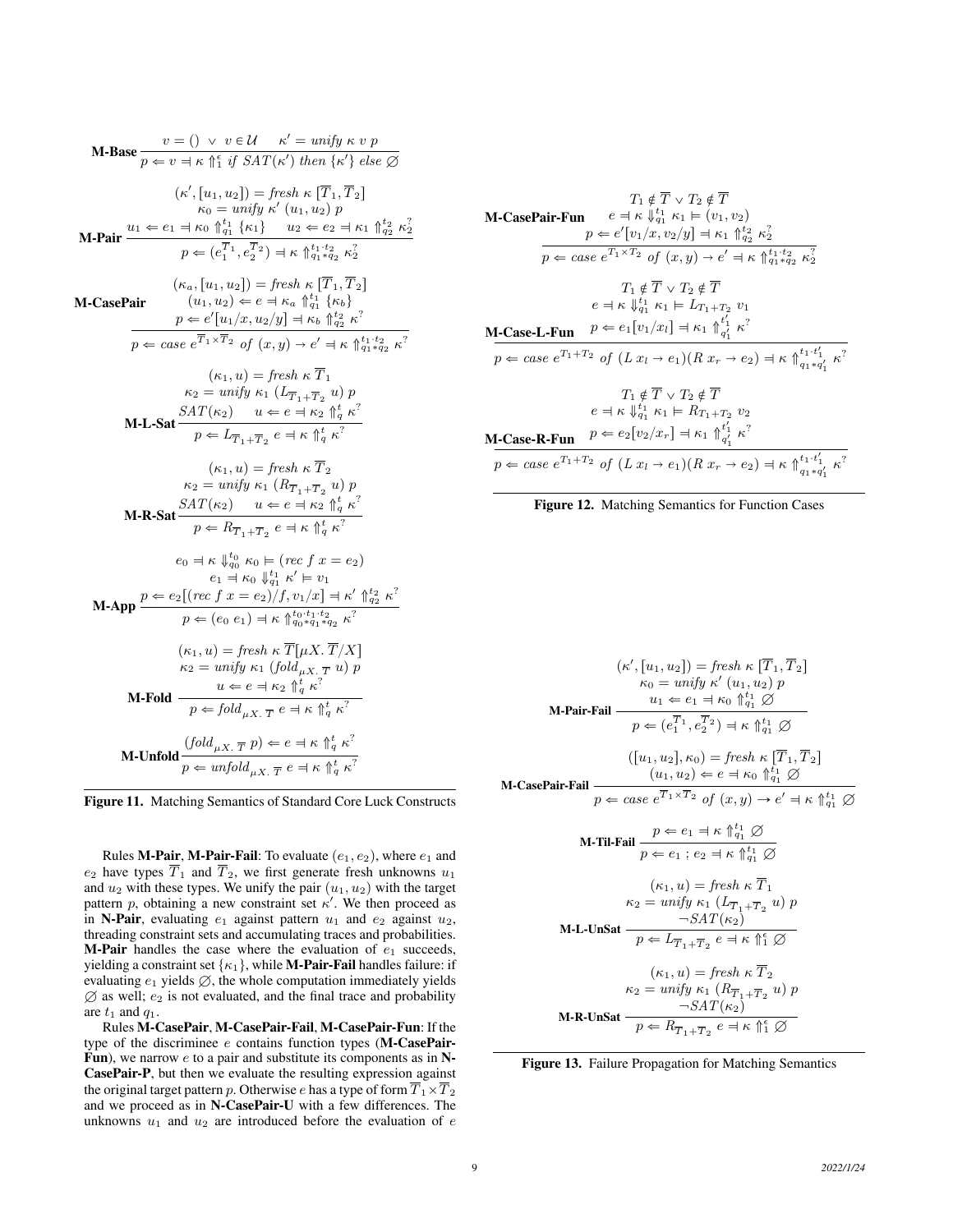$$
\mathbf{M}\text{-After} \frac{p \Leftarrow e_1 \neq k \uparrow_{q_1}^{t_1} \{k_1\} \quad e_2 \neq k_1 \downarrow_{q_2}^{t_2} k_2 \neq v}{p \Leftarrow e_1; e_2 \neq k \uparrow_{q_1}^{t_1 \cdot t_2} \{k_2\}}
$$
\n
$$
p \Leftarrow e \neq k \uparrow_{q_1}^{t_1} \{k_1\}
$$
\n
$$
\mathbf{M}\text{-Bang} \frac{sampleV k_1 p \Rightarrow_{q_2}^{t_2} k'}{p \Leftarrow le \neq k \uparrow_{q_1}^{t_1 \cdot t_2} \{k'\}}
$$
\n
$$
\mathbf{M}\text{-Bang-Fail} \frac{p \Leftarrow e \neq k \uparrow_{q_1}^{t_1 \cdot t_2} \{k'\}}{p \Leftarrow le \neq k \uparrow_{q_1}^{t_1} \emptyset}
$$
\n
$$
p \Leftarrow e \neq k \uparrow_{q_1}^{t_1} \emptyset
$$
\n
$$
p \Leftarrow e \neq k \uparrow_{q_1}^{t_1} \emptyset
$$
\n
$$
p \Leftarrow e \neq k \uparrow_{q_1}^{t_1} \emptyset
$$
\n
$$
e_1 \neq k_1 \downarrow_{q_1}^{t_1} \emptyset
$$
\n
$$
e_1 \neq k_2 \downarrow_{q_2}^{t_2} k_2 \neq v_2
$$
\n
$$
sampleV k_c v_1 \Rightarrow_{q_1}^{t_1} k_d \qquad sampleV k_d v_2 \Rightarrow_{q_2}^{t_2} k_d
$$
\n
$$
nat_{k_c}(v_1) = n_1 \qquad n_1 > 0 \qquad nat_{k_c}(v_2) = n_2 \qquad n_2 > 0
$$
\n
$$
(k_0, [u_1, u_2]) = fresh \quad k_c \left[ T_1, \overline{T}_2 \right]
$$
\n
$$
k_l = unify \quad k_0 p \left( L_{\overline{T}_1 + \overline{T}_2} u_1 \right)
$$
\n
$$
k_r = unify \quad k_0 p \left( R_{\overline{T}_1 + \overline{T}_2} u_2 \right)
$$
\n
$$
\mathbf{M}\text{-N
$$

<span id="page-9-1"></span>Figure 14. Matching Semantics of Nonstandard Core Luck Constructs

to provide a target pattern  $(u_1, u_2)$ . If the evaluation succeeds in yielding  $\{\kappa_b\}$  (M-CasePair) we proceed to substitute  $u_1$  and  $u_2$  (that now have a finite domain as all pattern unknowns at the resulting constraint sets). If instead evaluation of e yields  $\varnothing$  (M-CasePair-Fail), the whole computation returns  $\emptyset$  immediately.

Rules M-L-Sat, M-R-Sat, M-L-UnSat, M-R-UnSat: To evaluate  $L_{\overline{T}_1 + \overline{T}_2}$  e, we generate an unknown u of type  $\overline{T}_1$  and unify  $L_{\overline{T}_1+\overline{T}_2}$  u with the target pattern p. If the constraint set obtained is satisfiable (M-L-Sat), we simply evaluate  $e$  against the pattern  $u$ . Otherwise (M-L-UnSat) we immediately return  $\emptyset$ . The same goes for R.

Rules **M-App, M-After**: To evaluate an application  $e_0$   $e_1$ , we use the narrowing semantics to reduce  $e_0$  to rec  $f(x) = e_2$  and  $e_1$ to a value  $v_1$ , then evaluate  $e_2$ [(rec f  $x = e_2$ )/f,  $v_2/x$ ] against the original target pattern  $p$  in the matching semantics. In this rule we cannot use a pattern during the evaluation of  $e_1$ : we do not have any candidates! This is the main reason for introducing the sequencing operator as a primitive  $e_1$ ;  $e_2$  instead of encoding it using lambda abstractions. In M-After, we evaluate  $e_1$  against the target pattern  $p$ and then evaluate  $e_2$  using narrowing, just for its side effects. If we used lambdas to encode sequencing,  $e_1$  would be narrowed instead, which is not what we want.

Rules M-Fold, M-Unfold: M-Fold is similar to M-Pair, only simpler. To evaluate  $unfold_{\mu X.}$   $\overline{T}$  e with pattern p, **M-Unfold** simply evaluates *e* with the pattern  $fold_{\mu X.} \bar{\tau} p$ .

Rules M-Bang, M-Bang-Fail: This rule is very similar to N-**Bang**. We first evaluate  $e$  against pattern  $p$ . If that succeeds we proceed to use the same auxiliary relation  $sampleV$  as in N-Bang (defined in [Fig. 10\)](#page-6-2). Otherwise, the whole computation returns  $\varnothing$ .

Rules M-Narrow, M-Narrow-Fail: Like in M-Bang, we propagate the pattern  $p$  and evaluate  $e$  against it. After checking that the resulting constraint set option is not  $\emptyset$ , we proceed exactly as in N-Narrow.

Rules M-Case-L-Fun, M-Case-R-Fun: If the type of the discriminee e contains function types (meaning it cannot be written as  $\overline{T}_1+\overline{T}_2$ , we proceed as in N-Case-L and N-Case-R, except in the final evaluation we match the expression against  $p$ .

The interesting rules are the ones for case when the type of the scrutinee does not contain functions. For these rules, we can actually use the patterns to guide the generation that occurs during the evaluation of the scrutinee as well. We model the behavior of constraint solving: instead of choosing which branch to follow with some probability (50% in N-Case-U), we evaluate both branches, just like a constraint solver would exhaustively search the entire domain.

Before looking at the rules in detail, we need to extend the constraint set interface with two new functions:

$$
\begin{array}{rcl}\n\textit{rename} & :: & \mathcal{U}^* \to \mathcal{C} \to \mathcal{C} \\
\textit{union} & :: & \mathcal{C} \to \mathcal{C} \to \mathcal{C}\n\end{array}
$$

The rename operation freshens a constraint set by replacing all the unknowns in a given sequence with freshly generated ones (of the same type). The union of two constraint sets intuitively denotes the union of their corresponding denotations.

The four *case* rules with function-free types appear in [Fig. 15.](#page-10-1) We independently evaluate  $e$  against both an  $L$  pattern and an  $R$ pattern. If both of them yield failure, then the whole evaluation yields failure (M-Case-4). If exactly one succeeds, we evaluate just the corresponding branch (M-Case-2 or M-Case-3). If both succeed (M-Case-1), we evaluate both branch bodies and combine the results with union. We use rename to avoid conflicts, since we may generate the same fresh unknowns while independently computing  $\kappa_a^?$  and  $\kappa_b^?$ .

If desired, the user can ensure that only one branch will be executed by using an instantiation expression before the case is reached. Since e will then begin with a concrete constructor, only one of the evaluations of  $e$  against the patterns  $L$  and  $R$  will succeed, and only the corresponding branch will be executed.

The M-Case-1 rule is the second place where the need for finiteness of the restriction of  $\kappa$  to the input expression e arises. In order for the semantics to terminate in the presence of (terminating) recursive calls, it is necessary that the domain be finite. To see this, consider a simple recursive predicate that holds for every number:

$$
rec (f : nat \to bool) u =
$$
  
case  $unfold_{nat} u$  of  $(L x \to True)(R y \to (f y))$ 

Even though  $f$  terminates in the predicate semantics for every input  $u$ , if we allow a constraint set to map  $u$  to the infinite domain of all natural numbers, the matching semantics will not terminate. While this finiteness restriction feels a bit unnatural, we have not found it to be a problem in practice—see [§4.](#page-20-0)

#### <span id="page-9-0"></span>3.5 Example

To show how all this works, let's trace the main steps of the matching derivations of two given expressions against the pattern True in a given constraint set. We will also extract probability distributions about optional constraint sets from these derivations.

We are going to evaluate  $A := \{0 \le u \&\& u \le 4\}$ :  $|u|$ and  $B := \{0 \leq u : u\}$  &&  $u < 4$  against the pattern True in a constraint set  $\kappa$ , in which u is independent from other unknowns and its possible values are 0, ..., 9. Similar expressions were introduced as examples in [§2;](#page-1-1) the results we obtain here confirm the intuitive explanation given there.

Recall that the conjunction expression  $e_1$  &&  $e_2$  is shorthand for case  $e_1$  of  $(L a \rightarrow e_2)$  $(R b \rightarrow$  False), and that we are using a standard Peano encoding of naturals:  $nat = \mu X$ . 1 + X. We elide folds for brevity. The inequality  $a < b$  can be encoded as lt a b,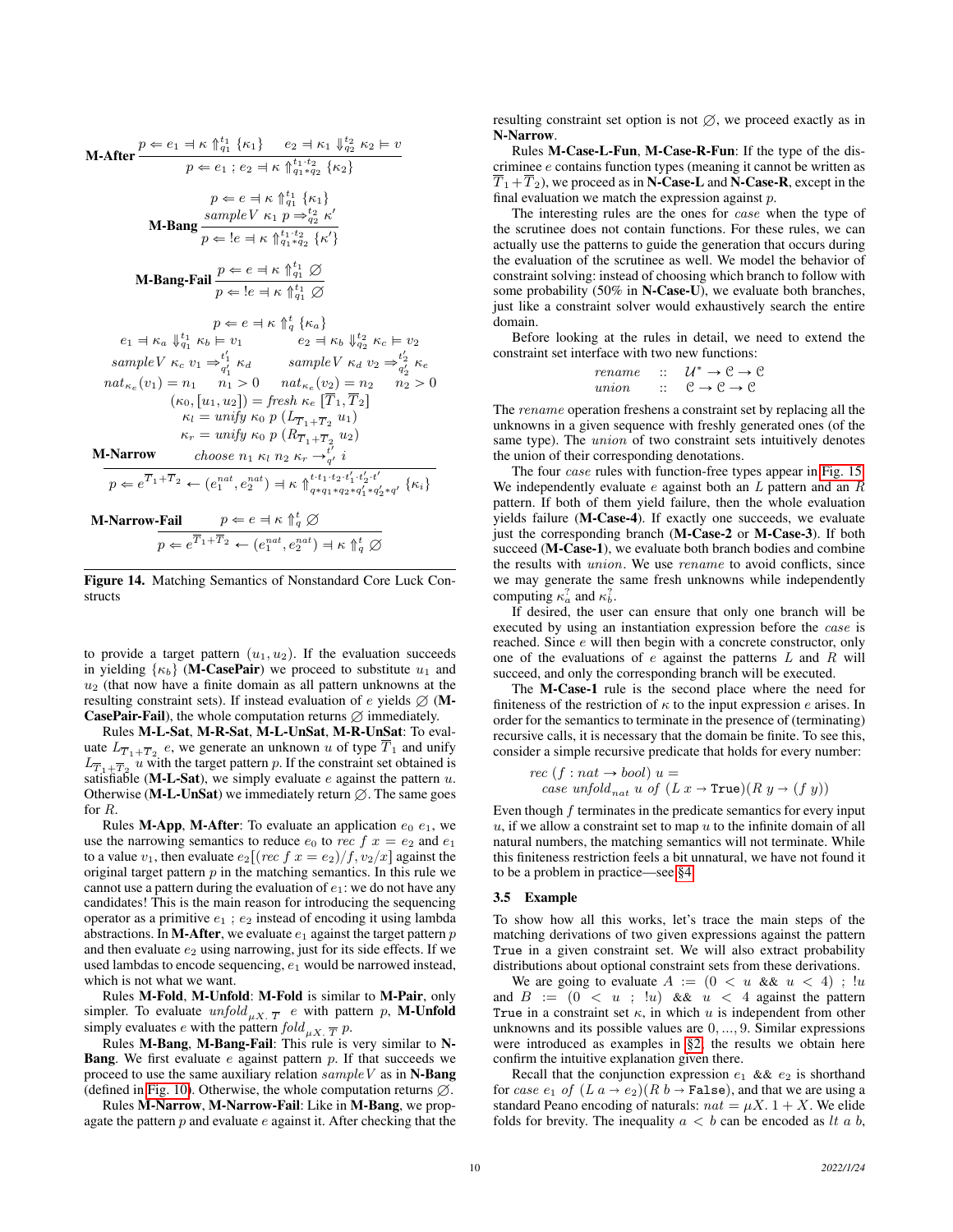$$
(\kappa_{0}, [u_{1}, u_{2}]) = \text{fcsh } \kappa [\overline{T}_{1}, \overline{T}_{2}]
$$
  
\n
$$
(L_{\overline{T}_{1} + \overline{T}_{2}} u_{1}) \Leftarrow e \Rightarrow \kappa_{0} \uparrow_{q_{1}}^{t_{1}} \{\kappa_{1}\}
$$
  
\n
$$
(R_{\overline{T}_{1} + \overline{T}_{2}} u_{2}) \Leftarrow e \Rightarrow \kappa_{0} \uparrow_{q_{2}}^{t_{2}} \{\kappa_{2}\}
$$
  
\n
$$
p \Leftarrow e_{1}[u_{1}/x_{l}] = \kappa_{1} \uparrow_{q_{1}}^{t_{1}} \kappa_{a}^{2} \qquad p \Leftarrow e_{2}[u_{2}/y_{r}] = \kappa_{2} \uparrow_{q_{2}}^{t_{2}} \kappa_{b}^{2}
$$
  
\n**M-Case-1**  $\kappa^{2} = \text{combine } \kappa_{0} \kappa_{a}^{2} \kappa_{b}^{2}$   
\n
$$
p \Leftarrow \text{case } e^{\overline{T}_{1} + \overline{T}_{2}} \text{ of } (L x_{l} \rightarrow e_{1})(R y_{r} \rightarrow e_{2}) = \kappa
$$
  
\n
$$
\uparrow_{q_{1} + q_{2} + q_{1} + q_{2}}^{t_{1} + t_{2} + t_{2} + q_{2}} \kappa^{2}
$$
  
\nwhere \text{combine } \kappa \oslash \oslash = \oslash  
\n
$$
\text{combine } \kappa \{k_{1}\} \oslash = \{\kappa_{1}\}
$$
  
\n
$$
\text{combine } \kappa \{k_{1}\} \{k_{2}\} =
$$
  
\n
$$
\text{tunion } \kappa_{1} \text{ (rename } (U(\kappa_{1}) - U(\kappa)) \kappa_{2})\}
$$
  
\n
$$
(\kappa_{0}, [u_{1}, u_{2}]) = \text{fcsh } \kappa [\overline{T}_{1}, \overline{T}_{2}]
$$
  
\n
$$
(L_{\overline{T}_{1} + \overline{T}_{2}} u_{1}) \Leftarrow e \Rightarrow \kappa_{0} \uparrow_{q_{1}}^{t_{1}} \oslash
$$
  
\n
$$
R_{\overline{T}_{1} + \overline{T}_{2}} u_{2} \Leftarrow \kappa_{0} \up
$$

$$
\mathbf{M}\text{-}\mathbf{Case\text{-}2} \qquad p \Leftarrow e_2[u_2/y] \Rightarrow \kappa_2 \uparrow_{q'_2}^{t'_2} \kappa_b^? \\
p \Leftarrow case \ e^{\overline{T}_1 + \overline{T}_2} \ of \ (L \ x \to e_1)(R \ y \to e_2) \Rightarrow \kappa \uparrow_{q_1 * q_2 * q'_2}^{t_1 \cdot t_2 \cdot t'_2} \kappa_b^?
$$

$$
(\kappa_0, [u_1, u_2]) = \text{fresh } \kappa \left[ \overline{T}_1, \overline{T}_2 \right]
$$

$$
(L_{\overline{T}_1 + \overline{T}_2} u_1) \Leftarrow e \equiv \kappa_0 \Uparrow_{q_1}^{t_1} \{\kappa_1\}
$$

$$
(R_{\overline{T}_1 + \overline{T}_2} u_2) \Leftarrow e \equiv \kappa_0 \Uparrow_{q_2}^{t_2} \varnothing
$$
**M-Case-3** 
$$
p \Leftarrow e_1[u_1/x] \equiv \kappa_1 \Uparrow_{q_1'}^{t_1'} \kappa_a^2
$$

$$
p \Leftarrow case \ e^{\overline{T}_1 + \overline{T}_2} \ of \ (L \ x \to e_1)(R \ y \to e_2) \ \# \ \mathsf{h}_{q_1 * q_2 * q'_1}^{t_1 \cdot t_2 \cdot t'_1} \ \kappa_a^2
$$

1

$$
(\kappa_0, [u_1, u_2]) = \text{fresh } \kappa [T_1, T_2]
$$

$$
(L_{\overline{T}_1 + \overline{T}_2} u_1) \Leftarrow e \Rightarrow \kappa_0 \Uparrow_{q_1}^{t_1} \varnothing
$$

$$
\mathbf{M}\text{-}\mathbf{Case-4} \quad (R_{\overline{T}_1 + \overline{T}_2} u_2) \Leftarrow e \Rightarrow \kappa_0 \Uparrow_{q_2}^{t_2} \varnothing
$$

$$
p \Leftarrow \text{case } e^{\overline{T}_1 + \overline{T}_2} \text{ of } (L x \to e_1)(R y \to e_2) \Rightarrow \kappa \Uparrow_{q_1 * q_2}^{t_1 + t_2} \varnothing
$$

<span id="page-10-1"></span>Figure 15. Matching Semantics for Constraint-Solving *case*

where:

$$
lt = rec \ (f : nat \rightarrow nat \rightarrow bool) \ x = rec \ (g : nat \rightarrow bool) \ y =
$$
  
\n
$$
case \ y \ of \quad (L \rightarrow False)
$$
  
\n
$$
(R \ y_R \rightarrow case \ x \ of \quad (L \rightarrow True)
$$
  
\n
$$
(R \ x_R \rightarrow f \ x_R \ y_R))
$$

Many rules introduce fresh unknowns, many of which are irrelevant: they might be directly equivalent to some other unknown, or there might not exist any reference to them. We abusively use the same variable for two constraint sets which differ only in the addition of a few irrelevant variables to one of them.

*Evaluation of*  $A$  We first derive True  $\Leftarrow$   $(0 < u) \Rightarrow \kappa \uparrow_1^{\epsilon} {\kappa_0}.$ Since in the desugaring of  $0 < u$  as an application lt is already in  $rec$  form and both  $0$  and  $u$  are values, the constraint set after the narrowing calls of M-App will stay unchanged. We then evaluate case u of  $(L \rightarrow$  False) $(R \, y_R \rightarrow ...)$ . Since the domain of  $u$  contains both zero and non-zero elements, unifying  $u$  with  $L_{1+nat}$  u<sub>1</sub> and  $R_{1+nat}$  u<sub>2</sub> (**M-Base**) will produce some non-empty constraint sets. Therefore, rule M-Case-1 applies. Since the body of the left hand side of the match is False, the result of the left derivation in M-Case-1 is  $\varnothing$  and in the resulting constraint set  $\kappa_0$ the domain of u is  $\{1, ..., 9\}$ .

Next, we turn to True  $\Leftarrow$   $(0 \lt u \&& u \lt 4) \Rightarrow \kappa \uparrow_1^6$  $\{\kappa_1\}$ , where, by a similar argument following the recursion, the domain of u in  $\kappa_1$  is  $\{1, 2, 3\}$ . There are 3 possible narrowingsemantics derivations for  $[u: (1) \, u \, \neq \, \kappa_1 \, \Downarrow_{1/3}^{[(0,3)]} \, \kappa_1^A \models u. (2)$  $x_1[u] \neq \kappa_1 \downarrow_{1/3}^{[(1,3)]} \kappa_2^A \models u$ , and (3)  $u \neq \kappa_1 \downarrow_{1/3}^{[(2,3)]} \kappa_3^A \models u$ , where the domain of u in  $\kappa_i^A$  is  $\{i\}$ . (We have switched to narrowingsemantics judgments because of the rule M-After.) Therefore all the possible derivations for  $A = (0 \lt u \&& u \lt 4)$ ; !u matching True in  $\kappa$  are:

$$
\text{True} \Leftarrow A \dashv \kappa \Uparrow_{1/3}^{[(i-1,3)]} {\{\kappa_i^A\}} \quad \text{for } i \in \{1, 2, 3\}
$$

From the set of possible derivations, we can extract a probability distribution: for each resulting optional constraint set, we sum the probabilities of each of the traces that lead to this result. Thus the probability distribution associated with True  $\Leftarrow$  A  $\Rightarrow$  K is

$$
[\{\kappa_1^A\} \mapsto \frac{1}{3}; \quad {\{\kappa_2^A\} \mapsto \frac{1}{3}; \quad {\{\kappa_3^A\} \mapsto \frac{1}{3}}].
$$

*Evaluation of*  $B$  The evaluation of  $0 < u$  is the same as before, after which we narrow !u directly in  $\kappa_0$  and there are 9 possibilities:  $u = \kappa_0 \sqrt{\frac{(i-1,9)}{1/9}}$   $\kappa_i^B \models u$  for each  $i \in \{1, ..., 9\}$ , where the domain of u in  $\kappa_i^B$  is  $\{i\}$ . Then we evaluate True  $\Leftarrow u < 4 \models \kappa_i^B$ : if i is 1, 2 or 3 this yields  $\{\kappa_i^B\}$ ; if  $i > 3$  this yields a failure  $\emptyset$ . Therefore the possible derivations for  $B = (0 \lt u : !u)$  &&  $u \lt 4$ are:

$$
\begin{aligned}\n\text{True} &\Leftarrow B \Rightarrow \kappa \uparrow_{1/9}^{\left[ (i-1,9) \right]} \{ \kappa_i^B \} & \text{for } i \in \{1,2,3\} \\
\text{True} &\Leftarrow B \Rightarrow \kappa \uparrow_{1/9}^{\left[ (i-1,9) \right]} \varnothing & \text{for } i \in \{4, ..., 9\}\n\end{aligned}
$$

We can again compute the corresponding probability distribution:

$$
[\{\kappa_1^B\} \mapsto \frac{1}{9}; \quad \{\kappa_2^B\} \mapsto \frac{1}{9}; \quad \{\kappa_3^B\} \mapsto \frac{1}{9}; \quad \varnothing \mapsto \frac{2}{3}]
$$

Note that if we were just recording the probability of an execution and not its trace, we would not know that there are six distinct executions leading to  $\emptyset$  with probability  $\frac{1}{9}$ , so we would not be able to compute its total probability.

The probability associated with  $\varnothing$  (0 for A, 2/3 for B) is the probability of backtracking. As stressed in [§2,](#page-1-1) A is much better than  $B$  in terms of backtracking—i.e., it is more efficient in this case to instantiate  $u$  only after all the constraints on its domain have been recorded. For a more formal treatment of backtracking strategies in Luck using Markov Chains, see [\[28\]](#page-26-20).

#### <span id="page-10-0"></span>3.6 Properties

We close our discussion of Core Luck by formally stating and proving some key properties. Intuitively, we show that, when we evaluate an expression  $e$  against a pattern  $p$  in the presence of a constraint set  $\kappa$ , we can only remove valuations from the denotation of κ (*decreasingness*), any derivation in the generator semantics corresponds to an execution in the predicate semantics (*soundness*), and every valuation that matches  $p$  will be found in the denotation of the resulting constraint set of some derivation (*completeness*).

Since we have two flavors of generator semantics, narrowing and matching, we also present these properties in two steps. First, we present the properties for the narrowing semantics; their proofs have been verified using Coq—we just sketch them here. Then we present the properties for the matching semantics; for these, we have only paper proofs, but these proofs are quite similar to the narrowing ones (the only real difference is the case rule).

We begin by giving the formal specification of constraint setsand a few helpful lemmas that derive from it . We introduce one extra abstraction, the *domain* of a constraint set  $\kappa$ , written  $dom(\kappa)$ .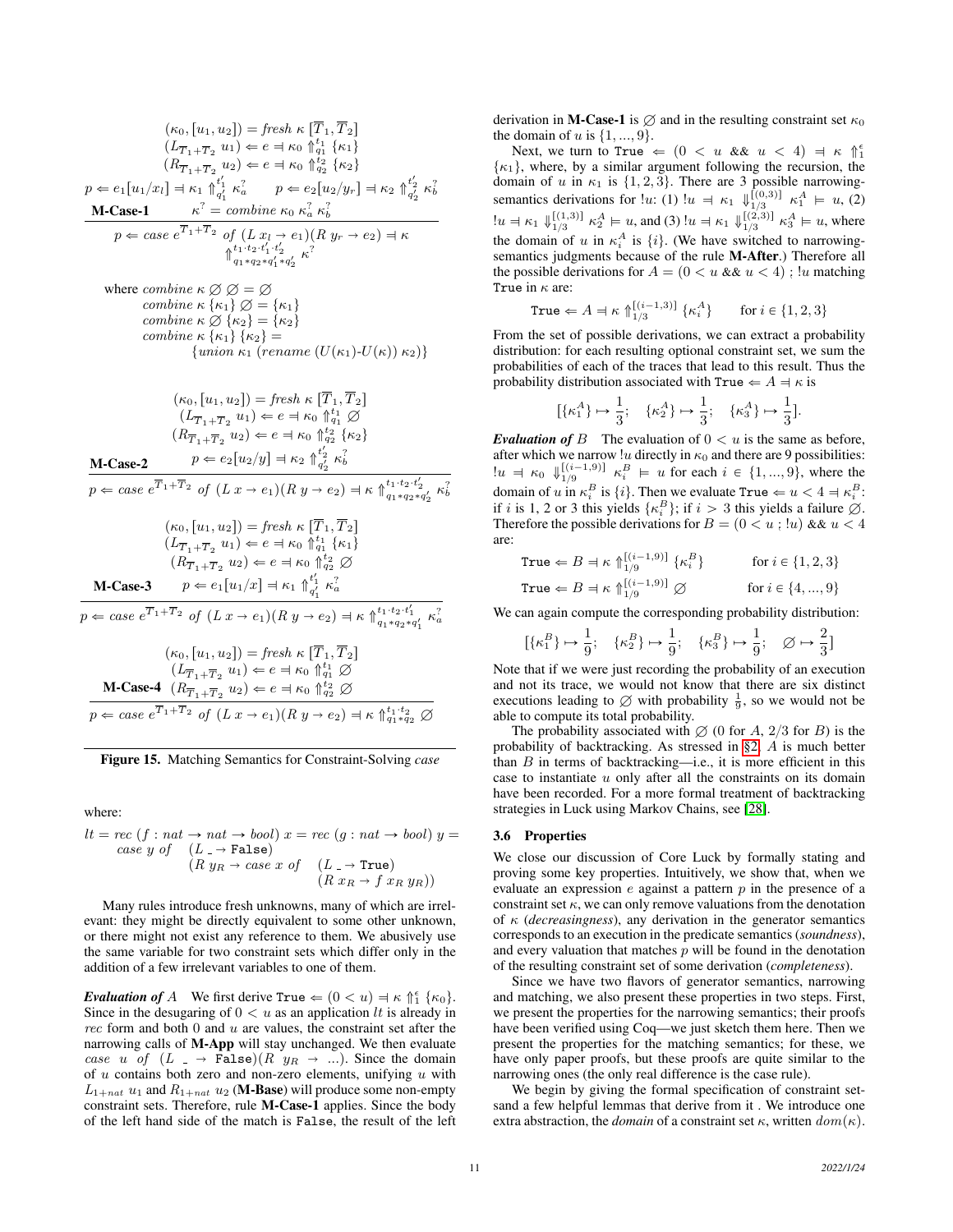This domain corresponds to the unknowns in a constraint set that actually have bindings in  $\lbrack \lbrack \kappa \rbrack \rbrack$ . For example, when we generate a fresh unknown u from  $\kappa$ , u does not appear in the domain of  $\kappa$ ; it only appears in the denotation after we use it in a unification. The domain of  $\kappa$  is a subset of the set of keys of  $U(\kappa)$ .

When we write that for a valuation and constraint set  $\sigma \in \llbracket \kappa \rrbracket$ , it also implies that the unknowns that have bindings in  $\sigma$  are exactly the unknowns that have bindings in  $\lbrack \lbrack \kappa \rbrack$ , i.e., in  $dom(\kappa)$ . We use the overloaded notation  $\sigma |x|$  to denote the restriction of  $\sigma$  to x, where  $x$  is either a set of unknowns or another valuation. The following straightforward lemma relates the two restrictions:  $2$  if we restrict a valuation  $\sigma'$  to the domain of a constraint set  $\kappa$ , the resulting valuation is equivalent to restricting  $\sigma'$  to any valuation  $\sigma \in [\![\kappa]\!]$ .

<span id="page-11-1"></span>**Lemma 3.6.1.**  $\sigma \in \kappa \Rightarrow \sigma'|_{dom(\kappa)} \equiv \sigma'|_{\sigma}$ 

*Ordering* We introduce an ordering on constraint sets: two constraints sets are *ordered* ( $\kappa_1 \leq \kappa_2$ ) if  $dom(\kappa_2) \subseteq dom(\kappa_1)$  and for all valuations  $\sigma \in [\![\kappa_1]\!]$ ,  $\sigma|_{dom(\kappa_2)} \in [\![\kappa_2]\!]$ . Right away we can prove that  $\leq$  is reflexive and transitive, using [Lemma 3.6.1](#page-11-1) and basic set properties.

#### *Specification of fresh*

$$
(\kappa', u) = \text{fresh }\kappa\; T \implies \left\{ \begin{array}{l} u \notin U(\kappa) \\ U(\kappa') = U(\kappa) \oplus (u \mapsto T) \\ \llbracket \kappa' \rrbracket = \llbracket \kappa \rrbracket \end{array} \right.
$$

Intuitively, when we generate a fresh unknown u of type  $T$  from  $\kappa$ , u is really fresh for  $\kappa$ , meaning  $U(\kappa)$  does not have a type binding for it. The resulting constraint set  $\kappa'$  has an extended unknown typing map, where  $u$  maps to  $T$  and its denotation remains unchanged. That means that  $dom(\kappa') = dom(\kappa)$ . Based on this specification, we can easily prove that  $\kappa'$  is smaller than  $\kappa$ , the generated unknowns are not contained in any valuation in  $\llbracket \kappa \rrbracket$  and that  $\kappa'$  is well typed.

<span id="page-11-2"></span>Lemma 3.6.2 (fresh\_ordered).

$$
(\kappa',u)=\text{fresh }\kappa\;T\;\Rightarrow\;\kappa'\leqslant\kappa
$$

Lemma 3.6.3 (fresh\_for\_valuation).

$$
(\kappa', u) = \text{fresh } \kappa \ T \ \Rightarrow \ \forall \sigma. \ \sigma \in [\![\kappa]\!] \ \Rightarrow \ u \notin \sigma
$$

<span id="page-11-6"></span>Lemma 3.6.4 (fresh\_types).

$$
(\kappa', u) = \text{fresh } \kappa \ T \ \Rightarrow \ (\vdash \kappa \ \Rightarrow \vdash \kappa')
$$

*Specification of sample* \$

$$
\kappa' \in sample \ \kappa \ u \ \Rightarrow \left\{ \begin{array}{l} U(\kappa') = U(\kappa) \\ SAT(\kappa') \\ \exists v. \ \llbracket \kappa' \rrbracket = \{ \sigma \mid \sigma \in \llbracket \kappa \rrbracket, \ \sigma(u) = v \} \end{array} \right.
$$

When we sample  $u$  in a constraint set  $\kappa$  and obtain a list, for every member constraint set  $\kappa'$ , the typing map of  $\kappa$  remains unchanged and all of the valuations that remain in the denotation of  $\kappa'$  are the ones that mapped to some specific value  $v$  in  $\kappa$ . Clearly, the domain of  $\kappa$  remains unchanged. We also require a completeness property from sample, namely that if we have a valuation  $\sigma \in \llbracket \kappa \rrbracket$  where  $\sigma(u) = v$  for some  $u, v$ , then  $\sigma$  is in some member  $\kappa'$  of the result:

$$
\sigma(u) = v \quad \sigma \in [\![\kappa]\!] \quad \Rightarrow \exists \kappa'. \left\{ \begin{array}{c} \sigma \in [\![\kappa']\!] \\ \kappa' \in sample \; \kappa \; u \end{array} \right.
$$

We can prove similar lemmas as in *fresh*: ordering and preservation.

In addition, we can show that if some unknown is a singleton in  $\kappa$ , it remains a singleton in  $\kappa'$ . This is necessary for the proof of narrowing expressions.

<span id="page-11-3"></span>Lemma 3.6.5 (sample\_ordered).

$$
\kappa' \in sample \; \kappa \; u \; \Rightarrow \; \kappa' \leqslant \kappa
$$

Lemma 3.6.6 (sample\_types).

$$
\kappa' \in sample \; \kappa \; u \; \Rightarrow \; (+ \; \kappa \Rightarrow + \; \kappa')
$$

<span id="page-11-8"></span>Lemma 3.6.7 (sample\_preserves\_singleton).

$$
\kappa[u'] \neq \emptyset \ \land \ \kappa' \in sample \ \kappa \ u \ \Rightarrow \ \kappa'[u'] = \kappa[u']
$$

Finally, we can lift all of these properties to  $sampleV$  by simple induction, using this spec to discharge the base case.

#### *Specification of unify*

$$
U(\text{unify } \kappa \ v_1 \ v_2) = U(\kappa)
$$

$$
[\text{unify } \kappa \ v_1 \ v_2] = \{ \sigma \in [\![\kappa]\!] \mid \sigma(v_1) = \sigma(v_2) \}
$$

When we unify in a constraint set  $\kappa$  two (well-typed for  $\kappa$ ) values  $v_1$  and  $v_2$ , the typing map remains unchanged while the denotation of the result contains just the valuations from  $\kappa$  that when substituted into  $v_1$  and  $v_2$  make them equal. The domain of  $\kappa'$  is the union of the domain of  $\kappa$  and the unknowns in  $v_1, v_2$ .

Once again, we can prove ordering and typing lemmas.

<span id="page-11-4"></span>Lemma 3.6.8 (unify\_ordered).

$$
unify \ \kappa \ v_1 \ v_2 \leqslant \kappa
$$

<span id="page-11-7"></span>Lemma 3.6.9 (unify\_types).

$$
\begin{array}{l}\n\varnothing; U(\kappa) \vdash v_1 : \overline{T} \\
\varnothing; U(\kappa) \vdash v_2 : \overline{T}\n\end{array}\right\} \Rightarrow \vdash \text{unify } \kappa \ v_1 \ v_2
$$

*Properties of the Narrowing Semantics* With the above specification of constraint sets, we can proceed to proving our main theorems for the narrowing semantics: decreasingness, soundness and completeness. The first theorem, *decreasingness* states that we never add new valuations to our constraint sets; our semantics can only refine the denotation of the input  $\kappa$ .

Theorem 3.6.10 (Decreasingness).

$$
e \stackrel{\cdot}{=} \kappa \Downarrow_q^t \kappa' \models v \implies \kappa' \leqslant \kappa
$$

*Proof:* By induction on the derivation of narrowing, using the lemmas about ordering for fresh [\(Lemma 3.6.2\)](#page-11-2), sample [\(Lemma 3.6.5\)](#page-11-3) and unify [\(Lemma 3.6.8\)](#page-11-4), followed by repeated applications of the transitivity of  $\leq$ .  $\Box$ 

Before we reach the other main theorems we need to prove preservation for the narrowing semantics; to do that we first need to prove that the typing map of constraint sets only increases when narrowing.

<span id="page-11-5"></span>Lemma 3.6.11 (Narrowing Effect on Type Environments).

$$
e \dashv \kappa \Downarrow_q^t \kappa' \models v \implies U(\kappa')|_{U(\kappa)} \equiv U(\kappa)
$$

*Proof:* By induction on the derivation.

**Case N-Base:**  $U(\kappa)|_{U(\kappa)} \equiv U(\kappa)$  by the definition of restriction.<br>**Case N-Pair:** By the inductive hypothesis we have By the inductive hypothesis we have  $U(\kappa_1)|_{U(\kappa)} \equiv U(\kappa)$  and  $U(\kappa_2)|_{U(\kappa_1)} \equiv U(\kappa_1)$ . The result follows by transitivity.

*Case N-CasePair-P:* Similar to N-Pair.

*Case N-CasePair-U:* By the inductive hypothesis we have  $U(\kappa_a)|_{U(\kappa)} \equiv U(\kappa)$  and  $U(\kappa')|_{U(\kappa_c)} \equiv U(\kappa_c)$ . By transitivity, we only need to show that  $U(\kappa_c)|_{U(\kappa_a)} \equiv U(\kappa_a)$ . This follows by transitivity of restrict (through  $U(\kappa_b)$ ), and the specifications of fresh and unify.<br>Cases  $N-L$ ,  $N-R$ :

The induction hypothesis gives us  $U(\kappa')|_{U(\kappa)} \equiv U(\kappa)$ , which is exactly what we want to prove.

<span id="page-11-0"></span> $2$  All the definitions in this section are implicitly universally quantified over the free variables appearing the formulas.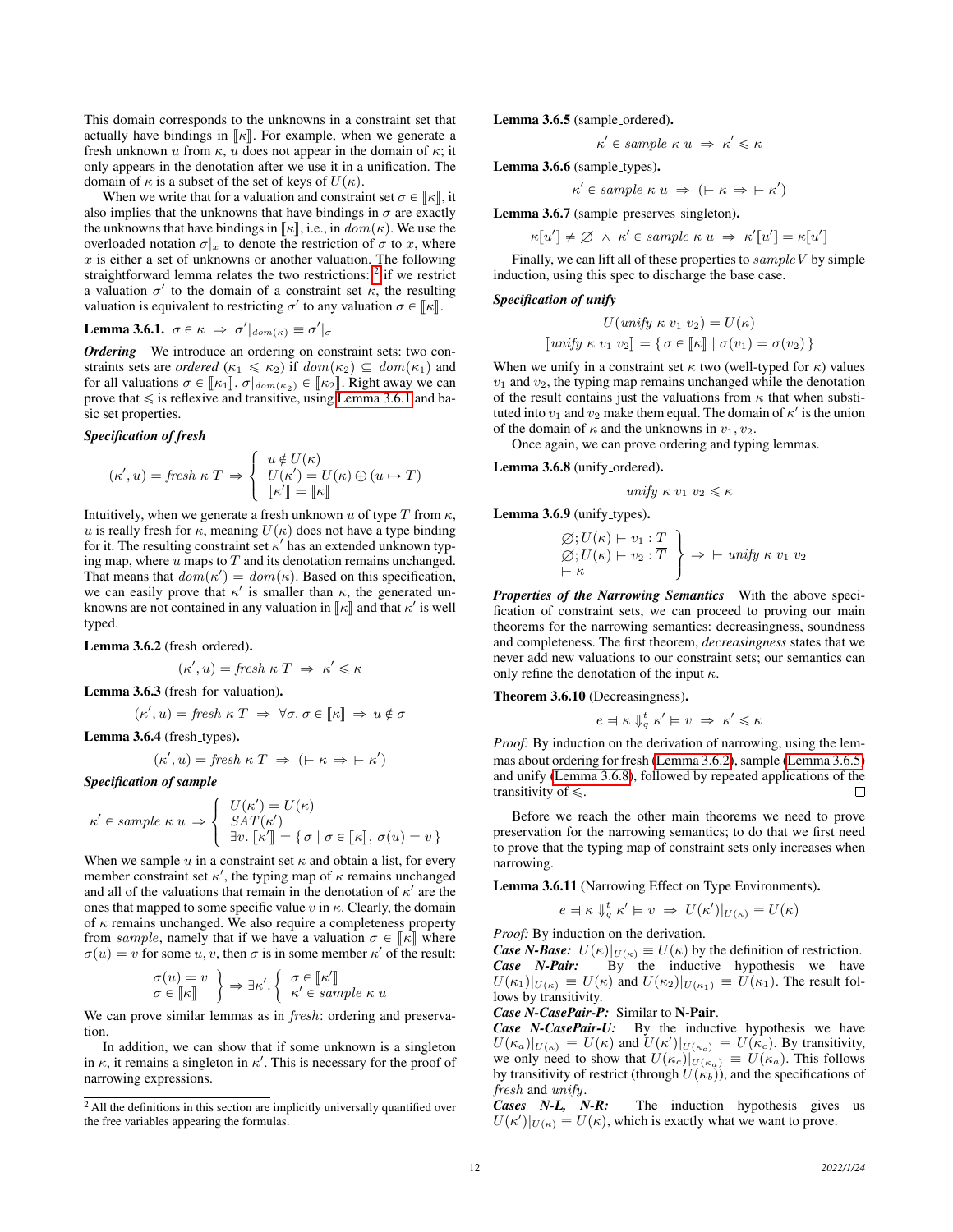## *Cases N-Case-L, N-Case-R, N-App:* Similar to N-CasePair-P.

*Cases N-Case-U-\*:* For each of the four cases derived by inlining choose, we proceed exactly like N-CasePair-U.

*Cases N-Narrow-\*:* For each of the four cases derived by inlining choose the result follows as in N-CasePair-U, with additional uses of transitivity to accommodate the narrowing derivations for  $e_1$  and e2.

*Case N-Bang:* Directly from the induction hypothesis, as in N-L. П

We also need to prove a form of context invariance for unknowns: we can substitute a typing map  $U$  with a supermap  $U'$ in a typing relation.

<span id="page-12-0"></span>Lemma 3.6.12 (Unknown Invariance).

$$
\left.\begin{array}{l} \Gamma;U\vdash e:T\\ U'|_U\equiv U\end{array}\right\}\Rightarrow\ \Gamma;U'\vdash e:T
$$

*Proof:* By induction on the typing derivation for e. The only interesting case is the one regarding unknowns: we know for some unknown u that  $U(u) = T$  and that  $U'|_{U} \equiv U$  and want to prove that  $\Gamma$ ;  $U(U') \vdash u : T$ . By the **T-U** rule we just need to show that  $U'(u) = T$ , which follows the definition of  $\equiv$  and | for maps.

We can now prove preservation: if a constraint set  $\kappa$  is well typed and an expression e has type T in  $U(\kappa)$  and the empty context, then if we narrow  $e \neq \kappa$  to obtain  $\kappa' \models v, \kappa'$  will be well typed and v will also have the same type T in  $U(\kappa')$ .

<span id="page-12-1"></span>**Theorem 3.6.13** (Preservation).

$$
\begin{array}{l}\ne \, \, \neq \, \, \kappa \Downarrow_q^t \, \kappa' \models v \\
U(\kappa) \vdash e : T \\
\vdash \, \kappa\n\end{array} \bigg\} \Rightarrow \left\{ \begin{array}{l}\nU(\kappa') \vdash v : T \\
\vdash \kappa'\n\end{array} \right.
$$

*Proof:* Again, we proceed by induction on the narrowing derivation. *Case N-Base:* Since  $v = e$  and  $\kappa' = \kappa$ , the result follows immediately from the hypothesis. *Case N-Pair:* We have

$$
e_1 = \kappa \Downarrow_{q_1}^{t_1} \kappa_1 \models v_1
$$
 and  $e_2 = \kappa_1 \Downarrow_{q_2}^{t_2} \kappa_2 \models v_2$ .

The inductive hypothesis for the first derivation gives us that \* "

$$
\forall T'. \begin{pmatrix} U(\kappa) \vdash e_1 : T' \\ \vdash \kappa \end{pmatrix} \Rightarrow \begin{cases} U(\kappa_1) \vdash v_1 : T' \\ \vdash \kappa_1 \end{cases}
$$

Similarly, the second inductive hypothesis gives us that

$$
\forall T'. \begin{array}{c} U(\kappa_1) \vdash e_2 : T' \\ \vdash \kappa_1 \end{array} \Rightarrow \begin{array}{c} U(\kappa_2) \vdash v_2 : T' \\ \vdash \kappa_2 \end{array}.
$$

The typing assumption of the theorem states that

$$
U(\kappa) \vdash (e_1, e_2) : T.
$$

We want to show that

$$
U(\kappa_2) \vdash (v_1, v_2) : T \text{ and } \vdash \kappa_2.
$$

By inversion on the typing relation for  $(e_1, e_2)$  we know that there exist  $T_1, T_2$  such that

$$
T = T_1 \times T_2 \text{ and } U(\kappa) \vdash e_1 : T_1 \text{ and } U(\kappa) \vdash e_2 : T_2.
$$

We first instantiate the first inductive hypothesis on  $T_1$  which gives us  $U(\kappa_1)$  +  $v_1$ :  $T_1$  and +  $\kappa_1$ . Then, to instantiate the second one on  $T_2$  and obtain  $U(\kappa_2)$   $\vdash v_2$  :  $T_2$  and  $\vdash \kappa_2$ , we need to show that  $U(\kappa_1) \vdash e_2 : T_2$ , which follows by combining [Lemma 3.6.11](#page-11-5) and Unknown Invariance [\(Lemma 3.6.12\)](#page-12-0). The same combination also gives us  $U(\kappa_2) \vdash e_1 : T_1$ . The result follows by the T-Pair constructor. *Case N-CasePair-P:* We have

$$
e \stackrel{}{\Rightarrow} \kappa \Downarrow_q^t \kappa_a \models (v_1, v_2) \text{ and } e'[v_1/x, v_2/y] \stackrel{}{\Rightarrow} \kappa_a \Downarrow_{q'}^{t'} \kappa' \models v.
$$

By the inductive hypothesis, \*

$$
\forall T'. \begin{array}{c} U(\kappa) \vdash e : T' \\ \vdash \kappa \end{array} \Rightarrow \left\{ \begin{array}{c} U(\kappa_a) \vdash (v_1, v_2) : T' \\ \vdash \kappa_a \end{array} \right.
$$

and

$$
\forall T'. \begin{array}{l} U(\kappa_a) \vdash e'[v_1/x, v_2/y] : T' \\ \vdash \kappa_a \end{array} \bigg\} \Rightarrow \left\{ \begin{array}{l} U(\kappa') \vdash v : T' \\ \vdash \kappa' \end{array} \right. .
$$

The typing assumption gives us

$$
U(\kappa) \vdash \text{case } e \text{ of } (x, y) \rightarrow e' : T.
$$

Inversion on this typing relation means that there exist types  $T_1, T_2$ such that

$$
U(\kappa) \vdash e : T_1 \times T_2
$$
 and  $(y \mapsto T_2, x \mapsto T_1); U(\kappa) \vdash e' : T$ 

We want to prove that

$$
U(\kappa') \vdash v : T \text{ and } \vdash \kappa'.
$$

We instantiate the first inductive hypothesis on  $T_1 \times T_2$  and use inversion on the resulting typing judgment for  $(v_1, v_2)$ , which yields

$$
\vdash \kappa_a
$$
 and  $U(\kappa_a) \vdash v_1 : T_1$  and  $U(\kappa_a) \vdash v_2 : T_2$ .

By the second inductive hypothesis, we only need to show that

$$
\varnothing; U(\kappa_a) \vdash e'[v_1/x, v_2/y]: T \ \wedge \ \vdash \kappa_a
$$

Applying the Substitution Lemma twice, Unknown Invariance and [Lemma 3.6.11](#page-11-5) yields the desired result.

*Case N-CasePair-U:* Similarly to the previous case, we have

$$
e \stackrel{\text{def}}{=} \kappa \Downarrow_q^t \kappa_a \models u \text{ and } e'[u_1/x, u_2/y] \stackrel{\text{def}}{=} \kappa_c \Downarrow_{q'}^{t'} \kappa' \models v,
$$

where  $(\kappa_b,[u_1, u_2]) = \text{fresh } \kappa_a [\overline{T}_1, \overline{T}_2]$ and  $\kappa_c = \text{unify } \kappa_b \ (u_1, u_2) \ u \text{ and } U(\kappa) \vdash e : \overline{T}_1 \times \overline{T}_2.$ As in the previous case we have two inductive hypotheses

$$
\forall T'. \begin{array}{c} U(\kappa) \vdash e : T' \\ \vdash \kappa \end{array} \bigg\} \Rightarrow \left\{ \begin{array}{c} U(\kappa_a) \vdash u : T' \\ \vdash \kappa_a \end{array} \right.
$$

and

.

$$
\forall T'.\begin{array}{l}\nU(\kappa_c) \vdash e'[u_1/x, u_2/y]: T'\n\end{array} \Rightarrow\n\left\{\n\begin{array}{l}\nU(\kappa') \vdash v : T'\n\end{array}\n\right\}.
$$

The same typing assumption,

$$
U(\kappa) \vdash \text{case } e \text{ of } (x, y) \rightarrow e' : T,
$$

can be inverted to introduce  $T_1$  and  $T_2$  such that

$$
U(\kappa) \vdash e : T_1 \times T_2
$$
 and  $(y \mapsto T_2, x \mapsto T_1); U(\kappa) \vdash e' : T$ .

By type uniqueness,  $\overline{T}_1 = T_1$  and  $\overline{T}_2 = T_2$ . Once again, we want to prove that

$$
U(\kappa') \vdash v : T
$$
 and  $\vdash \kappa'.$ 

Like in the previous case, by the first inductive hypothesis instantiated on  $T_1 \times T_2$  we get that  $\kappa_a$  is well typed and u has type  $T_1 \times T_2$  in  $\kappa_a$ . By the specification of fresh [\(Lemma 3.6.4\)](#page-11-6) we get that  $\kappa_b$  is well typed and that  $U(\kappa_b) = U(\kappa_a) \oplus u_1 \mapsto$  $T_1 \oplus u_2 \mapsto T_2$ , where  $u_1$  and  $u_2$  do not appear in  $U(\kappa_a)$ . By the specification of unify we know that  $U(\kappa_c) = U(\kappa_b)$  and [Lemma 3.6.9](#page-11-7) means that  $\kappa_c$  is well typed. Finally, we instantiate the second inductive hypothesis on  $T$ , using the Substitution Lemma and Unknown Invariance to prove its premise.

*Cases N-L, N-R, N-Fold:* Follows directly from the induction hypothesis after inversion of the typing derivation for e.

*Cases N-Case-L, N-Case-R, N-Unfold-F:* Similar to N-CasePair-P.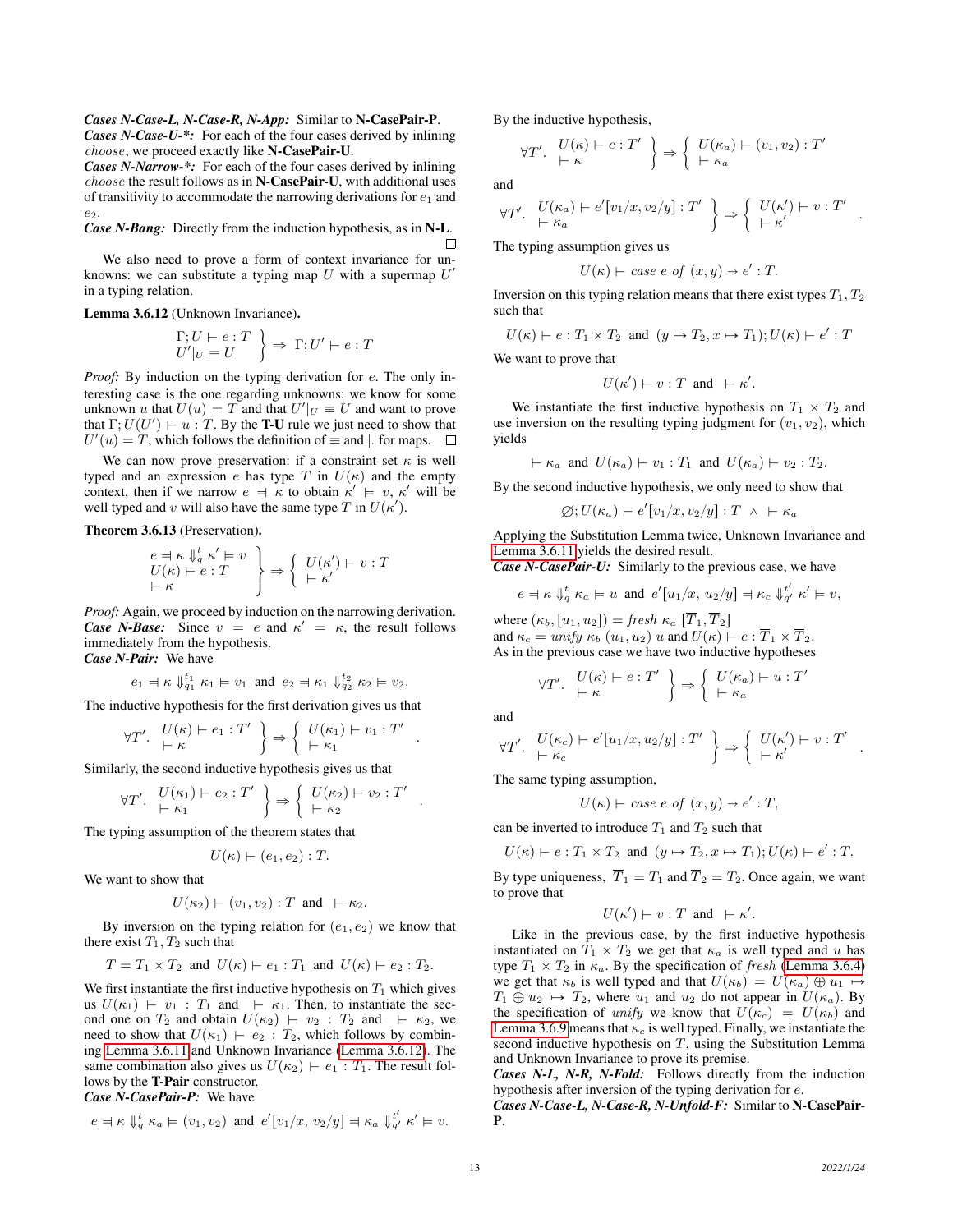*Cases N-Unfold-U, N-Case-U-\*:* The unknown case for unfold as well as the four cases derived by inlining choose are similar to N-CasePair-U.

*Case N-App:* We have

$$
e_0 \preceq \kappa \Downarrow_{q_0}^{t_0} \kappa_a \models v_0, \quad e_1 \preceq \kappa_a \Downarrow_{q_1}^{t_1} \kappa_b \models v_1, e_2[v_0/f, v_1/x] \preceq \kappa_b \Downarrow_{q_2}^{t_2} \kappa' \models v,
$$

as well as the corresponding inductive hypotheses, where  $v_0$  is of the form  $(rec (f : T_1 \rightarrow T_2) x = e_2)$ .

The preservation typing assumption states that  $\kappa$  is well typed and that  $U(\kappa) \vdash (e_0 \ e_1) : T'_2$ . Inverting this typing relation gives us that

$$
U(\kappa) \vdash e_0 : T'_1 \to T'_2 \text{ and } U(\kappa) \vdash e_1 : T'_1.
$$

By the first inductive hypothesis,

$$
\forall T'. \begin{array}{c} U(\kappa) \vdash e_0 : T' \\ \vdash \kappa \end{array} \bigg\} \Rightarrow \left\{ \begin{array}{c} U(\kappa_a) \vdash v_0 : T' \\ \vdash \kappa_a \end{array} \right.
$$

Instantiating this hypothesis on  $T_1' \rightarrow T_2'$  and inverting the resulting typing relation gives us that  $T_1' = T_1$  and  $T_2' = T_2$ . The remainder of the proof is similar to the second part of N-CasePair-P. *Case N-Bang:* We have

$$
e \equiv \kappa \Downarrow_q^t \kappa_a \models v
$$
 and  $sampleV \kappa_a v \Rightarrow_{q'}^{t'} \kappa'.$ 

By the inductive hypothesis,

$$
\forall T'. \begin{array}{c} U(\kappa) \vdash e : T' \\ \vdash \kappa \end{array} \bigg\} \Rightarrow \left\{ \begin{array}{c} U(\kappa_a) \vdash v : T' \\ \vdash \kappa_a \end{array} \right.
$$

The typing premise of preservation states that e has type  $\overline{T}$  in  $U(\kappa)$ , and we can instantiate the inductive hypothesis with  $\overline{T}$ . By the specification of *sample*,  $U(\kappa') = U(\kappa)$  and the typing lemma for sample yields that  $\kappa'$  is well typed which concludes the proof. *Case N-Inst-\*:*

Each of the four cases derived by inlining choose are similar. The typing premise is  $\emptyset$ ;  $U(\kappa) \vdash e \leftarrow (e_1, e_2) : T$ , while we know that  $U(\kappa) \vdash e : \overline{T}_1 \times \overline{T}_2$ . Inverting the premise and using type uniqueness allows us to equate T with  $\overline{T}_1 \times \overline{T}_2$  and also gives us that  $e_1$  and  $e_2$  have type nat in  $\kappa$ .

We have that  $e \neq \kappa \downarrow_q^t \kappa_a \models v$  and the corresponding inductive hypothesis:

$$
\forall T'. \begin{array}{c} U(\kappa) \vdash e : T' \\ \vdash \kappa \end{array} \bigg\} \Rightarrow \left\{ \begin{array}{c} U(\kappa_a) \vdash v : T' \\ \vdash \kappa_a \end{array} \right.
$$

We instantiate it to  $\overline{T}_1 \times \overline{T}_2$ . Using the narrowing of types and Unknown Invariance, we get that  $e_1$  and  $e_2$  have type nat in  $\kappa_a$ .

We proceed similarly for the derivations

$$
e_1 \stackrel{\cdot}{=} \kappa_a \Downarrow_{q_1}^{t_1} \kappa_b \models v_1 \text{ and } e_2 \stackrel{\cdot}{=} \kappa_b \Downarrow_{q_2}^{t_2} \kappa_c \models v_2,
$$

using the induction hypothesis and propagating type information using [Lemma 3.6.11](#page-11-5) and Unknown Invariance, to obtain that  $\kappa_c$  is well typed, v has type  $\overline{T}_1 \times \overline{T}_2$ , and  $v_1$  and  $v_2$  have type *nat*.

Continuing with the flow of the rule,

$$
sampleV \ \kappa_c \ v_1 \Rightarrow_{q'_1}^{t'_1} \ \kappa_d \ \text{ and } sampleV \ \kappa_d \ v_2 \Rightarrow_{q'_2}^{t'_2} \ \kappa_e,
$$

and the specification for  $sample$  lifted to  $sampleV$  yield  $U(\kappa_e) = U(\kappa_d) = U(\kappa_c)$  and  $\kappa_e$  is well typed.

We can then apply the specification of fresh to the generation of the unknowns  $u_1$  and  $u_2$ ,

$$
(\kappa_0, [u_1, u_2]) = \text{fresh } \kappa_e \, [\overline{T}_1, \overline{T}_2],
$$

which means  $U(\kappa_0) = U(\kappa_e) \oplus u_1 \mapsto \overline{T}_1 \oplus u_2 \mapsto \overline{T}_2$  and  $\vdash \kappa_0$ . Therefore,  $U(\kappa_0)|_{U(\kappa_e)} = U(\kappa_e)$  and by Unknown Invariance the type of v carries over to  $U(\kappa_0)$ . In addition,  $L_{\overline{T}_1+\overline{T}_2}$   $u_1$  and  $R_{\overline{T}_1 + \overline{T}_2}$  u<sub>2</sub> have the same type as v in  $\kappa_0$ .

The two unifications operate on  $\kappa_0$ ,

and

.

.

.

$$
\kappa_r = \text{unify } \kappa_0 \ v \ (R_{\overline{T}_1 + \overline{T}_2} u_2),
$$

 $\kappa_l = \text{unify } \kappa_0 \ v \ (L_{\overline{T}_1 + \overline{T}_2} \ u_1)$ 

and the specification of unify applies to give us that  $U(\kappa_0) = U(\kappa_l) = U(\kappa_r)$ , as well as  $\vdash \kappa_l$  and  $\vdash \kappa_r$ . Thus, for both  $\kappa_l$  and  $\kappa_r$ , v has type  $\overline{T}_1 \times \overline{T}_2$ . Since *choose* will pick one of  $\kappa_l$  or  $\kappa_r$  to return, this concludes the proof.

With preservation for the narrowing semantics proved, we only need one very simple lemma about the interaction between variable and valuation substitution in expressions:

<span id="page-13-3"></span>**Lemma 3.6.14** (Substitution Interaction).

$$
\begin{array}{c}\n\sigma(e) = e' \\
\sigma(v) = v'\n\end{array}\n\Rightarrow \sigma(e[v/x]) = e'[v'/x]
$$

*Proof:* The result follows by induction on  $\sigma(e) = e'$  and case splitting on whether  $x$  is equal to any variable encountered.  $\Box$ 

Soundness and completeness can be visualized as follows:

$$
e_p \xrightarrow{\qquad \qquad \downarrow} v_p
$$
  

$$
\sigma \in [\kappa] \uparrow \qquad \qquad \downarrow \tau \qquad \qquad \uparrow \sigma' \in [\kappa']
$$
  

$$
e \Rightarrow \kappa \xrightarrow{\qquad \qquad \downarrow \tau} v \models \kappa'
$$

Given the bottom and right sides of the diagram, soundness guarantees that we can fill in the top and left. That is, any narrowing derivation  $e \neq \kappa \Downarrow_i^q \kappa' \models v$  directly corresponds to some derivation in the predicate semantics, with the additional assumption that all the unknowns in e are included in the domain of the input constraint set  $\kappa$  (which can be replaced by a stronger assumption that e is well typed in  $\kappa$ ).

Before we formally state and prove soundness, we need two technical lemmas about unknown inclusion in domains.

<span id="page-13-1"></span>Lemma 3.6.15 (Narrow Result Domain Inclusion).

$$
e \neq \kappa \Downarrow_q^t \kappa' \models v
$$
  
\n
$$
(\forall u. \ u \in e \Rightarrow u \in dom(\kappa))
$$
\n
$$
\Rightarrow \forall u. \ u \in v \Rightarrow u \in dom(\kappa')
$$

*Proof:* Straightforward induction on the narrowing derivation.  $\square$ 

<span id="page-13-0"></span>Lemma 3.6.16 (Narrow Increases Domain).

$$
\left. \begin{array}{l} e \, \text{in} \, \, \kappa \, \Downarrow_q^t \kappa' \vDash v \\ u \in \mathit{dom}(\kappa) \end{array} \right\} \Rightarrow \, \, u \in \mathit{dom}(\kappa')
$$

*Proof:* Straightforward induction on the narrowing derivation, using the specifications of fresh, unify and sample.  $\Box$ 

We also need a sort of inverse to Substitution Interaction:

<span id="page-13-2"></span>Lemma 3.6.17 (Inverse Substitution Interaction).

$$
\begin{array}{c}\n\sigma(e_2) = e'_2 \\
\sigma(e_1[e_2/x]) = e''_1\n\end{array} \Rightarrow \exists e'_1.\ \sigma(e_1) = e'_1
$$

*Proof:* By induction on  $e_1$ , inversion of the substitution relation and case analysis on variable equality when necessary.  $\Box$ 

We can now move on to stating and proving soundness for the narrowing semantics.

Theorem 3.6.18 (Soundness).

$$
\begin{array}{l} e \rightrightarrows \kappa \Downarrow^q_t \kappa' \vDash v \\ \sigma'(v) = v_p \;\wedge\; \sigma' \in [\![\kappa']\!] \\ \forall u. \; u \in e \Rightarrow u \in \mathit{dom}(\kappa) \end{array} \Biggr\} \Rightarrow \; \exists \sigma \: e_p. \left\{ \begin{array}{l} \sigma'|_\sigma \equiv \sigma \\ \sigma \in [\![\kappa]\!] \\ \sigma(e) = e_p \\ e_p \Downarrow v_p \end{array} \right. \end{array}
$$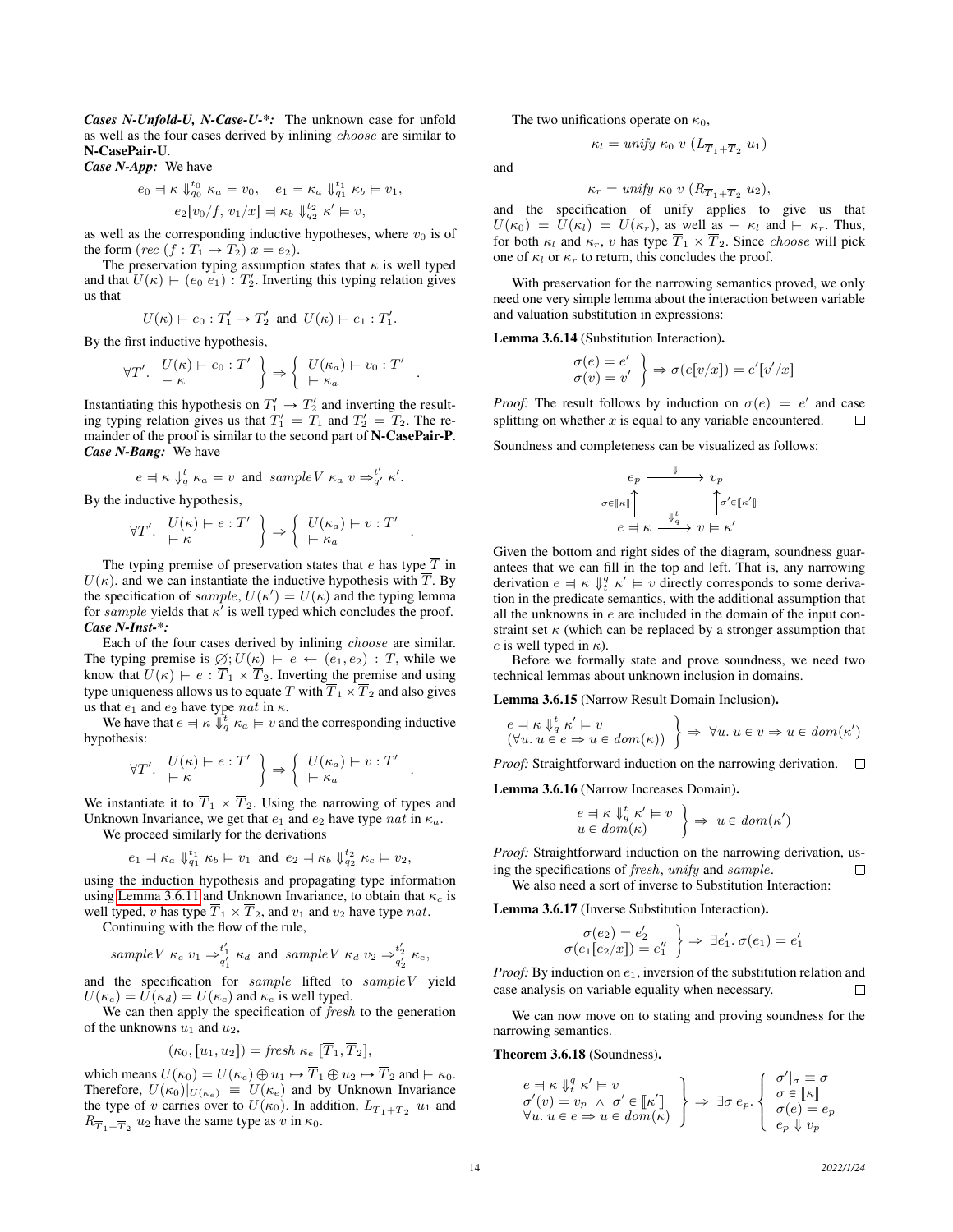*Proof:* By induction on the narrowing derivation.

*Case N-Base:* In the base case  $e = v$  and therefore the soundness witnesses are trivially  $\sigma'$  and  $v_p$ . *Case N-Pair:* We know that

$$
e_1 = \kappa \Downarrow_{q_1}^{t_1} \kappa_1 \models v_1
$$
 and  $e_2 = \kappa_1 \Downarrow_{q_2}^{t_2} \kappa' \models v_2$ .

By inversion of the substitution  $\sigma'(v)$  we know that  $v = (v_1, v_2)$ ,  $\sigma(v_1) = v_{p_1}$  and  $\sigma(v_2) = v_{p_2}$ .

By the induction hypothesis for  $e_{p_2}$ , we get that

$$
\sigma'(v_2) = v_{p_2} \wedge \sigma' \in [\![\kappa' ]\!]\!]\right\} \Rightarrow \exists \sigma_1 \; e_{p_2}. \left\{ \begin{array}{l} \sigma'|_{\sigma_1} \equiv \sigma_1 \\ \sigma_1 \in [\![\kappa_1 ]\!]\!] \\ e_{p_2} \Downarrow v_{p_2} \\ \sigma_1(e_2) = e_{p_2} \end{array} \right.
$$

Its only premise that is not an assumption can be discharged using the lemma about narrowing increasing domain [\(Lemma 3.6.16\)](#page-13-0).

The induction hypothesis for  $e_{p_1}$  states that

$$
\sigma_1(v_1) = v_{p_1} \wedge \sigma_1 \in [\![\kappa_1]\!]\!]\rangle \Rightarrow \exists \sigma \, e_{p_1} \cdot \left\{\begin{array}{l} \sigma_1|_{\sigma} \equiv \sigma \\ \sigma \in [\![\kappa]\!]\!]\end{array}\right.\\ \forall u.u \in e_1 \Rightarrow u \in \text{dom}(\kappa) \qquad \right\} \Rightarrow \exists \sigma \, e_{p_1} \cdot \left\{\begin{array}{l} \sigma_1|_{\sigma} \equiv \sigma \\ \sigma \in [\![\kappa]\!]\!]\end{array}\right.\\ e_{p_1} \downarrow v_{p_1} \\ \sigma(e_1) = e_{p_1} \end{array}.
$$

Proving that  $\sigma_1(v_1) = v_{p_1}$  is where the requirement that unknowns be bound in the input  $\kappa$  comes into play: since  $\sigma_1$  is a restriction of  $\sigma'$ , they assign the same values to all unknowns that  $\sigma_1$  assigns a value to. Using [Lemma 3.6.15,](#page-13-1) we can show that all unknowns in  $v_1$  are included in the domain of  $\kappa_1$  and therefore  $\sigma_1(v_1)$  =  $\sigma'(v_1) = v_{p_1}.$ 

The final witnesses for the **N-Pair** case are  $\sigma$  and  $(e_{p_1}, e_{p_2})$ . The conclusion follows using the transitivity of restrict and the P-Pair constructor.

*Case N-CasePair-P:* We know that

$$
e \stackrel{\text{def}}{=} \kappa \Downarrow_q^t \kappa_a \models (v_1, v_2) \text{ and } e'' \stackrel{\text{def}}{=} \kappa_a \Downarrow_{q'}^{t'} \kappa' \models v,
$$

where  $e'' = e'[v_1/x, v_2/y]$ . The inductive hypothesis for the second derivation gives us

$$
\begin{array}{l}\sigma'(v)=v_p \;\wedge\; \sigma' \in \llbracket \kappa' \rrbracket\\\forall u.u \in e'' \Rightarrow u \in dom(\kappa_a)\end{array}\bigg\} \Rightarrow \exists \sigma_1 \; e_p'' \cdot \left\{ \begin{array}{l}\sigma' \vert_{\sigma_1} \equiv \sigma_1\\\sigma_1 \in \llbracket \kappa_a \rrbracket\\\varepsilon_p'' \Downarrow v_p\\\sigma_1(e'') = e_p''\end{array}\right..
$$

After discharging the premises using [Lemma 3.6.15](#page-13-1) and [Lemma 3.6.16,](#page-13-0) we can investigate the shape of the  $e_p''$  witness. First note that, because of the domain inclusions, there exist  $v_{p_1}, v_{p_2}$ such that  $\sigma_1(v_1) = v_{p_1}$  and  $\sigma_1(v_2) = v_{p_2}$ . But then, by applying Inverse Substitution Interaction [\(Lemma 3.6.17\)](#page-13-2) we know that there exists  $e'_p$  such that  $\sigma_1(e') = e_p$ .

By the inductive hypothesis for  $e$ , we get that

$$
\begin{array}{l}\n\sigma_1((v_1, v_2)) = (v_{p_1}, v_{p_2}) \\
\sigma_1 \in [\![\kappa_a]\!]\n\forall u.u \in e \Rightarrow u \in dom(\kappa)\n\end{array}\n\right\} \Rightarrow \exists \sigma \, e_p. \begin{cases}\n\sigma_1|_{\sigma} \equiv \sigma \\
\sigma \in [\![\kappa]\!]\n\\ e_p \Downarrow (v_{p_1}, v_{p_2})\n\\ \sigma(e) = e_p\n\end{cases}
$$

This allows us to provide witnesses for the entire case:  $\sigma$  and case  $e_p$  of  $(x, y) \rightarrow e'_p$ . Using the transitivity of restrict and the **P-**<br>**Case Pair** rule, we only need to show that  $e'' = e' \cdot x \cdot (x \cdot e' \cdot e' \cdot e'$ **CasePair** rule, we only need to show that  $e''_p = e'_p[v_{p_1}/x, v_{p_2}/y]$ , which follows from two applications of the (normal) Substitution Interaction lemma [\(Lemma 3.6.14\)](#page-13-3).

*Case N-CasePair-U:* This case is largely similar with N-CasePair-P, with added details for dealing with *fresh* and *unify*. We have

$$
e \stackrel{\text{def}}{=} \kappa \Downarrow_q^t \kappa_a \models u' \text{ and } e'' \stackrel{\text{def}}{=} \kappa_c \Downarrow_{q'}^{t'} \kappa' \models v,
$$

where

$$
e'' = e'[u_1/x, u_2/y],
$$
  
\n
$$
(\kappa_b, [u_1, u_2]) = \text{fresh } \kappa_a [\overline{T}_1, \overline{T}_2],
$$
  
\n
$$
\kappa_c = \text{unify } \kappa_b (u_1, u_2) u'.
$$

By the inductive hypothesis for the second derivation, we get

$$
\begin{array}{l} \sigma'(v) = v_p \;\wedge\; \sigma' \in \llbracket \kappa' \rrbracket \\ \forall u.u \in e'' \Rightarrow u \in dom(\kappa_c) \end{array} \Bigg\} \Rightarrow \; \exists \sigma_1 \; e_p'' \cdot \left\{ \begin{array}{l} \sigma'|_{\sigma_1} \equiv \sigma_1 \\ \sigma_1 \in \llbracket \kappa_c \rrbracket \\ e_p'' \;\Downarrow\; v_p \\ \sigma_1(e'') = e_p'' \end{array} \right. \end{array}
$$

.

.

Discharging the inclusion premise is slightly less trivial in this case, since it requires using the specifications of fresh and unify to hand the case where  $u = u_1$  or  $u = u_2$ .

Then, by the definition of  $\kappa_c$ , we know that  $\sigma_1$  is in the denotation of unify  $\kappa_b$   $(u_1, u_2)$  u'. But, by the specification of unify,  $\sigma_1|_{dom(\kappa_b)} \in [\![\kappa_b]\!]$ . Since *fresh* preserves the domains of constraints sets that also means that  $\sigma_1|_{\kappa_b} \in [\![\kappa, \cdot]\!]$ . In the constraints sets, that also means that  $\sigma_1|_{dom(\kappa_a)} \in [\![\kappa_a]\!]$ . In the following let  $\sigma' = \sigma_1|_{\kappa_a}$ , it then since  $u \in dom(\kappa_a)$  by following, let  $\sigma'_1 = \sigma_1|_{dom(\kappa_a)}$ ; then, since  $u \in dom(\kappa_a)$  by [Lemma 3.6.15,](#page-13-1) there exists some value  $v_u$  such that  $\sigma'_1(u) = v_u$ .

We can now use the inductive hypothesis for the first narrowing derivation that states that:

$$
\sigma'_1(u) = v_u \wedge \sigma'_1 \in [\![\kappa_a]\!]\!] \Rightarrow \exists \sigma e_p. \begin{cases} \sigma'_1|_{\sigma} \equiv \sigma \\ \sigma \in [\![\kappa]\!] \\ e_p \Downarrow v_u \\ \sigma(e) = e_p \end{cases}
$$

We conclude as in N-CasePair-P, with  $\sigma$  and case  $e_p$  of  $(x, y) \rightarrow$  $e'_{p}$  as the witnesses, where  $e'_{p}$  is obtained as in the previous case by investigating the shape of  $e_p''$ .

*Cases N-L, N-R, N-Fold:* These cases follow similarly to N-Pair. *Cases N-Case-L, N-Case-R, N-Unfold-F, N-After:* These cases follow similarly to N-CasePair-P.

*Cases N-Case-U, N-Unfold-U:* These cases follow similarly to N-CasePair-U.

*Case N-App:* We have

.

$$
e_0 \stackrel{\doteq}{\rightarrow} \kappa \Downarrow_q^t \kappa_a \stackrel{\doteq}{\leftarrow} v_0, \quad e_1 \stackrel{\doteq}{\rightarrow} \kappa_a \Downarrow_q^t \kappa_b \stackrel{\doteq}{\leftarrow} v_1, e_2' \stackrel{\doteq}{\rightarrow} \kappa_b \Downarrow_{q'}^{t'} \kappa' \stackrel{\doteq}{\leftarrow} v,
$$

where  $v_0$  is of the form (rec  $(f : T_1 \rightarrow T_2)$ )  $x = e_2$  and  $e'_2 = e_2[v_0/f, v_1/x].$ 

By the inductive hypothesis for the third derivation we get that

$$
\sigma'(v) = v_p \wedge \sigma' \in [\![\kappa' ]\!]\!] \Rightarrow \exists \sigma_2 \, e'_{p_2} \cdot \left\{ \begin{array}{l} \sigma' \vert_{\sigma_2} \equiv \sigma_2 \\ \sigma_2 \in [\![\kappa_b]\!] \\ e'_{p_2} \Downarrow v_p \\ \sigma_2(e'_2) = e'_{p_2} \end{array} \right\}.
$$

As in N-CasePair-P, we can prove that there exists  $v_{p_0}$  and  $v_{p_1}$ such that  $\sigma_2(v_0) = v_{p_0}$  and  $\sigma_2(v_1) = v_{p_1}$ .

By the inductive hypothesis for the evaluation of the argument we get that there exist  $\sigma_1$  and  $e_{p_1}$  such that  $\sigma_2|_{\sigma_1} \equiv \sigma_1$  and  $\sigma_1 \in [\![ \kappa_a \!] \!]$  and  $\sigma(e_1) = e_{p_1}$  and  $e_{p_1} \Downarrow v_{p_1}$ .<br>Since  $\sigma_1$  is a restriction of  $\sigma_2$  and be

Since  $\sigma_1$  is a restriction of  $\sigma_2$  and because of the inclusion hypotheses,  $\sigma_1$  also maps the lambda to  $v_{p_0}$ , which allows us to use the last inductive hypothesis:

$$
\sigma_1(v_0) = v_{p_0} \wedge \sigma_1 \in [\![\kappa_a]\!]\!]
$$
\n
$$
\forall u.u \in e_0 \Rightarrow u \in dom(\kappa)
$$
\n
$$
\downarrow \sigma \in [\![\kappa]\!]
$$
\n
$$
\Rightarrow \exists \sigma \, e_{p_0} \downarrow \, e_{p_0} \downarrow v_{p_0}
$$
\n
$$
\sigma(e_0) = e_{p_0}
$$

By inverting the substitution for  $\sigma_1$  in the lambda expression, we know that there exists  $e_{p_2}$ , such that

$$
v_{p_0} = (rec \ (f : T_1 \to T_2) \ x = e_{p_2})
$$
 and  $\sigma_1(e_2) = e_{p_2}$ .

The witnesses needed for soundness are  $\sigma$  and  $(e_{p_0}, e_{p_1})$ . After using the transitivity of restrict and the P-App constructor, the only

.

.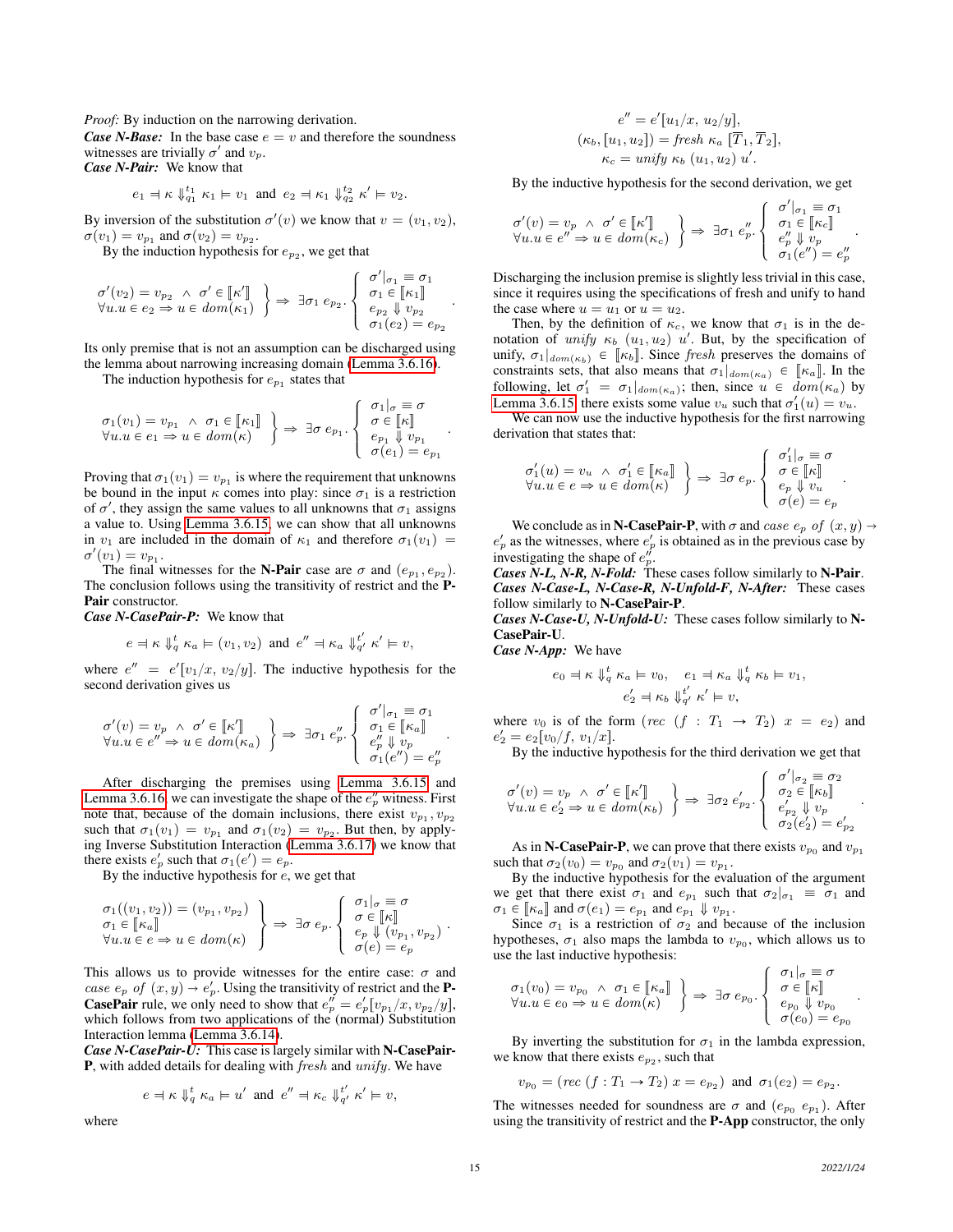goal left to prove is that:

$$
e_{p_2}[v_{p_0}/f, v_{p_1}/x] \Downarrow v_p.
$$

Applying Substitution Interaction twice concludes the proof. *Case N-Bang:* We know that

$$
e \equiv \kappa \Downarrow_q^t \kappa_a \models v
$$
 and  $sampleV \kappa_a v \Rightarrow_{q'}^{t'} \kappa'.$ 

By the specification of *sample*, since  $\sigma' \in [\![\kappa']\!]$  we know that  $\sigma' \in [\![\kappa_a]\!]$  and the result follows directly from the induction by prothesis hypothesis.

*Case N-Narrow:* The 4 derived cases from inlining choose flow similarly, so without loss of generality let's assume that the first choose rule was used. We know a lot of things from the narrowing derivation:

$$
e \equiv \kappa \Downarrow_q^t \kappa_a \vDash v,
$$
  
\n
$$
e_1 \equiv \kappa_a \Downarrow_{q_1}^{t_1} \kappa_b \vDash v_1, \quad e_2 \equiv \kappa_b \Downarrow_{q_2}^{t_2} \kappa_c \vDash v_2,
$$
  
\n
$$
sampleV \kappa_c v_1 \Rightarrow_{q_1}^{t_1} \kappa_d, \quad sampleV \kappa_d v_2 \Rightarrow_{q_2}^{t_2} \kappa_e,
$$
  
\n
$$
nat_{\kappa_e}(v_1) = n_1, \quad n_1 > 0, \quad nat_{\kappa_e}(v_2) = n_2, \quad n_2 > 0,
$$
  
\n
$$
(\kappa_0, [u_1, u_2]) = fresh \kappa_e \left[ \overline{T}_1, \overline{T}_2 \right],
$$
  
\n
$$
\kappa_l = unify \kappa_0 v \left( L_{\overline{T}_1 + \overline{T}_2} u_1 \right),
$$
  
\n
$$
\kappa_r = unify \kappa_0 v \left( R_{\overline{T}_1 + \overline{T}_2} u_2 \right).
$$

By the specification of unify for the definition of  $\kappa_l$  we know that  $\sigma'|_{dom(\kappa_0)} \in [\![\kappa_0]\!]$ . By using the specification of *fresh* we can<br>obtain that  $\sigma'|_{\kappa}$   $\in [\![\kappa_0]\!]$ . Inversion of *nat*  $(\alpha_k) = n$ , vields obtain that  $\sigma'$ <sup> $\big|_{dom(\kappa_e)} \in [\![\kappa_e]\!]$ . Inversion of  $nat_{\kappa_e}(v_1) = n_1$  yields<br>that there exists  $v$ , such that  $\kappa$   $[v_1] = v$ , (where we lift the  $\kappa$ .)</sup> that there exists  $v_{p_1}$  such that  $\kappa_e[v_1] = v_{p_1}$  (where we lift the  $\kappa[\cdot]$ notation to values) and similarly for  $v_{p_2}$  (using [Lemma 3.6.7](#page-11-8) to preserve the first result). But that means, for all  $\sigma \in \llbracket \kappa_e \rrbracket$  (including  $\sigma'|_{\text{dom}(\kappa_e)}$ ), we have  $\sigma(v_i) = v_{p_i}$ .

That allows us to use the inductive hypotheses for  $e_1$  and  $e_2$ yielding  $\sigma_1$ ,  $e_{p_1}$  and  $e_{p_2}$  such that  $\sigma'|_{\sigma_1} \equiv \sigma_1$ ,  $\sigma_1(e_i) = e_{p_i}$  and  $e_{p_i} \Downarrow v_{p_i}.$ 

Finally, we use the last inductive hypothesis to obtain  $\sigma$  and  $e_p$ as appropriate and provide  $\sigma$  and  $e_p \leftarrow (e_{p_1}, e_{p_2})$  as witnesses to the entire case. The result follows immediately. П

Completeness guarantees the opposite direction: given a predicate derivation  $e_p \Downarrow v_p$  and a "factoring" of  $e_p$  into an expression e and a constraint set  $\kappa$  such that for some valuation  $\sigma \in [\![\kappa]\!]$  substituting  $\sigma$  in e yields  $e_p$ , and under the assumption that everything is well typed, there is always a nonzero probability of obtaining some factoring of  $v_p$  as the result of a narrowing judgment.

Theorem 3.6.19 (Completeness).

$$
\begin{array}{l}\n e_p \Downarrow v_p \\
 \sigma(e) = e_p \\
 \sigma \in [\![\kappa]\!] \land \vdash \kappa \\
 \varnothing; U(\kappa) \vdash e : T\n\end{array}\n\bigg\} \Rightarrow\n\begin{array}{l}\n \exists v \, \kappa' \, \sigma' \, q \, t.\n \\ \sigma' \vert_{\sigma} \equiv \sigma \ \land \ \sigma' \in [\![\kappa']\!] \\
 \sigma'(v) = v_p \\
 e \equiv \kappa \, \Downarrow_q^t \, \kappa' \models v\n\end{array}
$$

*Proof:* By induction on the derivation of the predicate semantics judgment.

*Case P-Val:* The witnesses for completeness are  $v, \kappa, \sigma, 1$  and  $\epsilon$ . The result holds trivially.

*Case P-Pair:* We have

$$
e_{p_1}\Downarrow v_{p_1} \text{ and } e_{p_2}\Downarrow v_{p_2}
$$

.

By inversion on the substitution we have two cases. In the simple case, *e* is some unknown u and  $\sigma(u) = (e_{p_1}, e_{p_2})$ . But then  $e_{p_1}$ and  $e_{p_2}$  must be values, and therefore  $e_{p_i} = v_{p_i}$ . By the **N-Base** rule,  $u = \kappa \Downarrow_1^{\epsilon} \kappa \models u$  and the result follows directly.

In the more interesting case,  $e$  is a pair  $(e_1, e_2)$  and we know that  $\sigma(e_1) = e_{p_1}$  and  $\sigma(e_2) = e_{p_2}$ . Inverting the typing relation gives us

$$
U(\kappa) \vdash e_1 : T_1 \text{ and } U(\kappa) \vdash e_2 : T_2.
$$

The inductive hypothesis for the first predicate semantics derivation, instantiated at  $\sigma$ ,  $\kappa$  and  $T_1$  gives us that

$$
\begin{array}{l}\n\sigma \in [\![\kappa]\!] \\
\sigma(e_1) = e_{p_1} \\
\vdots \\
\sigma(\kappa) \vdash e_1 : T_1\n\end{array}\n\right\} \Rightarrow\n\begin{array}{l}\n\exists v_1 \kappa_1 \sigma_1 q_1 t_1. \\
\sigma_1|_{\sigma} \equiv \sigma \ \wedge \ \sigma_1 \in [\![\kappa_1]\!] \\
e_1 \equiv \kappa \ \Downarrow_{q_1}^{t_1} \kappa_1 \models v_1 \\
\sigma_1(v_1) = v_{p_1}\n\end{array}
$$

.

.

Its assumptions already hold so we can obtain such witnesses. By the second inductive hypothesis, we know that  $\ddot{\phantom{0}}$ 

$$
\begin{array}{l}\n\sigma_1 \in [\![\kappa_1]\!] \\
\sigma_1(e_1) = e_{p_1} \\
\vdots \\
\sigma_{k-1} \in \mathbb{Z} \n\end{array}\n\right\} \Rightarrow\n\begin{array}{l}\n\exists v_2 \kappa_2 \sigma_2 q_2 t_2 \\
\sigma_2 |_{\sigma_1} \equiv \sigma_1 \quad \land \quad \sigma_2 \in [\![\kappa_2]\!]\n\end{array}
$$
\n
$$
\begin{array}{l}\nU(\kappa_1) = e_{p_1} \\
U(\kappa_1) + e_1 : T_2\n\end{array}\n\right\} \Rightarrow\n\begin{array}{l}\n\exists v_2 \kappa_2 \sigma_2 q_2 t_2 \\
\sigma_2 |_{\sigma_1} \equiv \sigma_1 \quad \land \quad \sigma_2 \in [\![\kappa_2]\!]\n\end{array}
$$

Since  $\sigma_1|_{\sigma}$  and  $\sigma(e_1) = e_{p_1}$ , then  $\sigma_1(e_1) = e_{p_1}$ . By preservation, we get that  $\kappa_1$  is well typed. Finally, narrowing only extends the typing environment [\(Lemma 3.6.11\)](#page-11-5) and then by Unknown Invariance [\(Lemma 3.6.12\)](#page-12-0) we can obtain the last assumption  $U(\kappa) \vdash e_1 : T_1$  of the inductive hypothesis.

We combine the results from the two inductive hypotheses to provide witnesses for the existentials:

$$
(v_1, v_2), \kappa_2, \sigma_2, q_1 * q_2 \text{ and } t_1 \cdot t_2.
$$

By transitivity of restrict, we get that  $\sigma \equiv \sigma_2|_{\sigma}$ , while the inclusion property  $\sigma_2 \in [\![\kappa_2]\!]$  is satisfied by the inductive hypothesis directly. To prove that  $\sigma_2((v_1, v_2)) = (v_{p_1}, v_{p_2})$  we just need to prove that  $\sigma_2(v_1) = v_{p_1}$ , but that holds because  $\sigma(e_1) = e_{p_1}$  and  $\sigma$  is a restriction of  $\sigma_2$ . Using the **N-Pair** constructor completes the proof. *Case P-App:* We know that

$$
e_{p_0} \Downarrow v_{p_0}, e_{p_1} \Downarrow v_{p_1}
$$
 and  $e_{p_2}[v_{p_0}/f, v_{p_1}/x] \Downarrow v_p$ ,

for some  $v_{p_0} = (rec (f : T_1 \rightarrow T_2) x = e_{p_2})$ . Inversion on the substitution gives us only one possible  $e$ , since unknowns only range over values:  $e = (e_0 \ e_1)$ , where  $\sigma(e_0) = e_{p_0}$  and  $\sigma(e_1) = e_{p_1}$ . Inversion of the typing premise gives us

$$
U(\kappa) \vdash e_0 : T'_1 \to T'_2 \text{ and } U(\kappa) \vdash e_1 : T'_1.
$$

By the inductive hypothesis for the derivation of  $e_{p_0}$  we get that

$$
\begin{array}{l}\n\sigma \in [\![\kappa]\!] \\
\sigma(e_0) = e_{p_0} \\
\vdash \kappa \\
U(\kappa) \vdash e_0 : T'_1 \to T'_2\n\end{array}\n\right\} \Rightarrow\n\begin{array}{l}\n\exists v_0 \kappa_0 \,\sigma_0 \, q_0 \, t_0. \\
\sigma_0 |_{\sigma} \equiv \sigma \ \wedge \ \sigma_0 \in [\![\kappa_0]\!]\! \\
e_0 \equiv \kappa \ \Downarrow_{q_0}^{t_0} \kappa_0 \vDash v_0 \\
\sigma_0(v_0) = v_{p_0}\n\end{array}.
$$

All its assumptions hold, so we can invert the last substitution to obtain that  $v_0 = (rec \ (f : T_1 \rightarrow T_2) \ x = e_2)$ , where  $\sigma_0(e_2) = e_{p_2}$ . By preservation, we know that the type of  $v_0$  is the type of  $e_0$  in  $\kappa_0$  and uniqueness of typing equates  $T_1$  with  $T_1'$ and  $T_2$  with  $T_2'$ .

By the second inductive hypothesis, we know that

$$
\begin{array}{l}\n\sigma_0 \in [\![\kappa_0]\!] \\
\sigma_0(e_1) = e_{p_1} \\
\vdash \kappa_0 \\
U(\kappa_0) \vdash e_1 : T_1\n\end{array}\n\right\} \Rightarrow\n\begin{array}{l}\n\exists v_1 \; \kappa_1 \; \sigma_1 \; q_1 \; t_1. \\
\sigma_1 |_{\sigma_0} \equiv \sigma_0 \; \wedge \; \sigma_1 \in [\![\kappa_1]\!] \\
e_1 \equiv \kappa_0 \; \Downarrow_{q_1}^{t_1} \kappa_1 \models v_1 \\
\sigma_1(v_1) = v_{p_1}\n\end{array}
$$

As in P-Pair we can discharge all of its assumptions.

Let  $e'_2 = e_2[v_0/f, v_1/x]$  and  $e_{p'_2} = e_{p_2}[v_{p_0}/f, v_{p_1}/x]$ . The last inductive hypothesis states that

<sup>σ</sup><sup>1</sup> <sup>P</sup> <sup>J</sup>κ<sup>1</sup><sup>K</sup> σ1pe 1 <sup>2</sup>q = e<sup>p</sup> 1 2 \$ κ<sup>1</sup> Upκ1q \$ e 1 <sup>2</sup> : T<sup>2</sup> /. / ñ Dv 1 1 1 <sup>2</sup> κ <sup>2</sup> σ <sup>2</sup> q 1 2 t 1 \$ <sup>2</sup>. '& '% σ 1 <sup>2</sup>|<sup>σ</sup><sup>1</sup> " σ<sup>1</sup> ^ σ 1 <sup>2</sup> <sup>P</sup> <sup>J</sup><sup>κ</sup> 1 2K e 1 <sup>2</sup> ) κ<sup>1</sup> ó t 1 2 q 1 2 κ 1 <sup>2</sup> ( v 1 2 σ 1 <sup>2</sup>pv 1 <sup>2</sup>q = v

.

.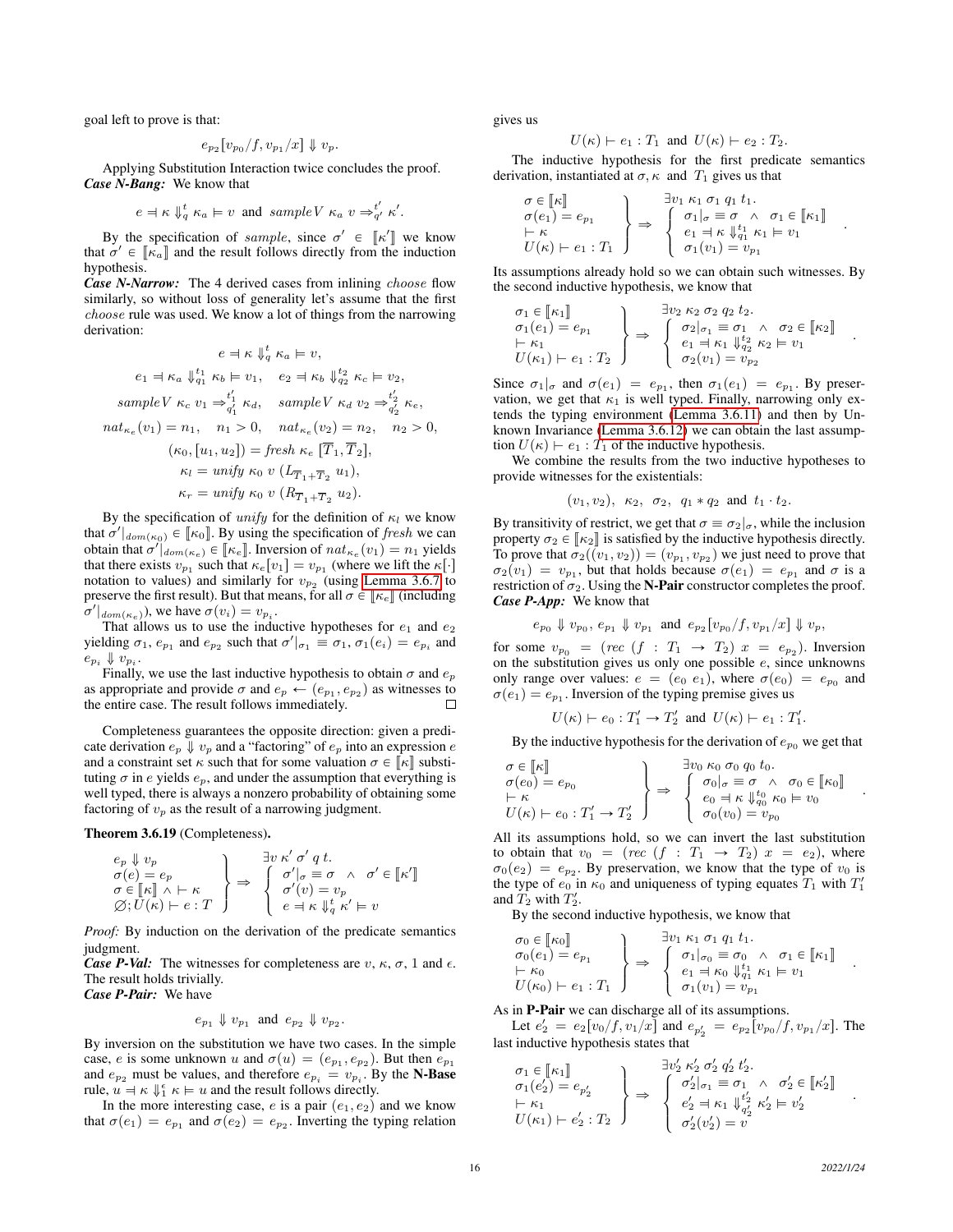The substitution premise can be discharged using the Substitution Interaction Lemma [\(Lemma 3.6.14\)](#page-13-3), while the typing premise by repeated applications of the Substitution Lemma and Unknown Invariance. The proof concludes by combining the probabilities and traces by multiplication and concatenation respectively.

*Cases P-L, P-R, P-Fold, P-After:* These cases are similar to P-Pair.

*Case P-CasePair:* From the predicate derivations we have that

$$
e_p \nparallel (v_{p_1}, v_{p_2})
$$
 and  $e'_p[v_{p_1}/x, v_{p_2}/y] \nparallel v'_p$ .

Inverting the substitution premise leaves us with  $\sigma(e) = e_p$  and  $\sigma(e') = e'_p$ , while inverting the typing premise yields

$$
U(\kappa) \vdash e : T_1 + T_2 \text{ and } (x \mapsto T_1, y \mapsto T_2); U(\kappa) \vdash e' : T.
$$

The inductive hypothesis for  $e_p$  gives us that

$$
\begin{array}{c}\n\sigma \in [\![\kappa]\!] \\
\sigma(e) = e_p \\
\vdash \kappa \\
U(\kappa) \vdash e : T_1 + T_2\n\end{array}\n\right\} \Rightarrow\n\begin{array}{c}\n\exists v_1 \kappa_1 \sigma_1 q_1 t_1.\n\cr\n\sigma_1 |_{\sigma} \equiv \sigma \ \wedge \ \sigma_1 \in [\![\kappa_1]\!]\r\n\end{array}\n\right\}
$$

To decide which of N-CasePair-P and N-CasePair-U we will use, we invert the substitution relation for  $v$ . In the simple case,  $v = (v_1, v_2)$  and the proof flows similarly to **P-App.** 

The interesting case is when  $v$  is an unknown  $u$ , in which case we need to "build up" the derivation of N-CasePair-U. Let

$$
(\kappa_{1a}, [u_1, u_2]) = \text{fresh } \kappa_1 [T_1, T_2],
$$

$$
\kappa_{1b} = \text{unify } \kappa_{1a} (u_1, u_2) u,
$$

$$
\sigma'_1 = \sigma_1 \oplus u_1 \mapsto v_1 \oplus u_2 \mapsto v_2,
$$

$$
e'' = e'[u_1/x, u_2/y] \text{ and } e''_p = e'_p[v_{p_1}/x, v_{p_2}/y].
$$

The second inductive hypothesis (instantiated at  $\sigma'_1$ ,  $\kappa_{1b}$ ) states that

$$
\begin{aligned}\n\sigma'_1 &\in \llbracket \kappa_{1b} \rrbracket \\
&\vdash \kappa_{1b} \\
U(\kappa_{1b}) &\vdash e'': T \\
\sigma'_1(e'') &\in e''_p\n\end{aligned}\n\right\} \Rightarrow\n\begin{cases}\n\exists v' \kappa_2 \sigma_2 q_2 t_2 \\
\sigma_2|_{\sigma'_1} \equiv \sigma'_1 \quad \land \quad \sigma_2 \in \llbracket \kappa_2 \rrbracket \\
\sigma(v') = v'_p \\
e'' &\dashv \kappa_{1b} \Downarrow_{q_2}^{t_2} \kappa_2 \models v'\n\end{cases}
$$

To use this inductive hypothesis we need to discharge all of its assumptions first.

To prove that  $\sigma'_1 \in [\![k_{1b}]\!]$  we start with  $\sigma_1 \in [\![k_1]\!]$  by the first<br>uction hypothesis. By the specification of *fresh*, the denotation induction hypothesis. By the specification of fresh, the denotation of  $\kappa_1$  remains unchanged, therefore  $\sigma_1 \in [\kappa_{1a}]$ . Since  $u_1, u_2$ are not in the domain of  $\kappa_{1a}$ , the restriction  $\sigma'_1|_{\text{dom}(\kappa_{1a})}$  is  $\sigma_1$ . Therefore, by the specification of *unify* we just need to show that  $\sigma'_1(u) = \sigma'_1((u_1, u_2))$ . Indeed,

$$
\sigma'_1(u) = \sigma_1(u) = (v_{p_1}, v_{p_2}) = (\sigma'_1(u_1), \sigma'_1(u_2))
$$
  
=  $\sigma'_1((u_1, u_2)),$ 

which concludes the proof of the first premise.

The fact that  $\kappa_{1b}$  is well typed is a direct corollary of the typing lemmas for fresh [\(Lemma 3.6.4\)](#page-11-6) and unify [\(Lemma 3.6.9\)](#page-11-7).

To prove that  $U(\kappa_{1b}) + e''$ : T we apply the Substitution Lemma twice. Then we need to prove that

$$
\emptyset; U(\kappa_{1b}) \vdash u_i : T_i \text{ for } i = 1, 2
$$
  
and 
$$
(x \mapsto T_1, y \mapsto T_2); U(\kappa_{1b}) \vdash e' : T.
$$

By the specification of unify we know that  $U(\kappa_{1b}) = U(\kappa_{1a})$ , while from the specification of *fresh* we obtain

$$
U(\kappa_{1a}) = U(\kappa_1) \oplus u_1 \mapsto T_1 \oplus u_2 \mapsto T_2.
$$

This directly proves the former results for  $u_1, u_2$ , while Unknown Invariance (since  $U(\kappa_{1b})$  is an extension of  $U(\kappa)$ ) proves the latter.

The final premise of the inductive hypothesis,  $\sigma'_1(e'') = e''_p$ , is easily proved by applying the Substitution Interaction lemma [\(Lemma 3.6.14\)](#page-13-3) twice.

Since we have satisfied all of its premises, we can now use the result of the second inductive hypothesis. It provides most of the witnesses to completeness ( $v, \kappa_2$  and  $\sigma_2$ ), while, as usual, we combine the probabilities and traces by multiplying and concatenating them. The result follows by transitivity of restrict and use of the N-CasePair-U constructor.

*Cases P-Case-L, P-Case-R, P-Unfold:* These cases are in direct correspondence with P-CasePair. The only difference is that to choose between which choose rule to follow we case analyze on the satisfiability of the corresponding constraint set.

*Case P-Bang:* We know that  $e_p \Downarrow v_p$ . By the inductive hypothesis, we immediately obtain that there exists some  $v, \sigma_1, \kappa_1, q_1$  and  $t_1$ such that  $\sigma_1(v) = v_p$  and  $\sigma_1 \in [\![\kappa]\!]$  and  $\sigma_1|_{\sigma} \equiv \sigma$  and that  $e \neq \kappa \Downarrow_{q_1}^{t_1} \kappa_1 \models v$ . By the completeness requirement of sample lifted to sample V, we know that there exists some  $q_2, t_2$  and  $\kappa_2$ such that  $sampleV \kappa_1$   $v \Rightarrow_{q_2}^{t_2} \kappa_2$  and  $\sigma_1 \in [\![\kappa_2]\!]$ . The result follows easily follows easily.

#### *Case P-Narrow:* We know that

$$
e_p \Downarrow v_p
$$
,  $e_{p_1} \Downarrow v_{p_1}$  and  $e_{p_2} \Downarrow v_{p_2}$ ,

while  $\llbracket v_{p_1} \rrbracket > 0$  and  $\llbracket v_{p_2} \rrbracket > 0$ . Chaining the induction hypothesis<br>as in **P-Pair**, we get that there exist  $v_1, v_2, v_3 \not\subset K_1$ ,  $K_2, K_3 \not\subset G$ ,  $G_1$ as in **P-Pair**, we get that there exist  $v, v_1, v_2, \sigma', \kappa_1, \kappa_2, \kappa', q, q_1$ ,  $q_2, t, t_1$  and  $t_2$  such that

$$
\sigma'|_{\sigma} \equiv \sigma \qquad e \equiv \kappa \Downarrow_{q}^{t} \kappa_{1} \vDash v
$$

$$
\sigma' \in [\![\kappa']\!], \qquad \sigma'(v) = v_{p} \quad \text{and} \quad e_{1} \equiv \kappa_{1} \Downarrow_{q_{1}}^{t_{1}} \kappa_{2} \vDash v_{1}
$$

$$
\sigma'(v_{i}) = v_{p_{i}} \qquad e_{2} \equiv \kappa_{2} \Downarrow_{q_{2}}^{t_{2}} \kappa_{3} \vDash v_{2}
$$

By the lifted completeness requirement of sample, we know that there exist  $q'_1, q'_2, t'_1, t'_2, \kappa_4$  and  $\kappa_5$  such that  $\sigma \in [\kappa_5],$ 

sample V 
$$
\kappa_3 v_1 \Rightarrow_{q'_1}^{t'_1} \kappa_4
$$
 and sample V  $\kappa_4 v_2 \Rightarrow_{q'_2}^{t'_2} \kappa_5$ .

By definition,  $nat_{\kappa_5}(v_1) = v_{p_1}$  and  $nat_{\kappa_5}(v_2) = v_{p_2}$ .

Without loss of generality, assume that  $v_p = L v_p'$  for some  $v_p'$ and let

$$
\sigma'' = \sigma' \oplus u_1 \mapsto v'_p \text{ and } (\kappa', [u_1, u_2]) = \text{free } k_5 [T_1, T_2]
$$

and

.

.

$$
\kappa_l = \text{unify } \kappa' \ (L u_1) \ v \ \text{ and } \ \kappa_r = \text{unify } \kappa' \ (R u_2) \ v.
$$

By transitivity of restrict,  $\sigma''|_{\sigma} \equiv \sigma$ . Moreover,  $\sigma''(v) = v_p$ . The proof that  $\sigma'' \in [\![k_l]\!]$  is similar to the proof that  $\sigma'_1 \in [\![k_{1b}]\!]$  in **P-Pair**. To conclude the proof, we case analyze on whether  $\kappa$  is **P-Pair.** To conclude the proof, we case analyze on whether  $\kappa_r$  is satisfiable or not and choosing which choose derivation to follow accordingly. П

**Properties of the Matching Semantics** Before we proceed to the theorems for the matching semantics, we need a specification for the union operation.

#### *Specification of union*

$$
U(\kappa_1)|_{U(\kappa_1)\cap U(\kappa_2)} = U(\kappa_2)|_{U(\kappa_1)\cap U(\kappa_2)}
$$
  
union  $\kappa_1 \kappa_2 = \kappa$   

$$
\Rightarrow
$$
  

$$
\begin{cases} U(\kappa) = U(\kappa_1) \cup U(\kappa_2) \\ \lbrack \lbrack \kappa \rbrack \rbrack = \lbrack \lbrack \kappa_1 \rbrack \cup \lbrack \lbrack \kappa_2 \rbrack \end{cases}
$$

To take the union of two constraint sets, their typing maps must obviously agree on any unknowns present in both. The denotation of the union of two constraint sets is then just the union of their corresponding denotations.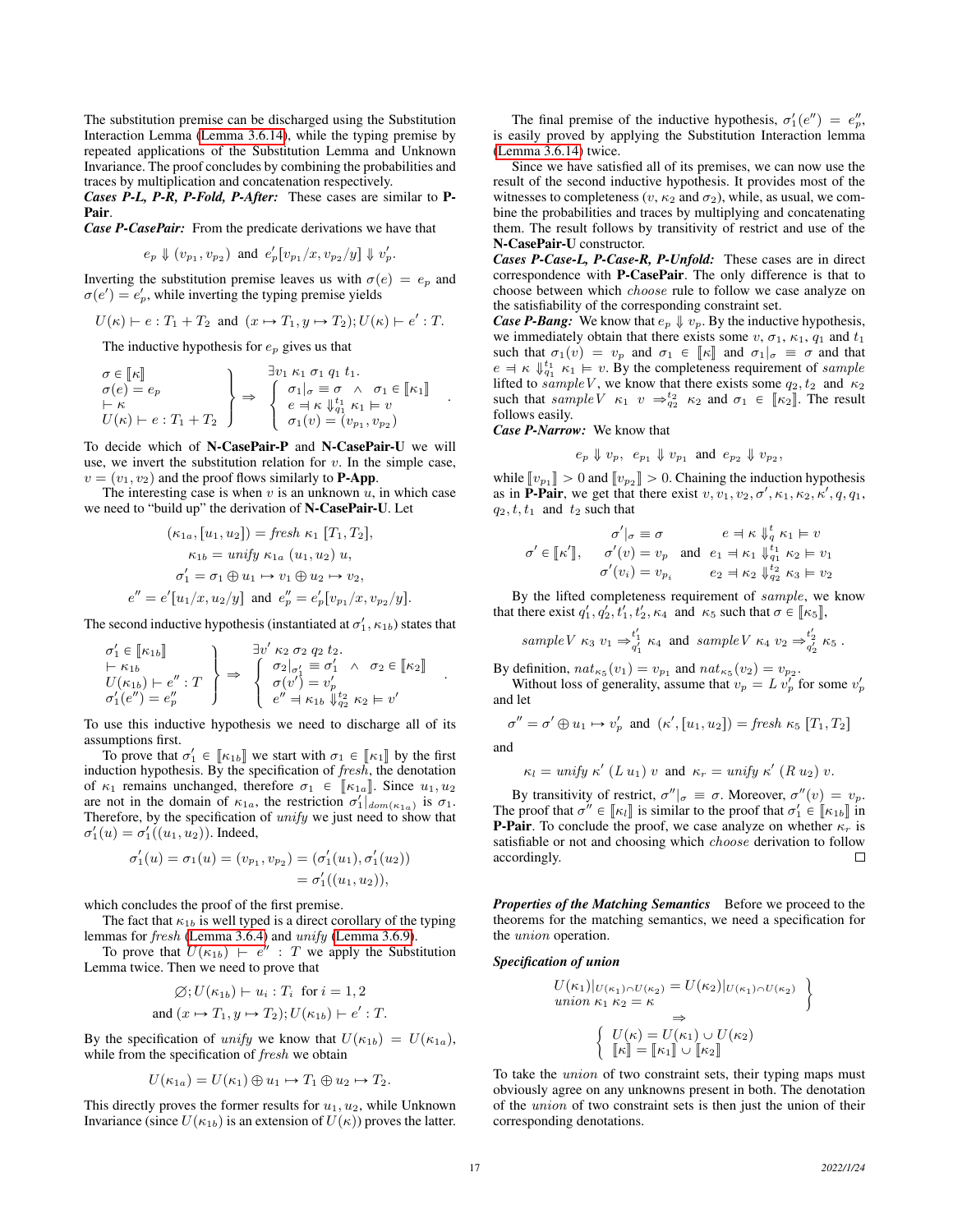Similar lemmas concerning types and ordering can be proved about union.

#### Lemma 3.6.20 (union\_ordered).

$$
\kappa' = union \; \kappa_1 \; \kappa_2 \; \Rightarrow \; \kappa' \leq \kappa_1 \; \wedge \; \kappa' \leq \kappa_2
$$

Lemma  $3.6.21$  (union\_types).

$$
\begin{array}{l}\n\kappa' = \text{union } \kappa_1 \ \kappa_2 \\
\vdash \kappa_1 \\
\vdash \kappa_2\n\end{array}\n\bigg\} \Rightarrow \vdash \kappa'
$$

*Specification of rename* The rename function as introduced in the previous section can be encoded in terms of fresh and a function that renames a single unknown to the result of fresh, iteratively.

The decreasingness property for the matching semantics is very similar to the narrowing semantics: if the matching semantics yields  $\{\kappa'\}$ , then  $\kappa'$  is smaller than the input constraint set.

#### Theorem 3.6.22 (Decreasingness).

$$
p \Leftarrow e \Rightarrow \kappa \uparrow_q^t {\{\kappa'\}} \Rightarrow \kappa' \leq \kappa
$$

*Proof:* This is again the simplest proof: by induction on the derivation of matching judgment, using the lemmas about ordering for fresh [\(Lemma 3.6.2\)](#page-11-2), sample [\(Lemma 3.6.5\)](#page-11-3) and unify [\(Lemma 3.6.8\)](#page-11-4) and repeated applications of the transitivity of  $\leq$ .  $\Box$ 

Preservation is simpler than before since we only deal with a single output. We still need a similar lemma about the effect of the matching semantics on types:

<span id="page-17-0"></span>Lemma 3.6.23 (Matching Effect on Types).

$$
p \Leftarrow e \Rightarrow \kappa \Uparrow_q^t v\{\kappa'\} \Rightarrow U(\kappa')|_{U(\kappa)} \equiv U(\kappa)
$$

*Proof:* By induction on the derivation and transitivity of restrict.  $\Box$ 

Theorem 3.6.24 (Preservation).

$$
\begin{array}{l}\np \Leftarrow e \Rightarrow \kappa \uparrow_q^t {\kappa' \brace \nU(\kappa) \vdash e : \overline{T} \\
U(\kappa) \vdash p : \overline{T} \\
\vdash \kappa\n\end{array}\n\right\} \Rightarrow \vdash \kappa'
$$

*Proof:*

where

*Case M-Base:* Follows directly from the typing lemma of unify [\(Lemma 3.6.9\)](#page-11-7).

*Case M-Pair:* We know that

$$
u_1 \leftarrow e_1 \Rightarrow \kappa_0 \uparrow_{q_1}^{t_1} {\kappa_1} \text{ and } u_2 \leftarrow e_2 \Rightarrow \kappa_1 \uparrow_{q_2}^{t_2} {\kappa_2},
$$

$$
(\kappa', [u_1, u_2]) = \text{fresh } \kappa \, [\overline{T}_1, \overline{T}_2],
$$
  

$$
\kappa_0 = \text{unify } \kappa' \, (u_1, u_2) \, p.
$$

By inversion of the typing relation for  $(e_1, e_2)$  we know that

$$
U(\kappa) \vdash e_1 : \overline{T}_1
$$
 and  $U(\kappa) \vdash e_2 : \overline{T}_2$ .

Based on the specification of fresh,

$$
U(\kappa') = U(\kappa) \oplus u_1 \mapsto \overline{T}_1 \oplus u_2 \mapsto \overline{T}_2 \text{ and } \vdash \kappa',
$$

while *unify* preserves all type information. Therefore,  $\kappa_0$  is well typed and  $U(\kappa_0) \vdash u_1 : \overline{T}_1$  and  $U(\kappa_0) \vdash u_2 : \overline{T}_2$ . By Unknown Invariance [\(Lemma 3.6.12\)](#page-12-0)  $e_1$  and  $e_2$  are well typed in  $\kappa_0$  as well.

Now we can use the inductive hypothesis for the derivation of  $u_1$  which gives us that  $\vdash \kappa_1$ . To conclude the proof, we can use the other inductive hypothesis; for that we just need to show that  $U(\kappa_1) \vdash u_2 : \overline{T}_2$  and  $U(\kappa_1) \vdash e_2 : \overline{T}_2$ . However, by the typing lemma for the matching semantics [\(Lemma 3.6.23\)](#page-17-0) we known that  $U(\kappa_1)|_{U(\kappa_0)} \equiv U(\kappa_0)$ . Unknown Invariance completes this case. *Case M-CasePair:* We know that

$$
(u_1, u_2) \Leftarrow e \Rightarrow \kappa_a \uparrow_{q_1}^{t_1} {\kappa_b} \text{ and } p \Leftarrow e'' \Rightarrow \kappa_b \uparrow_{q_2}^{t_2} {\kappa'}\},
$$

where

$$
e'' = e'[u_1/x, u_2/y],
$$
  

$$
(\kappa_a, [u_1, u_2]) = \text{fresh } \kappa \, [\overline{T}_1, \overline{T}_2].
$$

Like in the M-Pair case, using the definition of fresh we can obtain that  $U(\kappa') = U(\kappa) \oplus u_1 \mapsto \overline{T}_1 \oplus u_2 \mapsto \overline{T}_2$  as well as  $\vdash \kappa_a$  and therefore  $U(\kappa_a) \vdash (u_1, u_2) : \overline{T}_1 \times \overline{T}_2$ . We again can invert the typing relation for the entire case to obtain that

$$
U(\kappa) \vdash e : \overline{T}'_1 \times \overline{T}'_2
$$
 and  $x \mapsto \overline{T}'_1, y \mapsto \overline{T}'_2; U(\kappa) \vdash e' : \overline{T}$ ,

while type uniqueness equates  $\overline{T}_i$  with  $\overline{T}_i'$ . Using Unknown Invariance we can propagate these typing relations to  $\kappa_a$ .

We can now use the inductive hypothesis on the matching derivation for e to obtain that  $\kappa_b$  is well typed. By the typing lemma for the matching semantics and Unknown Invariance we lift all typing relations to  $\kappa_b$ . To conclude the proof using the second inductive hypothesis we need only prove that  $U(\kappa_b) \vdash e'[u_1/x, u_2/y] : \overline{T}$ , which follows by consecutive applications of the Substitution Lemma.

*Cases M-L-Sat, M-R-Sat, M-Fold:* Follow similarly to M-Pair. *Case M-App:* For some  $v_0 = (rec \, f \, x = e_2)$ , we have that

$$
e_0 \stackrel{\cdot}{=} \kappa \Downarrow_{q_0}^{t_0} \kappa_0 \models v_0 \text{ and } e_1 \stackrel{\cdot}{=} \kappa_0 \Downarrow_{q_1}^{t_1} \kappa_1 \models v_1,
$$

while

$$
p \Leftarrow e'[v_0/f, v_1/x] \models \kappa_1 \Uparrow_{q_2}^{t_2} {\kappa'}.
$$

By inverting the typing relation for  $e_0$   $e_1$  we get that  $U(\kappa)$   $\vdash$  $e_0 : T \to \overline{T}$  and  $U(\kappa) \vdash e_1 : T$ . Using the preservation theorem for the narrowing semantics [\(Theorem 3.6.13\)](#page-12-1) we know that  $\kappa_0$  is well typed and the lambda has the same type as  $e_0$  in  $\kappa$ . That means that

$$
(f \mapsto (T \to \overline{T}), x \mapsto T); U(\kappa_0) \vdash e_2 : \overline{T}.
$$

The typing lemma for the narrowing semantics [\(Lemma 3.6.11\)](#page-11-5) and Unknown Invariance allow us to lift type information to  $\kappa_0$ . We repeat this process for the second narrowing derivation. To use the inductive hypothesis and conclude the proof, we only need to apply the Substitution Lemma twice as in M-CasePair.

*Case M-Unfold:* This case follows directly from the induction hypothesis.

*Case M-After:* We know that

$$
p \Leftarrow e_1 \Rightarrow \kappa \Uparrow_{q_1}^{t_1} {\kappa_1}
$$
 and  $e_2 \Rightarrow \kappa_1 \Downarrow_{q_2}^{t_2} \kappa_2 \models v$ .

As in M-Pair, we invert the typing relation to obtain type information for  $e_1$  and  $e_2$ . We the use the inductive hypothesis on the first derivation to obtain that  $\kappa_1$  is well typed. To conclude the proof, we need only apply the preservation lemma for the narrowing semantics, and its premise that  $e_2$  is well typed is discharged as usual using the typing lemma for the matching semantics and Unknown Invariance.

*Cases M-Pair-Fail, M-CasePair-Fail, M-Til-Fail, M-L-UnSat, M-R-UnSat, M-Case-4, M-Bang-Fail, M-Narrow-Fail:* These cases are vacuously true since no constraint set is returned.

*Cases M-CasePair-Fun, M-Case-L-Fun, M-Case-R-Fun:* Similar to M-App.

*Case M-Bang:* We know that

$$
p \Leftarrow e \Rightarrow \kappa \Uparrow_{q_1}^{t_1} {\kappa_1},
$$

$$
sampleV \ \kappa_1 \ p \Rightarrow_{q_2}^{t_2} \kappa'.
$$

where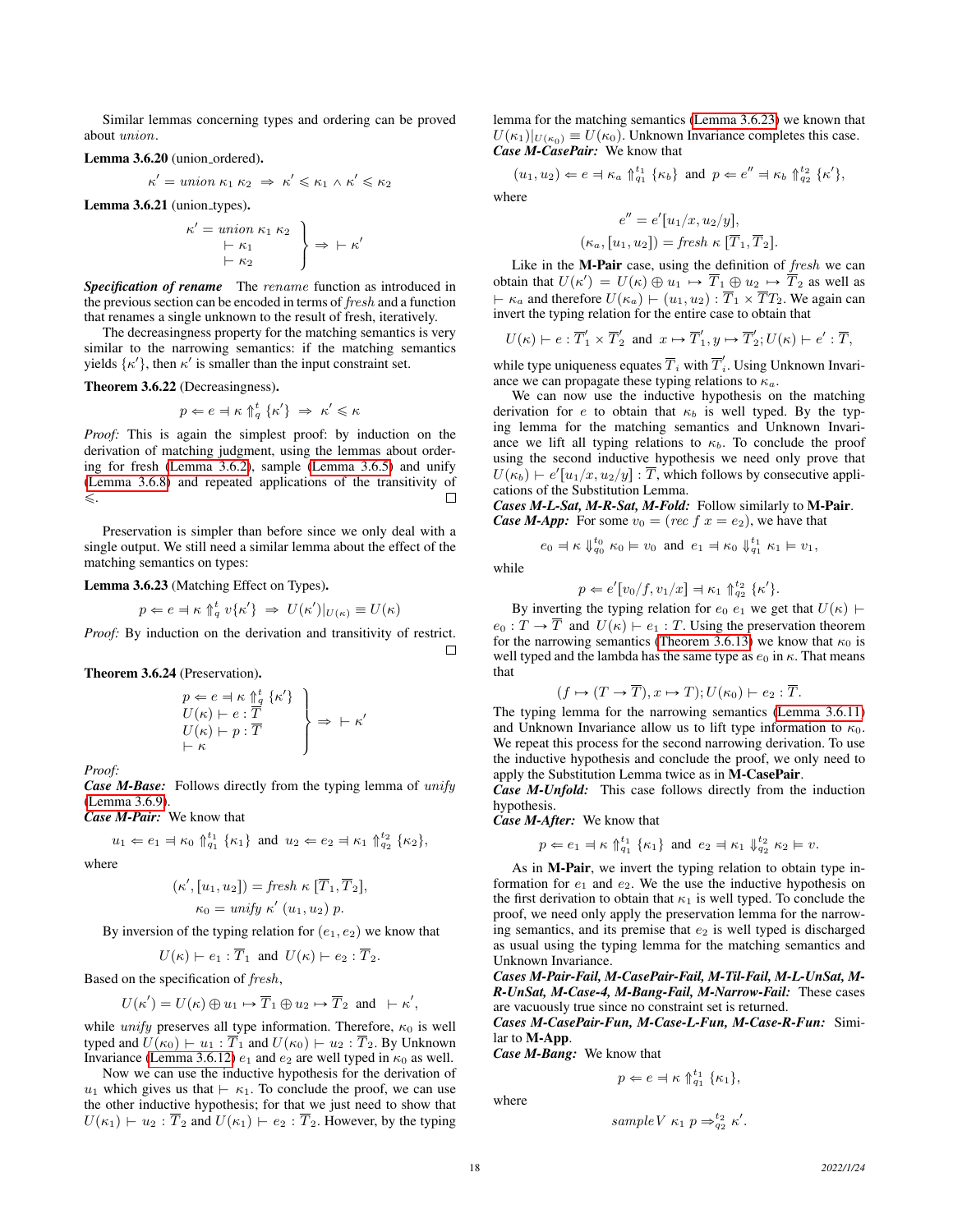By the inductive hypothesis we immediately get that  $\kappa_1$  is well typed. The specification of sample lifted to sample  $V$  yields the result.

*Case M-Narrow:* We know that

$$
p \Leftarrow e \Rightarrow \kappa \Uparrow_q^t {\kappa_a}
$$

and

$$
e_1 \stackrel{\doteq}{\rightarrow} \kappa_a \Downarrow_{q_1}^{t_1} \kappa_b \stackrel{\doteq}{\succ} v_1 \text{ and } e_2 \stackrel{\doteq}{\rightarrow} \kappa_b \Downarrow_{q_2}^{t_2} \kappa_c \stackrel{\doteq}{\succ} v_2.
$$

As in the previous cases, we use the inductive hypothesis and the preservation lemma for the narrowing semantics to ensure all variables are appropriately typed in  $\kappa_c$ .

Following the matching judgment, we proceed to  $sampleV$ twice resulting in a constraint set  $\kappa_e$ ; as in **M-Bang**,  $\kappa_e$  is well typed. We then generate two unknowns  $u_1$  and  $u_2$  with types  $\overline{T}_1$ and  $\overline{T}_2$  to obtain a constraint set  $\kappa_0$ , that is well typed because of the specification of  ${\it fresh}$ . Finally, we *unify* the pattern  $p$  with the fresh unknowns tagged L or R, yielding  $\kappa_l$  and  $\kappa_r$  that are both well typed because of the specification of unify. Since all *choose* does is pick which of  $\kappa_l$  and  $\kappa_r$  to return, the result follows immediately.

*Cases M-Case-1, M-Case-2, M-Case-3:* These cases flow similarly, using repeated applications of the inductive hypotheses. The only case that hasn't been encountered in a previous rule is for M-Case-1, when both branch derivations yield some (well-typed) constraint sets  $\{\kappa_a\}$  and  $\{\kappa_b\}$  that are combined using *union*. But by the typing lemma for union, its result is also well typed. П

Soundness is again similar to the matching semantics.

Theorem 3.6.25 (Soundness).

$$
\left.\begin{array}{l} p \Leftarrow e \Rightarrow \kappa \Uparrow^t_q \{\kappa'\} \\ \sigma'(p) = v_p \wedge \sigma' \in \llbracket \kappa' \rrbracket \\ \forall u. \, (u \in e \vee u \in p) \Rightarrow u \in \mathit{dom}(\kappa) \end{array}\right\} \Rightarrow \exists \sigma \, e_p. \left\{ \begin{array}{l} \sigma'|_\sigma \equiv \sigma \\ \sigma \in \llbracket \kappa \rrbracket \\ \sigma(e) = e_p \\ e_p \Downarrow v_p \end{array}\right.
$$

*Proof:* By induction on the matching derivation, following very closely the structure of proof of soundness for the narrowing semantics: we use the inductive hypothesis for every matching derivation in reverse order, obtaining witnesses for valuations and expressions, while concluding the proof with the specifications of constraint set operations and transitivity.

*Case M-Base:* In the base case, just like in the proof for the N-**Base** rule, the witnesses are  $\sigma'$  and  $v_p$ . The inclusion  $\sigma' \in \kappa$  is a direct result of the specification of unify. *Case M-Pair:* We know that

 $u_1 \Leftarrow e_1 \Rightarrow \kappa_0 \parallel_{q_1}^{t_1} {\kappa_1} \text{ and } u_2 \Leftarrow e_2 \Rightarrow \kappa_1 \parallel_{q_2}^{t_2} {\kappa'_1},$ 

where

$$
(\kappa_a, [u_1, u_2]) = \text{fresh } \kappa \left[ \overline{T}_1, \overline{T}_2 \right]
$$

and

$$
f_{\rm{max}}
$$

$$
\kappa_0 = \text{unify } \kappa_a \ (u_1, u_2) \ p.
$$

By the definition of fresh and the fact that the domain is increasing, we know that  $u_2$  is in the domain of  $\kappa'$ . That means that there exists some value  $v'_{p_2}$  such that  $\sigma'(u_2) = v'_{p_2}$ . By the inductive hypothesis for  $\sigma'$  and  $u_2$  we get that there exist some  $\sigma_1$  and  $e_{p_2}$  such that  $\sigma_1$  is a restriction of  $\sigma'$  in  $\kappa_1$ , while

$$
\sigma_1(e_2)=e_{p_2} \text{ and } e_{p_2} \Downarrow v'_{p_2}.
$$

Using a similar argument to obtain a  $v'_{p_1}$  such that  $\sigma_1(u_1)$  =  $v'_{p_1}$ , we can leverage the inductive hypothesis again on the first derivation gives us that there exists some  $\sigma$  and  $e_{p_1}$  such that  $\sigma$  is a restriction of  $\sigma_1$  in  $\kappa_0$  and

$$
\sigma(e_1) = e_{p_1} \text{ and } e_{p_1} \Downarrow v'_{p_1}.
$$

Our soundness witnesses are  $\sigma$  and  $(e_{p_1}, e_{p_2})$ . By the specification of unify we know that  $\sigma(p) = \sigma((u_1, u_2))$  and decreasingness helps us conclude that  $v_p = \overline{(v'_{p_1}, v'_{p_2})}$  which concludes the proof of the pair case, along with transitivity of valuation restriction.

*Cases M-Case-1, M-Case-2, M-Case-3:* The only new rules are the case rules; however, the general structure of the proof is once again similar. For M-Case-1, we know that:

$$
(\kappa_0, [u_1, u_2]) = \text{fresh } \kappa [\overline{T}_1, \overline{T}_2],
$$
  

$$
(L_{\overline{T}_1 + \overline{T}_2} u_1) \Leftarrow e \Rightarrow \kappa_0 \Uparrow_{q_1}^{t_1} {\kappa_1},
$$
  

$$
(R_{\overline{T}_1 + \overline{T}_2} u_2) \Leftarrow e \Rightarrow \kappa_0 \Uparrow_{q_2}^{t_2} {\kappa_2},
$$

 $p \Leftarrow e_1[u_1/x_l] \Rightarrow \kappa_1 \uparrow_{q'_1}^{t'_1} \kappa_a^?$  and  $p \Leftarrow e_2[u_2/y_r] \Rightarrow \kappa_2 \uparrow_{q'_2}^{t'_2} \kappa_b^?$ while

$$
\kappa^? = combine \kappa_0 \kappa_a^? \kappa_b^?.
$$

If either of the non-union combine cases fire, the proof is simple. If  $\kappa_a^? = \kappa_b^? = \emptyset$ , then there exists no  $\kappa'$  such that the result of the derivation is  $\{\kappa'\}.$ 

Let's assume that  $\kappa_a^? = {\kappa_a}$  for some  $\kappa_a$  and  $\kappa_b^? = \emptyset$  (the symmetric case follows similarly). Then we know that  $\sigma' \in [\![\kappa_a]\!]$ <br>and from the inductive hypothesis for the explication we get that and from the inductive hypothesis for the  $e_1$  derivation we get that there exist  $\sigma_1$  and  $e_{p_1}$  such that  $\sigma \in [\![ \kappa_1 ] \!]$  and  $\sigma_1(e_1[u_1/x_1]) =$ <br> $e$  As in the parrowing soundness proof, we can leverage the in $e_{p_1}$ . As in the narrowing soundness proof, we can leverage the inverse substitution interaction lemma [\(3.6.14\)](#page-13-3) to conclude that there exists some  $e'_1$  such that  $\sigma_1(e_1) = e'_1$ . An additional application of the inductive hypothesis for the evaluation of  $e$  against the  $L_{\overline{T}_1+\overline{T}_2} u_1$  gives us  $\sigma$  and  $e_p$  such that  $\sigma \in [\kappa]$  and  $\sigma(e) = e_p$ ,<br>which are also the soundness witnesses that conclude the proof which are also the soundness witnesses that conclude the proof.

The more interesting case is when  $\kappa_a^? = {\kappa_a}$  and  $\kappa_b^? = {\kappa_b}$ for some constraint sets  $\kappa_a$  and  $\kappa_b$ . In that case,  $\sigma' \in [\![\kappa_a]\!]$  or  $\sigma' \in [\![\kappa_a]\!]$  or  $\sigma' \in [\text{rename } (U(\kappa_a) \cdot U(\kappa_0)) \kappa_b]$ . The first case proceeds exactly like the one for  $\kappa_b^2 = \emptyset$ . For the latter, we need to push the renaming to  $\sigma'$ , obtaining some  $\sigma_r$  which is an alpha-converted version of  $\sigma'$  and then proceed similarly. Since the alpha conversion only happens in the unknowns that are not present in the original constraint set, the choice of these unknowns doesn't matter for the final witness.  $\Box$ 

For the completeness theorem, we need to slightly strengthen its premise; since the matching semantics may explore both branches of a *case*, it can fall into a loop when the predicate semantics would not (by exploring a non-terminating branch that the predicate semantics does not take). Thus, we require that *all* valuations in the input constraint set result in a terminating execution.

Before we go to completeness we need an auxiliary lemma that ensures there exists *some* derivation that returns a constraint set option if this requirement holds. This is only necessary for the combining M-Case-1.

<span id="page-18-0"></span>Lemma 3.6.26 (Termination).

$$
\varnothing; U(\kappa) \vdash e : \overline{T} \wedge \vdash \kappa \\ \forall \sigma \in [\![\kappa]\!], \exists v'. \ \sigma(e) \Downarrow v' \ \ \bigg} \Rightarrow \exists \kappa^? \ q \ t. \ p \Leftarrow e \Rightarrow \kappa \Uparrow_q^t \kappa^?
$$

The proof of this lemma is almost identical to the completeness proof. Since it doesn't require or enforce particular valuation memberships of the constraint sets involved, every case can follow with the same argument. The only rules where the difference matters is in the case rules, where the lack of assumptions allows to provide some termination witness without guaranteeing that the resulting constraint set is not  $\varnothing$ .

We also need another straightforward lemma regarding the completeness of values: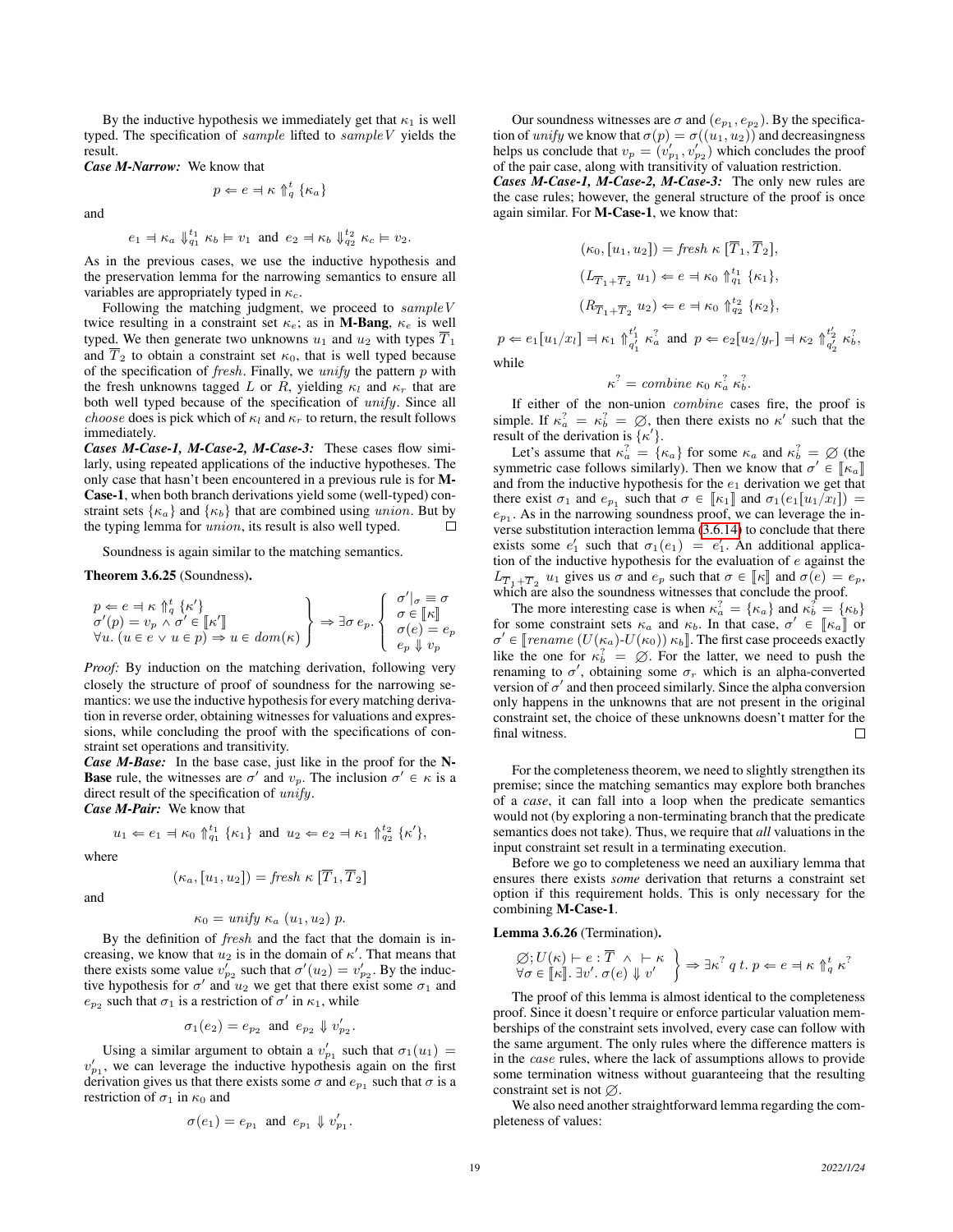Lemma 3.6.27 (Value Completeness).

$$
\left\{\n \begin{array}{l}\n U(\kappa) \vdash e : \overline{T} \\
 \vdash \kappa \\
 \sigma \in [\kappa] \\
 \sigma(e) = v_p \\
 \sigma(p) = v_p\n \end{array}\n \right\}\n \Rightarrow \exists \kappa' \sigma' \ q \ t.\n \left\{\n \begin{array}{l}\n \sigma' \vert_{\sigma} \equiv \sigma \\
 \sigma' \in [\kappa''] \\
 \sigma' \in [\kappa''] \\
 p \Leftarrow e \equiv \kappa \ \Uparrow^t_q \ \{\kappa'\}\n \end{array}\n \right.
$$

*Proof:* By induction on e.

*Case*  $e = ()$  *or*  $e = u$ : If e was unit or an unknown, let  $\kappa' = \text{unify } \kappa \ e \ p$ . By the specification of  $\text{unify } \sigma \in [\![\kappa']\!]$ . The witnesses to conclude the case are  $\kappa' \ \sigma \ 1$  and  $\kappa$  using the **M-Base** witnesses to conclude the case are  $\kappa'$ ,  $\sigma$ , 1 and  $\epsilon$  using the **M-Base** rule.

*Case*  $e = (e_1, e_2)$ : Following the **M-Pair** rule, let

$$
(\kappa', [u_1, u_2]) = \text{fresh } \kappa \, [\overline{T}_1, \overline{T}_2]
$$

and

$$
\kappa_0 = \text{unify } \kappa' \ (u_1, u_2) \ p.
$$

We invert the substitution relation to obtain that  $\sigma(e_1) = v_{p_1}$  and  $\sigma(e_2) = v_{p_2}$  for some  $v_{p_1}, v_{p_2}$ . Let  $\sigma' = \sigma \oplus u_1 \mapsto v_{p_1} \oplus u_2 \mapsto$  $v_{p_2}$ . Then since  $u_1$  and  $u_2$  are fresh,  $\sigma' \vert_{\sigma} \equiv \sigma$  and, by the specification of  $unify, \sigma' \in \kappa'.$ 

By the inductive hypothesis for  $e_1$  (inverting the typing relation for the typing premise), there exist  $\sigma_1$ ,  $\kappa_1$ ,  $q_1$  and  $t_1$  such that  $\sigma_1|_{\sigma'} \equiv \sigma'$  and  $\sigma_1 \in [\![\kappa_1]\!]$  and

$$
u_1 \Leftarrow e_1 \Rightarrow \kappa_0 \Uparrow_{q_1}^{t_1} \kappa_1.
$$

Using Unknown Invariance we can apply the second inductive hypothesis to get similar  $\sigma_2$ ,  $\kappa_2$ ,  $q_2$  and  $t_2$ . We conclude the case by providing the witnesses  $\sigma_2$  and  $\kappa_2$ , while combining the probabilities and traces as usual ( $q_1 * q_2$  and  $t_1 \cdot t_2$ ).

*Cases* L*,* R *or* fold*:* The remaining cases are similar to the pair case, with only one inductive hypothesis.

Finally, we will need to propagate the termination information across matching derivations. For that we can prove the following corollary of decreasingness:

**Corollary 3.6.28.** Termination Preservation

$$
\begin{array}{l}\np \Leftarrow e \Rightarrow \kappa \Uparrow_q^t \kappa' \\
\forall \sigma \in [\![\kappa]\!]. \exists v. \ \sigma(e) \Downarrow v\n\end{array} \Rightarrow \forall \sigma' \in [\![\kappa']\!]. \ \exists v. \ \sigma'(e) \Downarrow v
$$

*Proof:* By decreasingness,  $\kappa' \leq \kappa$ , which means that  $\sigma' |_{\sigma} \in [\![\kappa]\!]$ .<br>Then, there exists a such that  $\sigma' |_{\sigma} (\alpha) |_{\sigma}$  and the result follows Then, there exists v such that  $\sigma' |_{\sigma}(e) \Downarrow v$  and the result follows.

#### Theorem 3.6.29 (Completeness).

$$
\begin{array}{l}\n e_p \Downarrow v_p \ \wedge \ \sigma \in [\![\kappa]\!] \\
 \varnothing; U(\kappa) \vdash e : \overline{T} \ \wedge \ \vdash \kappa \\
 \sigma(e) = e_p \ \wedge \ \sigma(p) = v_p \\
 \forall \sigma' \in [\![\kappa]\!]. \ \exists v'. \ \sigma'(e) \Downarrow v'\n\end{array}\n\Rightarrow\n\begin{array}{l}\n \exists \kappa' \ \sigma' \ q \ t.\n\end{array}\n\Rightarrow\n\begin{array}{l}\n \sigma'|_{\sigma} \equiv \sigma \\
 \sigma' \in [\![\kappa']\!] \\
 p \Leftarrow e \ \Rightarrow \kappa \ \Uparrow^t_q \ \{\kappa'\}\n\end{array}
$$

*Proof:* By induction on the predicate derivation.

*Case P-Val:* Follows directly from the completeness lemma for values.

*Case P-Pair:* We have

$$
e_{p_1} \Downarrow v_{p_1} \text{ and } e_{p_2} \Downarrow v_{p_2}.
$$

As in the narrowing proof, we invert the substitution of e and get two cases. In the simple case, e is some unknown u and  $\sigma(u)$  =  $(e_{p_1}, e_{p_2})$ . But then  $e_{p_1}$  and  $e_{p_2}$  must be values, and the proof follows by the value completeness lemma.

In the more interesting case,  $e$  is a pair  $(e_1, e_2)$  and we know that  $\sigma(e_1) = e_{p_1}$  and  $\sigma(e_2) = e_{p_2}$ . Inverting the typing relation gives us

$$
U(\kappa) \vdash e_1 : T_1
$$
 and  $U(\kappa) \vdash e_2 : T_2$ .

Following the M-Pair rule, let

$$
(\kappa', [u_1, u_2]) = \text{fresh } \kappa \, [\overline{T}_1, \overline{T}_2]
$$

and

$$
\kappa_0 = \text{unify } \kappa' \ (u_1, u_2) \ p.
$$

As in the value completeness lemma, let  $\sigma_0 = \sigma \oplus u_1 \mapsto v_{p_1} \oplus$  $u_2 \mapsto v_{p_2}$ . By the inductive hypothesis for the derivation of  $e_{p_1}$ ,

$$
U(\kappa_0) \vdash e_1 : \overline{T}_1
$$
  
\n
$$
\vdash \kappa_0 \land \sigma_0 \in [\![\kappa_0]\!]
$$
  
\n
$$
\sigma_0(e_1) = e_{p_1}
$$
  
\n
$$
\sigma_0(u_1) = v_{p_1}
$$
  
\n
$$
\forall \sigma' \in [\![\kappa_0]\!]
$$
  
\n
$$
\exists \kappa_1 \sigma_1 q_1 t_1.
$$
  
\n
$$
\sigma_1 q_1 t_1.
$$
  
\n
$$
\sigma_1 e_{p_1} = \sigma_0
$$
  
\n
$$
\sigma_1 \in [\![\kappa_1]\!]
$$
  
\n
$$
u_1 \Leftarrow e_1 \Rightarrow \kappa_0 \uparrow_{q_1}^{t_1} {\kappa_1}
$$

Since  $u_1$  and  $u_2$  are fresh, we get that  $\sigma_0|_{\sigma} \equiv \sigma$  as well as  $\sigma_0((u_1, u_2)) = \sigma_0(p)$ . But then by the specification of unify  $\sigma_0 \in [\kappa_0]$ . Moreover, by the ordering lemmas for fresh and unify [\(Lemma 3.6.2](#page-11-2) and [Lemma 3.6.8\)](#page-11-4) we know that  $\kappa_0 \le \kappa$ which means that the termination assumption for valuations in  $\kappa$ is preserved and we can now use the above inductive hypothesis.

The inductive hypothesis for the derivation of  $e_{p_2}$  yields

$$
U(\kappa_1) \vdash e_2 : \overline{T}_2
$$
  
\n
$$
\vdash \kappa_1 \land \sigma_1 \in [\![\kappa_1]\!]
$$
  
\n
$$
\sigma_1(e_2) = e_{p_2}
$$
  
\n
$$
\sigma_1(u_2) = v_{p_2}
$$
  
\n
$$
\forall \sigma' \in [\![\kappa_1]\!], \exists v', \sigma'(e_2) \Downarrow v' \quad \end{aligned} \bigg\} \Rightarrow \begin{cases} \exists \kappa_2 \sigma_2 q_2 t_2. \\ \sigma_2 | \sigma_1 \equiv \sigma_1 \\ \sigma_1 \in [\![\kappa_2]\!] \\ u_2 \Leftarrow e_2 \equiv \kappa_1 \uparrow_{q_2}^{t_2} {\kappa_2}
$$

Like in the narrowing proof, we can discharge the typing hypothesis by using a lemma similar to [Lemma 3.6.11](#page-11-5) (which in turn is once again a simple induction on the matching derivation) and Unknown Invariance, while the termination assumption can be discharged using the Termination Preservation corollary.

Our final witnesses are  $\sigma_2$ ,  $\kappa_2$  and the standard combinations of probabilities and traces.

*Case P-App:* We know that

$$
e_{p_0}\Downarrow v_{p_0},\ \ e_{p_1}\Downarrow v_{p_1}\ \ \text{and}\ \ e_{p_2}\Downarrow v_p,
$$

where  $v_{p_0}$  is of the form (rec  $(f : T_1 \rightarrow T_2)$ )  $x = e_{p_2}$ ) and  $e'_{p_2} = e_{p_2} [v_{p_0}/f, v_{p_1}/x]$ . Inversion on the substitution gives us only one possible e, since unknowns only range over values:  $e = (e_0 \ e_1)$ , where  $\sigma(e_0) = e_{p_0}$  and  $\sigma(e_1) = e_{p_1}$ . Inversion of the typing premise gives us

$$
U(\kappa) \vdash e_0 : T'_1 \to \overline{T}'_2
$$
 and  $U(\kappa) \vdash e_1 : \overline{T}'_1$ .

Using preservation and type uniqueness we can equate  $T_1$  with  $T_1'$ as well as  $T_2$  with  $\overline{T}_2'$ .

We can then turn to the completeness theorem for the narrowing semantics twice to obtain witnesses such that:

$$
e_0 \to \kappa \Downarrow_{q_0}^{t_0} \kappa_0 \models (rec \ (f : T_1 \to \overline{T}_2) \ x = e_2)
$$

and

 $\Box$ 

$$
e_1 \rightrightarrows \kappa_0 \Downarrow_{q_1}^{t_1} \kappa' \models v_1.
$$

Completeness also guarantees that there exists  $\sigma' \in [\![\kappa']\!]$  such that  $\sigma' = \sigma$  as well as  $\sigma'(e_1) \parallel \sigma'(e_2)$  and through restriction to  $\sigma'|\sigma \equiv \sigma$ , as well as  $\sigma'(e_1) \Downarrow \sigma'(v_1)$  and, through restriction to  $dom(\kappa_0), \sigma'(e_0) \Downarrow (rec (f : T_1 \rightarrow \overline{T}_2) x = \sigma(e_2)).$ 

Using a Termination Preservation corollary for the narrowing semantics (that can be proved identically to the one for the matching semantics), in addition to Substitution Interaction as in the narrowing proof, we can use the inductive hypothesis for the substituted  $e'$  to complete the proof.

The rest of the cases follow using similar arguments, with the same overall structure as the narrowing proof. The only cases that are interestingly different (and where the termination assumption actually comes into play) are the ones that necessitate use of the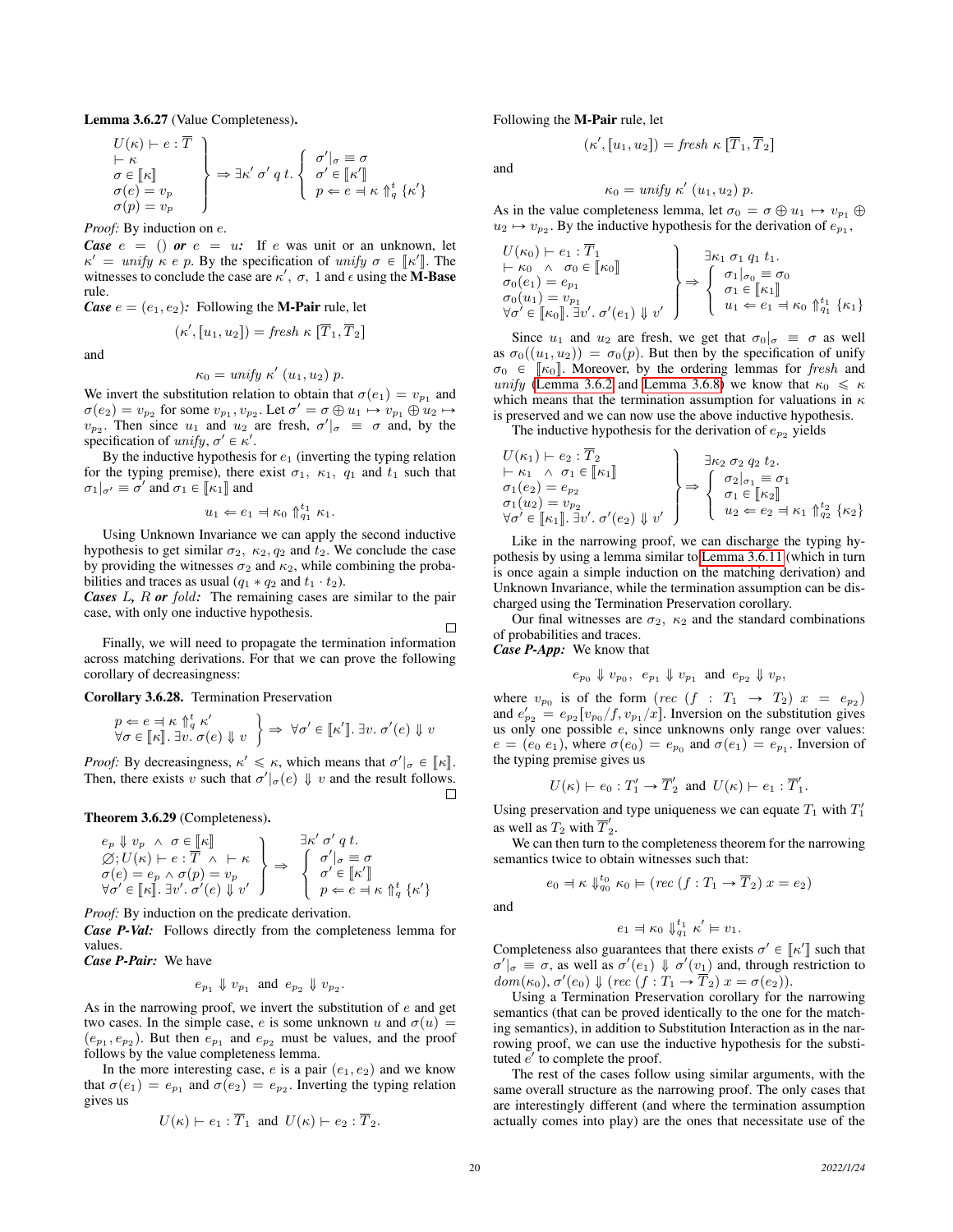combining case rule M-Case-1, which are P-Case-L and P-Case-R.

*Case P-Case-L:* Once again, the only interestingly different cases are the ones for the pattern matching constructs. For P-Case-L, we know that

$$
e_p\Downarrow L_{\overline{T}_1+\overline{T}_2}\ v_{p_1}\ \ \text{and}\ \ e_{p_1}[v_{p_1}/x]\Downarrow v'_{p_1}.
$$

Let  $(\kappa_0, [u_1, u_2]) = \text{fresh } \kappa [T_1, T_2]$  and  $\sigma_0 = \sigma \oplus u_1 \mapsto v_{p_1}$ . As usual, we can immediately use the inductive hypothesis for

the predicate derivation of e to obtain  $\kappa_1$ ,  $\sigma_1$ ,  $q_1$  and  $t_1$  such that

$$
\sigma_1|_{\sigma_0} \equiv \sigma_0, \quad \sigma_1 \in [\![\kappa_1]\!]\text{ and}
$$

$$
L_{\overline{T}_1 + \overline{T}_2} u_1 \Leftarrow e_1 \preceq \kappa_0 \Uparrow_{q_1}^{t_1} {\kappa_1}.
$$

However, we can't conclude that there exists a similar derivation for  $R_{\overline{T}_1 + \overline{T}_2}$  u<sub>2</sub> from some inductive hypothesis since we don't have a corresponding derivation! That's where the termination assumptions comes in: by the Termination Lemma [\(Lemma 3.6.26\)](#page-18-0) there exists some  $\kappa^?$  such that  $R_{\overline{T}_1+\overline{T}_2}$   $u_2 \Leftarrow e_1 \Rightarrow \kappa_0 \parallel_{q_2}^{t_2} \kappa^?$ .

We now do case analysis on  $\kappa^?$ . If it is equal to  $\emptyset$ , then the proof is straightforward following rule M-Case-3, using the inductive hypothesis for the other predicate derivation.

If, on the other hand,  $\kappa^2 = {\kappa_2}$  for some  $\kappa_2$ , we face a similar problem for the second derivation. We can obtain  $\kappa_a$ ,  $\sigma_a$ ,  $q'_1$  and  $t'_1$ such that

$$
\sigma_a|_{\sigma_1} \equiv \sigma_1, \quad \sigma_a \in [\![\kappa_a]\!]
$$
 and  

$$
p \Leftarrow e_1[u_1/x] \equiv \kappa_1 \Uparrow_{q'_1}^{t'_1} {\kappa_a}
$$

by the inductive hypothesis for the derivation of  $e_{p_1}[v_{p_1}/x]$ , but we have no corresponding derivation for the other branch. Using the Termination Lemma once again, we can obtain the there exists some such  $\kappa_b^?$ .

Once again we do case analysis on  $\kappa_b^?$ . If  $\kappa_b^? = \emptyset$  then the branch of *combine* that fires returns  $\{\kappa_a\}$  and the result follows directly. If  $\kappa_b^? = {\kappa_b}$  for some  $\kappa_b$ , then, by the specification of union,  $\sigma_a$  is contained in the denotation of the combination and the result follows. П

## <span id="page-20-0"></span>4. Implementation

We next describe the Luck prototype: its top level, its treatment of backtracking, and the implementation of primitive integers instantiating the abstract specification presented in [§3.](#page-3-0)

<span id="page-20-1"></span>*At the Top Level* The inputs provided to the Luck interpreter consist of an expression e of type bool containing zero or more free unknowns  $\vec{u}$  (but no free variables), and an initial constraint set  $\kappa$ providing types and finite domains<sup>[3](#page-20-2)</sup> for each unknown in  $\vec{u}$ , such that their occurrences in e are well typed ( $\emptyset$ ;  $U(\kappa) \vdash e : 1 + 1$ ).

The interpreter matches e against True (that is,  $L_{1+1}$  ()), to derive a refined constraint set  $\kappa'$ :

$$
L_{1+1} () \Leftarrow e \Rightarrow \kappa \uparrow_q^t {\kappa'}
$$

This involves random choices, and there is also the possibility that matching fails (and the semantics generates  $\varnothing$  instead of  $\{\kappa'\}$ ). In this case, a simple *global* backtracking approach could simply try the whole thing again (up to an ad hoc limit). While not strictly necessary for a correct implementation of the matching semantics, some *local* backtracking allows wrong choices to be reversed quickly and leads to an enormous improvement in performance [\[19\]](#page-26-21). Our prototype backtracks locally in calls to choose: if *choose* has two choices available and the first one fails when matching the instantiated expression against a pattern, then we immediately try the second choice instead. Effectively, this means that if  $e$  is already known to be of the form  $L_{-}$ , then narrow will not choose to instantiate it using  $R_{-}$ , and vice versa. This may require matching against e twice, and our implementation shares work between these two matches as far as possible. (It also seems useful to give the user explicit control over where backtracking occurs, but we leave this for future work.)

After the interpreter matches e against True, all the resulting valuations  $\sigma \in [\![\kappa'\!]$  should map the unknowns in  $\vec{u}$  to some values.<br>However, there is no quarantee that the generator semantics will However, there is no guarantee that the generator semantics will yield a  $\kappa'$  mapping every  $\vec{u}$  to a unique values. The Luck top-level then applies the sample constraint set function to each unknown in  $\vec{u}$ , ensuring that  $\sigma|\vec{u}$  is the same for each  $\sigma$  in the final constraint set. The interpreter returns this common  $\sigma|_{\vec{u}}$  if it exists, and backtracks otherwise.

*Pattern Match Compiler* In Section [2,](#page-1-1) we saw an example using a standard Tree datatype and instantiation expressions assigning different weights to each branch. While the desugaring of simple pattern matching to core Luck syntax is straightforward [\(3.1\)](#page-3-1), nested patterns—as in Fig. [16—](#page-21-1)complicate things in the presence of probabilities. We expand such expressions to a tree of simple case expressions that match only the outermost constructors of their scrutinees. However, there is generally no unique choice of weights in the expanded predicate: a branch from the source predicate may be duplicated in the result. We guarantee the intuitive property that the *sum* of the probabilities of the clones of a branch is proportional to the weights given by the user, but that still does not determine the individual probabilities that should be assigned to these clones.

The most obvious way to distribute weights is to simply share the weight equally with all duplicated branches. But the probability of a single branch then depends on the total number of expanded branches that come from the same source, which can be hard for users to determine and can vary widely even between sets of patterns that appear similar. Instead, Luck's default weighing strategy works as follows. For any branch  $B$  from the source, at any intermediate case expression of the expansion, the subprobability distribution over the immediate subtrees that contain at least one branch derived from  $B$  is uniform. This makes modifications of the source patterns in nested positions affect the distribution more locally.

In Figure [16,](#page-21-1) the False branch should have probability  $\frac{1}{3}$ . It is expanded into four branches, corresponding to subpatterns Var  $\Box$ , Lam  $\Box$ , App (Var  $\Box$ )  $\Box$ , App (App  $\Box$ )  $\Box$ . The latter two are grouped under the pattern App  $\overline{z}$ , while the former two are in their own groups. These three groups receive equal shares of the total probability of the original branch, that is  $\frac{1}{9}$  each. The two branches for App (Var  $\Box$ ) and App (App  $\Box$ ) split that further into twice  $\frac{1}{18}$ . On the other hand, True remains a single branch with probability  $\frac{2}{3}$ . The weights on the left of every pattern are calculated to reflect this distribution.

*Constraint Set Implementation* Our desugaring of source-level pattern matching to core case expressions whose discriminee e is first narrowed means that rule M-Case-1 is not executed for datatypes; only one of the evaluations of  $e$  against the  $L$  and  $R$ 

<span id="page-20-2"></span> $\frac{3}{3}$  This restriction to finite domains appears to be crucial for our technical development to work, as discussed in the previous section. In practice, we have not yet encountered a situation where it was important to be able to generate examples of *unbounded* size (as opposed to examples up to some large maximum size). We do sometimes want to generate structures containing large numbers, since they can be represented efficiently, but here, too, choosing an enormous finite bound appears to be adequate for the applications we've tried. The implementation allows for representing all possible ranges of a corresponding type up to a given size bound. Such bounds are initialized at the top level, and they are propagated (and reduced a bit) to fresh unknowns created by pattern matching before these unknowns are used as inputs to the interpreter.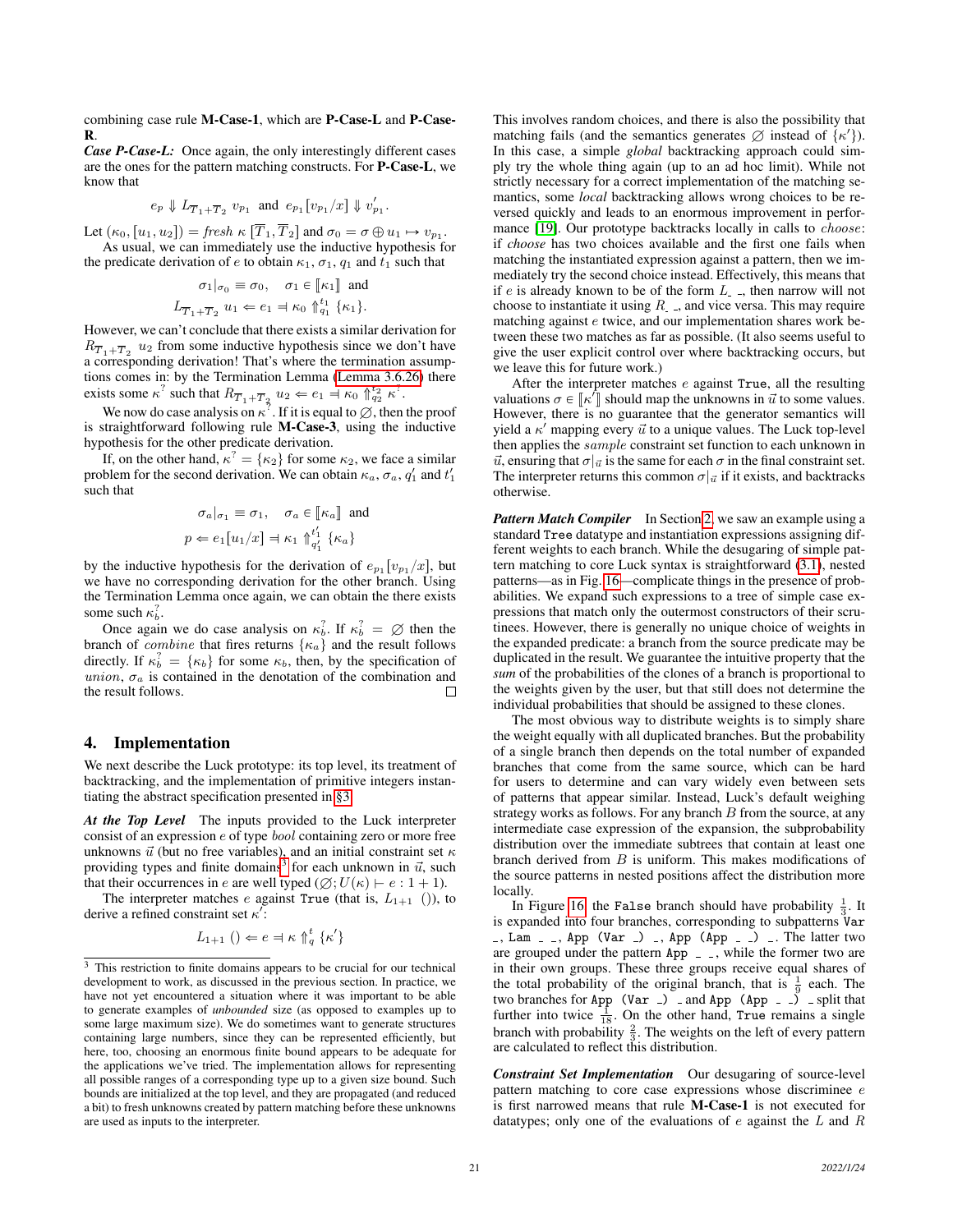```
data T = Var Int | Lam Int T | App T T
sig isRedex :: T \rightarrow Bool -- Original
fun isRedex t =case t of
  | 2 % App ( Lam _ _ ) _ Ñ True -- 2/3
  | 1 % \Box \rightarrow False
sig isRedex :: T \rightarrow Bool -- Expansion
fun isRedex t =case t of
  | 1 % Var \rightarrow False -- 1/9
  | 1 % Lam \Box \rightarrow False -- 1/9
  | 7 % App t1 \rightarrowcase t1 of
       \vert 1 % Var \vert \rightarrow False -- 1/18
       | 12 % Lam \angle \rightarrow True -- 2/3
       | 1 % App \angle \rightarrow False -- 1/18
```
<span id="page-21-1"></span>Figure 16. Expanding case expression with a nested pattern and a wildcard. Comments show the probability of each alternative.

patterns will succeed and only one branch will be executed. This means that our constraint-set representation for datatypes doesn't need to implement union. We leverage this to provide a simple and efficient implementation of the unification constraints. For our prototype, the constraint solving behavior of case is only exploited in our treatment of primitive integers, which we detail at the end of this section.

The constraint set interface could be implemented in a variety of different ways. The simplest would be to explicitly represent constraint sets as sets of valuations, but this would lead to efficiency problems, since even unifying two unknowns would require traversing the whole set, filtering out all valuations in which the unknowns are different. On the other extreme, we could represent a constraint set as an arbitrary logical formula over unknowns. While this is a compact representation, it does not directly support the pervariable sampling that we require.

For our prototype we choose a middle way, using a simple data structure we call *orthogonal maps* to represent sets of valuations. An orthogonal map is a map from unknowns to *ranges*, which have the following syntax:

$$
r ::= () | u | (r,r) | fold r | L r | R r | {L r, R r}
$$

Ranges represent sets of non-functional values: units, unknowns, pairs of ranges, and  $L$  and  $R$  applied to ranges. We also include the option for a range to be a pair of an  $L$  applied to some range and an  $R$  applied to another. For example, the set of all Boolean values can be encoded compactly in a range (eliding folds and type information) as  $\{L(), R()\}\$ . Similarly, the set  $\{0, 2, 3\}$  can be encoded as  $\{L(), R(R\{L(), R() \})\}$ , assuming a standard Peano encoding of natural numbers.

However, while this compact representation can represent all sets of naturals, not all sets of Luck non-functional values can be precisely represented. For instance the set  $\{(0, 1), (1, 0)\}$  cannot be represented using ranges, only approximated to  $({L}, R(L))$ ,  $\{L(1), R(L(1))\}\)$ , which represents the larger set  $\{(0, 0), (0, 1), (1, 1)\}$  $(0, (1, 1))$ . This corresponds to a form of Cartesian abstraction, in which we lose any relation between the components of a pair, so if one used ranges as an abstract domain for abstract interpretation it would be hard to prove say sortedness of lists. Ranges are a rather imprecise abstract domain for algebraic datatypes [\[43,](#page-26-22) [45,](#page-26-23) [53\]](#page-26-24).

We implement constraint sets as pairs of a typing environment and an optional map from unknowns to ranges. The typing environment of a constraint set  $(U(\cdot))$  operation), is just the first projection of the tuple. A constraint set  $\kappa$  is  $SAT$  if the second element is not  $\emptyset$ . The *sample* primitive indexes into the map and collects all possible values for an unknown.

The only interesting operation with this representation is *unify*. It is implemented by straightforwardly translating the values to ranges and unifying those. For simplicity, unification of two ranges  $r_1$  and  $r_2$  in the presence of a constraint set  $\kappa$  returns both a constraint set  $\kappa'$  where  $r_1$  and  $r_2$  are unified and the unified range r'. If  $r_1 = r_2 = ()$  there is nothing to be done. If both ranges have the same top-level constructor, we recursively unify the inner subranges. If one of the ranges, say  $r_1$ , is an unknown u we index into  $\kappa$  to find the range  $r_u$  corresponding to u, unify  $r_u$  with  $r_2$ in  $\kappa$  to obtain a range r', and then map u to r' in the resulting constraint set  $\kappa'$ . If both ranges are unknowns  $u_1, u_2$  we unify their corresponding ranges to obtain  $r'$ . We then pick one of the two unknowns, say  $u_1$ , to map to r', while mapping  $u_2$  to  $u_1$ . To keep things deterministic we introduce an ordering on unknowns and always map  $u_i$  to  $u_j$  if  $u_i < u_j$ . Finally, if one range is the compound range  $\{L \, r_{1l}, R \, r_{1r}\}$  while the other is  $L \, r_2$ , the resulting range is only L applied to the result of the unification of  $r_{11}$  and  $r_2$ .

It is easy to see that if we start with a set of valuations that is representable as an orthogonal map, non-*union* operations will result in constraint sets whose denotation is still representable, which allows us to get away with this simple implementation of datatypes. The M-Case-1 rule is used to model our treatement of integers. We introduce primitive integers in our prototype accompanied by standard integer equality and inequality constraints. In Section [3.5](#page-9-0) we saw how a recursive less-than function can be encoded using Peano-style integers and case expressions that do *not* contain instantiation expressions in the discriminee. All integer constraints can be desugared into such recursive functions with the exact same behavior—modulo efficiency.

To implement integer constraints, we extend the codomain of the mapping in the constraint set implementation described above to include a compact representation of sets of intervals of primitive integers as well as a set of the unknown's associated constraints. Every time the domain of an unknown  $u$  is refined, we use an incremental variant of the AC-3 *arc consistency* algorithm [\[49\]](#page-26-25) to efficiently refine the domains of all the unknowns linked to  $u$ , first iterating through the constrains associated with  $u$  and then only through the constraints of other "affected" unknowns.

#### <span id="page-21-0"></span>5. Evaluation

To evaluate the expressiveness and efficiency of Luck's hybrid approach to test case generation, we tested it with a number of small examples and two significant case studies: generating welltyped lambda terms and information-flow-control machine states. The Luck code is generally much smaller and cleaner than that of existing handwritten generators, though the Luck interpreter takes longer to generate each example—around  $20 \times$  to  $24 \times$  for the more complex generators. (Also, while this is admittedly a subjective impression, we found it significantly easier to get the generators right in Luck.)

*Small Examples* The literature on random test generation includes many small examples—list predicates such as sorted, member, and distinct, tree predicates like BSTs [\(§2\)](#page-1-1) and redblack trees, and so on. In Appendix [A.1](#page-25-12) we show the implementation of many such examples in Luck, illustrating how we can write predicates and generators together with minimal effort.

We use red-black trees to compare the efficiency of our Luck interpreter to generators provided by commonly used tools like QuickCheck (random testing), SmallCheck (exhaustive testing) and Lazy SmallCheck [\[65\]](#page-27-9). Lazy SmallCheck leverages Haskell's laziness to greatly improve upon out-of-the-box QuickCheck and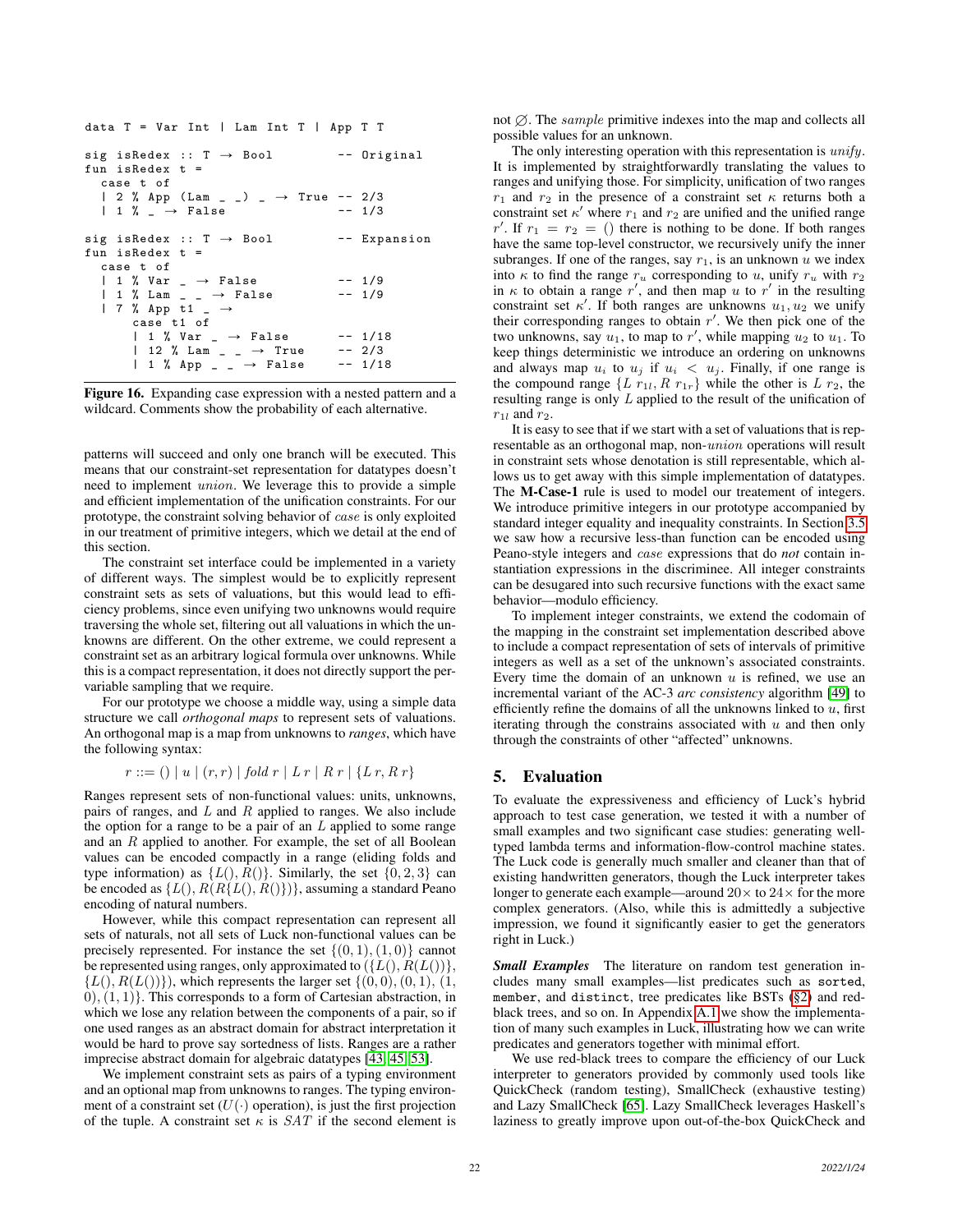

<span id="page-22-0"></span>Figure 17. Red-Black Tree Experiment

SmallCheck generators in the presence of sparse preconditions, by using partially defined inputs to explore large parts of the search space at once. Using both Luck and Lazy SmallCheck, we attempted to generate 1000 red black trees with a specific black height bh—meaning that the depth of the tree can be as large as  $2 \cdot bh + 1$ . Results are shown in [Fig. 17.](#page-22-0) Lazy SmallCheck was able to generate all 227 trees of black height 2 in 17 seconds, fully exploring all trees up to depth 5. When generating trees of black height 3, which required exploring trees up to depth 7, Lazy SmallCheck was unable to generate 1000 red black trees within 5 minutes. At the same time, the Luck implementation lies consistently within an order of magnitude of a very efficient handwritten QuickCheck generator that generates valid Red-Black trees directly. Using rejection-sampling approaches by generating trees and discarding those that don't satisfy the red-black tree invariant (e.g., QuickCheck or SmallCheck's ==>) is prohibitively costly: these approaches perform much worse than Lazy SmallCheck.

*Well-Typed Lambda Terms* Using our prototype implementation we reproduced the experiments of Pałka *et al.* [\[60\]](#page-27-1), who generated well-typed lambda terms in order to discover bugs in GHC's strictness analyzer. We also use this case study to indirectly compare to two narrowing-based tools that are arguably closer to Luck and that use the same case study to evaluate their work: Claessen *et al.* [\[18,](#page-25-5) [19\]](#page-26-21) and Fetscher *et al.* [\[25\]](#page-26-8).

We encoded a model of simply typed lambda calculus with polymorphism in Luck, providing a large typing environment with standard functions from the Haskell Prelude to generate interesting well-typed terms. The generated ASTs were then pretty-printed into Haskell syntax and each one was applied to a partial list of the form: [1,2,undefined]. Using the same version of GHC (6.12.1), we compiled each application twice: once with optimizations (-O2) and once without and compared the outputs.

A straightforward Luck implementation of a type system for the polymorphic lambda calculus was not adequate for finding bugs efficiently. To improve its performance we borrowed tricks from the similar case study of Fetscher *et al.* [\[25\]](#page-26-8), seeding the environment with monomorphic versions of possible constants and increasing the frequency of seq, a basic Haskell function that introduces strictness, to increase the chances of exercising the strictness analyzer. Using this, we discovered bugs that seem similar (under quick manual inspection) to those found by Pałka *et al.* and Fetscher *et al.*.

Luck's generation speed was slower than that of Pałka's handwritten generator. We were able to generate terms of average size 50 (internal nodes), and, grouping terms together in batches of 100, we got a total time of generation, unparsing, compilation and execution of around 35 seconds per batch. This is a slowdown of 20x compared to that of Pałka's. However, our implementation is a total of 82 lines of fairly simple code, while the handwritten development is 1684 lines, with the warning "...the code is difficult to understand, so reading it is not recommended" in its distribution page [\[59\]](#page-26-26).

The derived generators of Claessen *et al.* [\[18\]](#page-25-5) achieved a 7x slowdown compared to the handwritten generator, while the Redex generators [\[25\]](#page-26-8) also report a 7x slowdown in generation time for their best generator. However, by seeding the environment with monomorphised versions of the most common constants present in the counterexamples, they were able to achieve a time per counterexample on par with the handwritten generator.

*Information-Flow Control* For a second large case study, we re-implemented a method for generating information-flow-control machine states [\[39\]](#page-26-7). Given an abstract stack machine with data and instruction memories, a stack, and a program counter, one attaches *labels*—security levels—to runtime values, propagating them during execution and restricting potential flows of information from *high* (secret) to *low* (public) data. The desired security property, *termination-insensitive noninterference*, states that if we start with two indistinguishable abstract machines s1 and s2 (i.e., all their low-tagged parts are identical) and run each of them to completion, then the resulting states s1' and s2' are also indistinguishable.

Hrit<sub>cu</sub> et al. [\[39\]](#page-26-7) found that efficient testing of this property could be achieved in two ways: either by generating instruction memories that allow for long executions and checking for indistinguishability at each low step (called *LLNI*, low-lockstep noninterference), or by looking for counter-examples to a stronger invariant (strong enough to *prove* noninterference), generating two arbitrary indistinguishable states and then running for a single step (*SSNI*, single step noninterference). In both cases, there is some effort involved in generating indistinguishable machines: for efficiency, one must first generate one abstract machine s and then *vary* s, to generate an indistinguishable one s'. In writing such a generator for variations, one must effectively reverse the indistinguishability predicate between states and then keep the two artifacts in sync.

We first investigated the stronger property (SSNI), by encoding the indistinguishability predicate in Luck and using our prototype to generate small, indistinguishable pairs of states. In 216 lines of code we were able to describe both the predicate and the generator for indistinguishable machines. The same functionality required  $>1000$  lines of complex Haskell code in the handwritten version. The handwritten generator is reported to generate an average of 18400 tests per second, while the Luck prototype generates an average of 1450 tests per second, around 12.5 times slower.

The real promise of Luck, however, became apparent when we turned to LLNI. Hrit<sub>cu</sub> et al. [\[39\]](#page-26-7) generate long sequences of instructions using *generation by execution*: starting from a machine state where data memories and stacks are instantiated, they generate the current instruction ensuring it does not cause the machine to crash, then allow the machine to take a step and repeat. While intuitively simple, this extra piece of generator functionality took significant effort to code, debug, and optimize for effectiveness, resulting in more than 100 additional lines of code. The same effect was achieved in Luck by the following 6 intuitive lines, where we just put the previous explanation in code:

```
sig runsLong :: Int -> AS -> Bool
fun runsLong len st =
    if len <= 0 then True
    else case step st of
        | 99 % Just st' -> runsLong (len - 1) st'
        | 1 % Nothing -> True
```
We evaluated our generator on the same set of buggy information-flow analyses as in Hrit<sub>cu</sub> et al. [\[39\]](#page-26-7). We were able to find all of the same bugs, with similar effectiveness (number of bugs found per 100 tests). However, the Luck generator was 24 times slower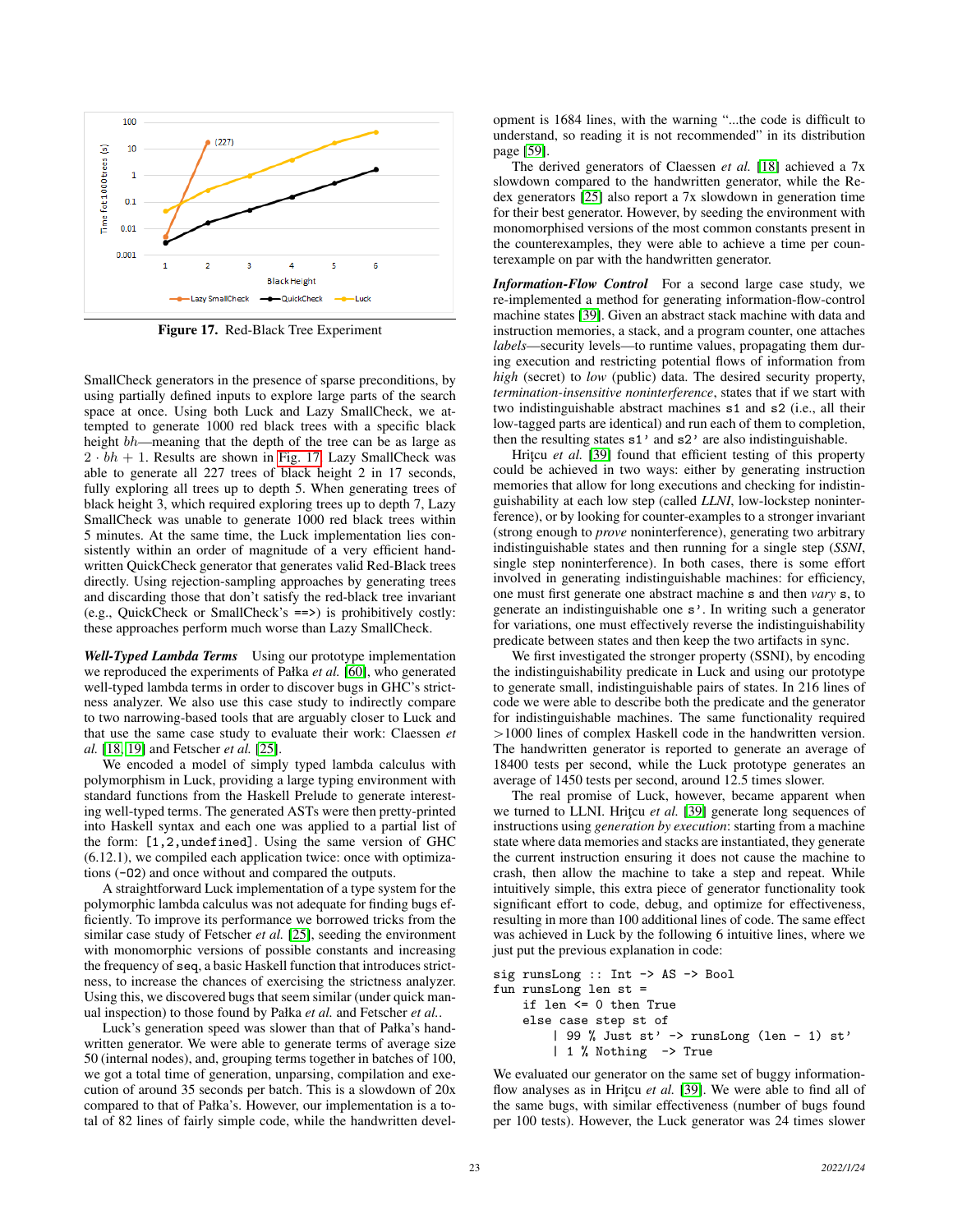(Luck: 150 tests/s, Haskell: 3600 tests/s). We expect to be able to improve this result (and the rest of the results in this section) with a more efficient implementation that compiles Luck programs to QuickCheck generators directly, instead of interpreting them in a minimally tuned prototype.

The success of the prototype in giving the user enough flexibility to achieve similar effectiveness with state-of-the-art generators, while significantly reducing the amount of code and effort required, suggests that the approach Luck takes is promising and points towards the need for a real, optimizing implementation.

## <span id="page-23-0"></span>6. Related Work

Luck lies in the intersection of many different topics in programming languages, and the potentially related literature is huge. Here, we present just the closest related work. Afterwards, we demonstrate how a Luck user can leverage Boltzmann samplers to achieve uniformity guarantees.

*Random Testing* The works that are most closely related to our own are the narrowing based approaches of Gligoric *et al.* [\[29\]](#page-26-12), Claessen *et al.* [\[18,](#page-25-5) [19\]](#page-26-21) and Fetscher *et al.* [\[25\]](#page-26-8). Gligoric *et al.* use a "delayed choice" approach, which amounts to needed-narrowing, to generate test cases in Java. Claessen *et al.* exploit the laziness of Haskell, combining a narrowing-like technique with FEAT [\[23\]](#page-26-27), a tool for functional enumeration of algebraic types, to efficiently generate near-uniform random inputs satisfying some precondition. While their use of FEAT allows them to get uniformity by default, it is not clear how user control over the resulting distribution could be achieved. Fetscher *et al.* [\[25\]](#page-26-8) also use an algorithm that makes local choices with the potential to backtrack in case of failure. Moreover, they add a simple version of constraint solving, handling equality and disequality constraints. This allows them to achieve excellent performance in testing GHC for bugs (as in [\[60\]](#page-27-1)) using the "trick" of monomorphizing the polymorphic constants of the context as discussed in the previous section. They present two different strategies for making local choices: uniformly at random, or by ordering branches based on their branching factor. While both of these strategies seem reasonable (and somewhat complementary), there is no way of exerting control over the distribution as necessary.

*Enumeration-Based Testing* An interesting related approach appears in the inspiring work of Bulwahn [\[7\]](#page-25-13). In the context of Isabelle's [\[54\]](#page-26-28) QuickCheck [\[6\]](#page-25-1), Bulwahn automatically constructs enumerators for a given precondition via a compilation to logic programs using mode inference. This work successfully addresses the issue of generating satisfying valuations for preconditions directly and serves for exhaustive testing of "small" instances, significantly pushing the limit of what is considered "small" compared to previous approaches. Lindblad [\[48\]](#page-26-2) and Runciman *et al.* [\[65\]](#page-27-9) also provide support for exhaustive testing using narrowing-based techniques. Instead of implementing mechanisms that resemble narrowing in standard functional languages, Fischer and Kuchen [\[26\]](#page-26-11) leverage the built-in engine of the functional logic programming language Curry [\[36\]](#page-26-29) to enumerate tests satisfying a coverage criterion. In a later, black-box approach for Curry, Christiansen and Fischer [\[17\]](#page-25-4) additionally use *level diagonalization* and randomization to bring larger tests earlier in the enumeration order. While exhaustive testing is useful and has its own merits and advantages over random testing in a lot of domains, we turn to random testing because the complexity of our applications—testing noninterference or optimizing compilers—makes enumeration impractical.

*Constraint Solving* Many researchers have turned to constraintsolving based approaches to generate random inputs satisfying preconditions. In the constraint solving literature around SAT witness generation, the pioneering work of Chakraborty *et al.* [\[15\]](#page-25-9) stands out because of its efficiency and its guarantees of approximate uniformity. However, there is no way—and no obvious way to add it—of controlling distributions. In addition, their efficiency relies crucially on the *independent support* being small relative to the entire space (where the *support*  $X$  of a boolean formula  $p$  is the set of variables appearing in p and the *independent support* is a subset  $D$  of  $X$  such that no two satisfying assignments for p differ only in  $X\backslash D$ ). While true for typical SAT instances, this is not the case for random testing properties, like, for example, noninterference. In fact, a minimal independent support for indistinguishable machines includes one entire machine state and the high parts of another; thus, the benefit from their heuristics may be minimal. Finally, they require logical formulae as inputs, which would require a rather heavy translation from a high-level language like Haskell.

Such a translation from a higher-level language to the logic of a constraint solver has been attempted a few times to support testing [\[13,](#page-25-6) [34\]](#page-26-13), the most recent and efficient for Haskell being Target [\[66\]](#page-27-6). Target translates preconditions in the form of refinement types, and uses a constraint solver to generate a satisfying valuation for testing. Then it introduces the negation of the generated input to the formula, in order to generate new, different ones. While more efficient than Lazy SmallCheck in a variety of cases, there are still cases where a narrowing-like approach outperforms the tool, further pointing towards the need to combine the two approaches as in Luck. Moreover, the use of an automatic translation and constraint solving does not give any guarantees on the resulting distribution, neither does it allow for user control.

Constraint-solving is also used in symbolic evaluation based techniques, where the goal is to generate diverse inputs that achieve higher coverage [\[3,](#page-25-7) [8–](#page-25-14)[11,](#page-25-15) [30,](#page-26-15) [31,](#page-26-30) [50,](#page-26-31) [67\]](#page-27-7). Recently, in the context of Rosette [\[70\]](#page-27-8), symbolic execution was used to successfully find bugs in the same information-flow control case study.

*Semantics for narrowing-based solvers* Recently, Fowler and Hutton [\[27\]](#page-26-32) put needed-narrowing based solvers on a firmer mathematical foundation. They presented an operational semantics of a purely narrowing-based solver, named Reach, proving soundness and completeness. In their concluding remarks, they mention that native representations of primitive datatypes do not fit with the notion of lazy narrowing since they are "large, flat datatypes with strict semantics." In Luck, we were able to exhibit the same behavior for both the primitive integers and their datatype encodings successfully addressing this issue, while at the same time incorporating constraint solving into our formalization.

*Probabilistic programming* Semantics for probabilistic programs share many similarities with the semantics of Luck [\[32,](#page-26-33) [33,](#page-26-34) [52\]](#page-26-35), while the problem of generating satisfying valuations shares similarities with probabilistic sampling [\[14,](#page-25-16) [47,](#page-26-36) [51,](#page-26-37) [55\]](#page-26-38). For example, the semantics of the languagePROB in the recent probabilistic programming survey of Gordon *et al.* [\[33\]](#page-26-34) takes the form of probability distributions over valuations, while Luck semantics can be viewed as (sub)probability distributions over constraint sets, which induces a distribution over valuations. Moreover, in probabilistic programs, observations serve a similar role to preconditions in random testing, creating problems for simplistic probabilistic samplers that use *rejection sampling*—i.e., generate and test. Recent advances in this domain, like the work on Microsoft's R2 Markov Chain Monte Carlo sampler [\[55\]](#page-26-38), have shown promise in providing more efficient sampling, using pre-imaging transformations in analyzing programs. An important difference is in the type of programs usually targeted by such tools. The difficulty in probabilistic programming arises mostly from dealing with a large number of complex observations, modeled by relatively small programs. For example, Microsoft's TrueSkill [\[38\]](#page-26-39) ranking program is a very small program, powered by millions of observations. In contrast,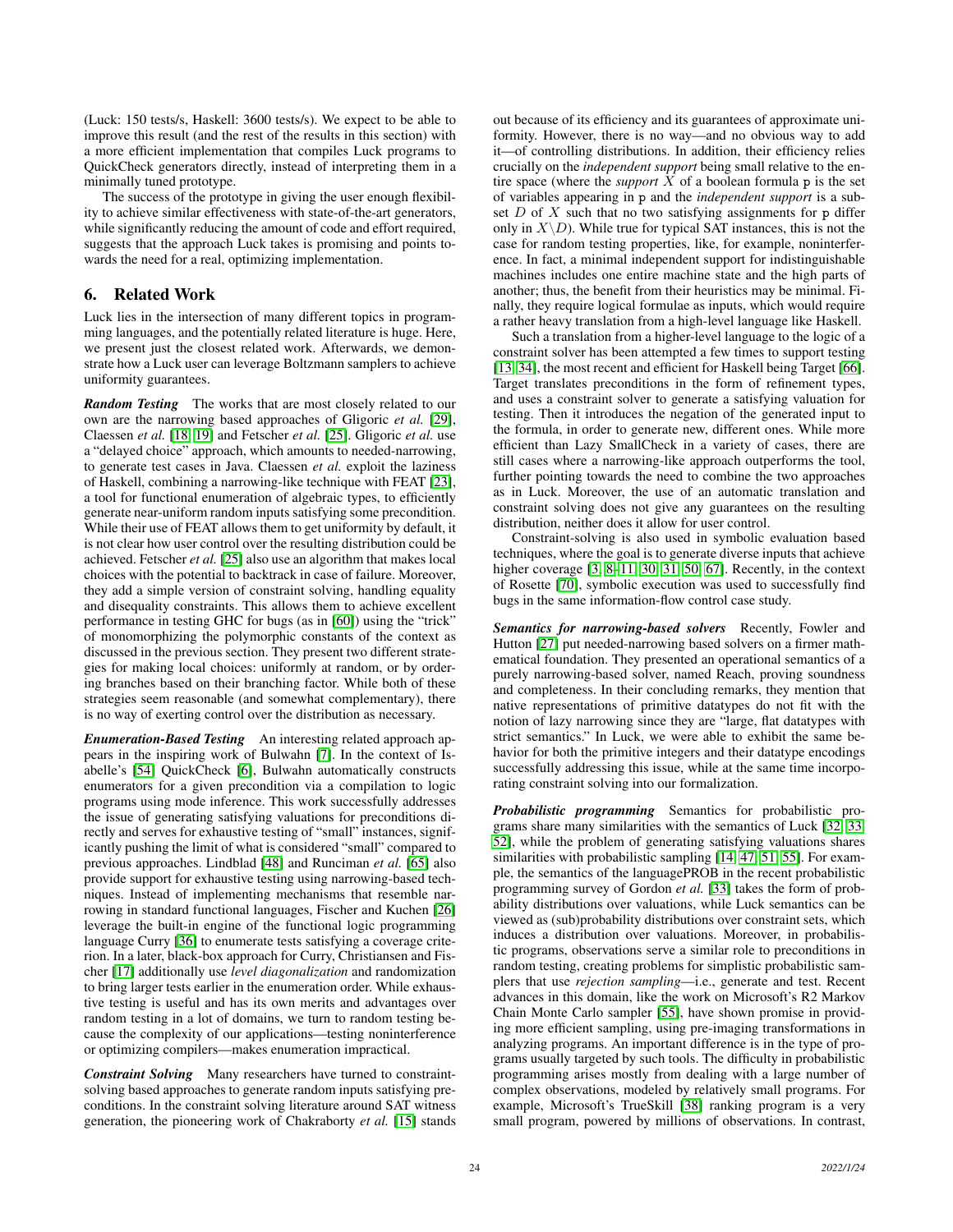```
randomTree :: Gen Tree
randomTree = frequency [(1, return Leaf)
                        ,(1, Branch <$> randomTree
                                    <*> randomTree)]
sig randomTree :: Tree -> Bool
fun randomTree tree =
    case tree of
    | 1 % Leaf -> True
    | 1 % Branch l r -> randomTree l && randomTree r
```
<span id="page-24-1"></span>Figure 18. Simple tree generator (Haskell vs Luck)

random testing deals with very complex programs (e.g., a type checker) and a single observation without noise (observe true).

We did a simple experiment with R2, using the following probabilistic program to model the indistinguishability of [§2,](#page-1-1) where we use booleans to model labels:

```
double v1 = Uniform.Sample(0, 10);double v2 = Uniform.Sample(0, 10);bool 11 = Bernoulli.Sample(0.5);bool 12 = \text{Bernoulli.Sample}(0.5);
Observer.Observe(11 == 12 \& (v1 == v2 || 1));
```
Two pairs of doubles and booleans will be indistinguishable if the booleans are equal and, if the booleans are false, so are the doubles. The result was somewhat surprising at first, since all the generated samples have their booleans set to true. However, that is an accurate estimation of the posterior distribution: for every "false" indistinguishable pair there exist  $2^{64}$  "true" ones! Of course, one could probably come up with a better prior or use a tool that allows arbitrary conditioning to skew the distribution appropriately. If, however, for such a trivial example the choices are non-obvious, imagine replacing pairs of doubles and booleans with arbitrary lambda terms and indistinguishability by a well-typedness relation. Coming up with suitable priors that lead to efficient testing would become an ambitious research problem on its own!

*Boltzmann Samplers* Boltzmann samplers for algebraic datatypes work by making appropriately weighted local choices based on a control parameter. In the binary tree case, a Boltzmann sampler would look similar to a simplistic generator for trees: flip a (potentially biased) coin, generating a Leaf or a Node based on the outcome; then recurse [\(Fig. 18\)](#page-24-1). The distribution this generator induces can be easily implemented by a trivial Luck predicate, also in [Fig. 18.](#page-24-1) A Boltzmann sampler is a slightly modified version of this simple approach. First of all, the bias in the local choices must be systematically calculated (or approximated with numerical methods). This bias depends on the convergence of a generating function associated with the data type's recursive specification. Then, we start sampling using the computed bias for each choice. If at any point we reach a size bigger than  $n(1+\epsilon)$ , we stop the generation and try again. If the generation stops with a term  $n(1 - \epsilon)$ , we throw away the generated term and try again. The theory behind Boltzmann samplers guarantees that this approach will terminate in expected linear time in  $n$  (including discards!), and the result will be uniformly selected among other elements of the same size.

Using Boltzmann samplers is a natural fit for our setting and requires two things: a way to compute the control parameter for the structure that is being generated, and a way to reject samples that are outside the neighborhood of the desired size. Both of these can be handled automatically, as shown by Canou and Darrasse [\[12\]](#page-25-17).

The presence of additional constraints on generated data could skew the posterior distributions, negating any uniformity guarantees. But if, every time we reach an unsatisfiable constraint, we backtrack to the beginning of the generation, uniformity is pre-

served since we are only concerned with uniformity in the set of satisfying valuations. Unfortunately, throwing away all progress is not efficient; it is usually a lot faster to backtrack to a more recent choice instead of the beginning. Such an algorithm still gives us some assurance about the distribution, similarly to Claessen *et al.* [\[18\]](#page-25-5): the least likely value generated will be at most a constant factor less likely than the most likely one, where the factor is the amount of local backtracking allowed.

## <span id="page-24-0"></span>7. Conclusions and Future Work

We have presented Luck, a language for writing generators in the form of lightly annotated predicates. We presented the semantics of Luck, combining local instantiation and constraint solving in a unified framework and exploring their interactions. We described a prototype implementation of this semantics, which we used to replicate the results of state-of-the-art handwritten random generators for two complex domains. The results showed the potential of Luck's approach, allowing us to replicate the generation presented by the handwritten generators with reduced code and effort. The prototype was slower by an order of magnitude, but there is still significant room for improvement.

In the future it will be interesting to explore compilation of Luck into generators in a language like Haskell to improve the performance of our interpreted prototype. Another way to improve performance would be to experiment with other domain representations. We also want to investigate Luck's equational theory, showing, for instance, that the encoded conjunction, negation, and disjunction satisfy the usual logical laws. Finally, the backtracking strategies in our implementation can be abstractly modeled on top of our notion of choice-recording trace; Gallois-Wong [\[28\]](#page-26-20) shows promising preliminary results using Markov chains for this.

Another potential direction for future work is automatically deriving smart shrinkers. Shrinking, or delta-debugging, is crucial in property-based testing, and it can also require significant user effort and domain specific knowledge to be efficient [\[62\]](#page-27-10). It would be interesting to see if there is a counterpart to narrowing or constraint solving that allows shrinking to preserve desired properties.

Finally, we would like to see if transferring ideas from Luck to generate inductive datatypes for testing in the Coq proof assistant [\[21,](#page-26-40) [61\]](#page-27-0) can ease the formalization effort, allowing users to discover flaws early in the proof process as in other proof assistants [\[6,](#page-25-1) [16\]](#page-25-2).

#### Acknowledgments

We are grateful to Maxime Dénès, Nate Foster, Thomas Jensen, Gowtham Kaki, George Karachalias, Michał Pałka, Zoe Paraskevopoulou, Christine Rizkallah, Antal Spector-Zabusky, Perdita Stevens, and Andrew Tolmach for useful comments. This work was supported by NSF awards #1421243, *Random Testing for Language Design* and #1521523, *Expeditions in Computing: The Science of Deep Specification*. This work was, in part, supported by the [European Research Council](https://erc.europa.eu/) under [ERC Starting Grant SEC-](https://secure-compilation.github.io/)[OMP \(715753\).](https://secure-compilation.github.io/)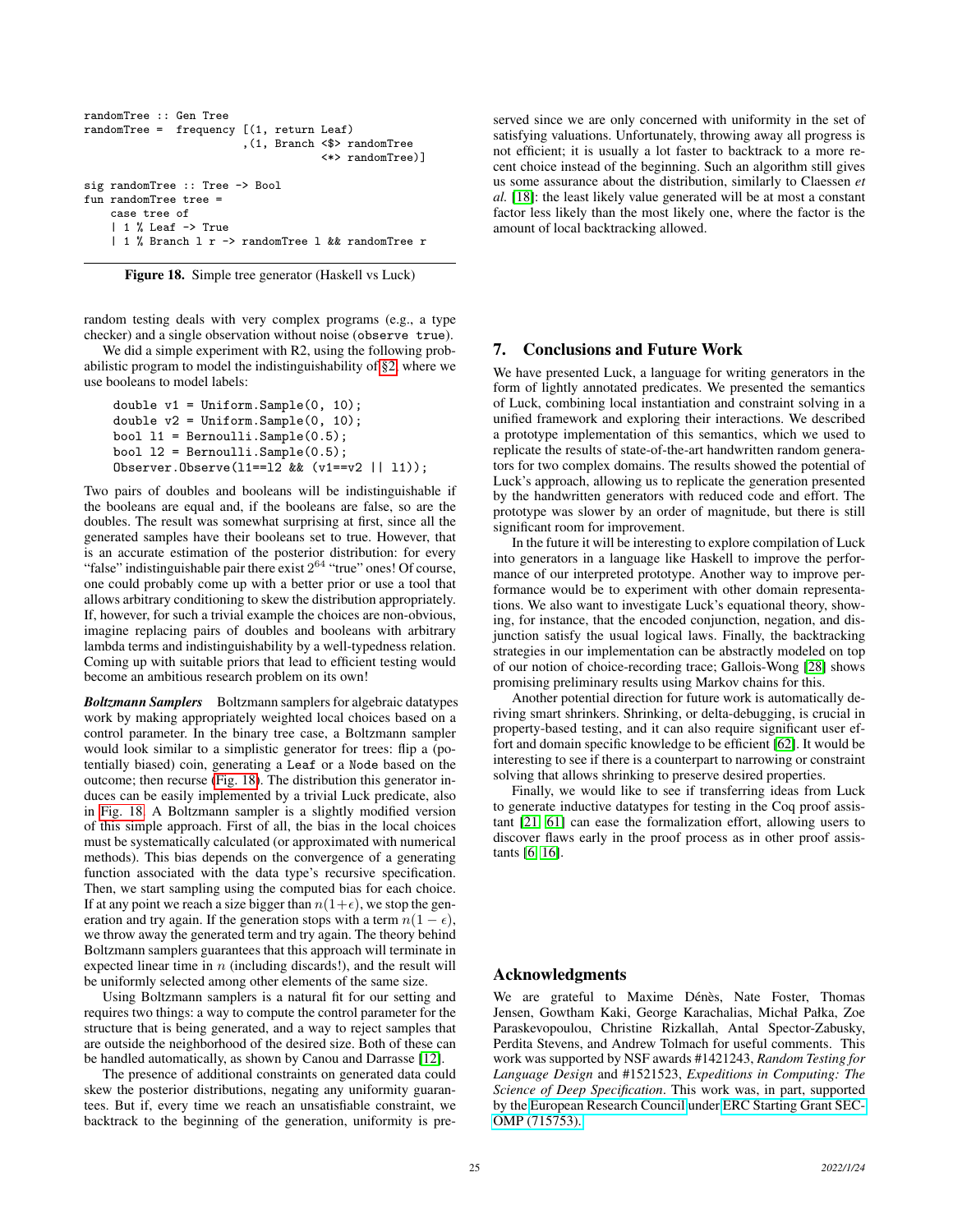## A. Appendix

#### <span id="page-25-12"></span>A.1 Luck examples

In this appendix we present the Luck programs that serve as both predicates and generators for the small examples of [§5.](#page-21-0)

```
sig sorted :: [Int] -> Bool
fun sorted l =case l of
    | (x:y:t) -> x < y && sorted (y:t)
    | _ -> True
    end
sig member :: Int -> [Int] -> Bool
fun member x 1 =case l of
    |h:t \rightarrow x == h|| member x t
    | - -> False
    end
sig distinctAux :: [Int] -> [Int] -> Bool
fun distinctAux l acc =
    case l of
    | [] -> True
    | h:t -> not (member h acc) !h
             && distinctAux t (h:acc)
    end
sig distinct :: [Int] -> Bool
fun distinct l = aux l []
```
In order to obtain lists of a specific size, we could skew the distribution towards the cons case using numeric annotations on the branches, or, we can use the conjunction of such a predicate with the following simple length predicate (which could be greatly simplified with some syntactic sugar).

```
sig length :: [a] -> Int -> Bool
fun length l n =
    if n == 0 then
      case l of
      | [] -> True
      | - -> False
      end
    else case l of
         | h:t \rightarrow length t (n-1)| - -> False
         end
```
Finally, the Luck program that generates red black trees of a specific height is:

```
data Color = Red | Black
data RBT a = Leaf | Node Color a (RBT a) (RBT a)
fun isRBT h low high c t =
  if h == 0 then
      case (c, t) of
        | (\Box, Leaf) \rightarrow True
        | (Black, Node Red x Leaf Leaf) ->
          (low < x & x < high) !x
        | \sim \sim False
      end
  else case (c, t) of
         | (Red, Node Black x 1 r) ->
               (low < x && x < high) !x
              && isRBT (h-1) low x Black l
              && isRBT (h-1) x high Black r
```

```
| (Black, Node Red x l r) ->
        (x \mid \text{low} < x \& x \times \text{high}) !x
        && isRBT h low x Red l
        && isRBT h x high Red r
  | (Black, Node Black x l r) ->
        (x \mid \text{low} < x \& x \times \text{high}) !x
        && isRBT (h-1) low x Black l
        && isRBT (h-1) x high Black r
  | - \rangle False
end
```
## References

- <span id="page-25-3"></span>[1] S. Antoy. [A needed narrowing strategy.](https://www.informatik.uni-kiel.de/~mh/papers/JACM00.pdf) In *Journal of the ACM*. 2000.
- <span id="page-25-0"></span>[2] T. Arts, L. M. Castro, and J. Hughes. [Testing Erlang data types with](http://doi.acm.org/10.1145/1411273.1411275) [QuviQ QuickCheck.](http://doi.acm.org/10.1145/1411273.1411275) In *7th ACM SIGPLAN Workshop on Erlang*. 2008.
- <span id="page-25-7"></span>[3] T. Avgerinos, A. Rebert, S. K. Cha, and D. Brumley. [Enhancing](http://doi.acm.org/10.1145/2568225.2568293) [symbolic execution with Veritesting.](http://doi.acm.org/10.1145/2568225.2568293) In *36th International Conference on Software Engineering, ICSE '14, Hyderabad, India - May 31 - June 07, 2014*, 2014.
- <span id="page-25-10"></span>[4] T. Ball, V. Levin, and S. K. Rajamani. [A decade of software model](http://www.utd.edu/~kxh060100/cs6301fa14/p68-ball.pdf) [checking with SLAM.](http://www.utd.edu/~kxh060100/cs6301fa14/p68-ball.pdf) *Commun. ACM*, 54(7):68–76, 2011.
- <span id="page-25-11"></span>[5] J. C. Blanchette and T. Nipkow. [Nitpick: A counterexample generator](http://link.springer.com/chapter/10.1007%2F978-3-642-14052-5_11) [for higher-order logic based on a relational model finder.](http://link.springer.com/chapter/10.1007%2F978-3-642-14052-5_11) In *First International Conference on Interactive Theorem Proving (ITP)*. 2010.
- <span id="page-25-1"></span>[6] L. Bulwahn. [The new Quickcheck for Isabelle - random, exhaustive](https://www.irisa.fr/celtique/genet/ACF/BiblioIsabelle/quickcheckNew.pdf) [and symbolic testing under one roof.](https://www.irisa.fr/celtique/genet/ACF/BiblioIsabelle/quickcheckNew.pdf) In *2nd International Conference on Certified Programs and Proofs (CPP)*. 2012.
- <span id="page-25-13"></span>[7] L. Bulwahn. [Smart testing of functional programs in Isabelle.](http://citeseerx.ist.psu.edu/viewdoc/download?doi=10.1.1.229.1307&rep=rep1&type=pdf) In *18th International Conference on Logic for Programming, Artificial Intelligence, and Reasoning (LPAR)*. 2012.
- <span id="page-25-14"></span>[8] J. Burnim and K. Sen. [Heuristics for scalable dynamic test generation.](http://jburnim.github.com/pubs/BurnimSen-ASE08.pdf) In *23rd IEEE/ACM International Conference on Automated Software Engineering (ASE)*, 2008.
- <span id="page-25-8"></span>[9] C. Cadar, D. Dunbar, and D. Engler. [KLEE: unassisted and automatic](http://dl.acm.org/citation.cfm?id=1855741.1855756) [generation of high-coverage tests for complex systems programs.](http://dl.acm.org/citation.cfm?id=1855741.1855756) In *8th USENIX conference on Operating systems design and implementation*. 2008.
- [10] C. Cadar, V. Ganesh, P. M. Pawlowski, D. L. Dill, and D. R. Engler. [EXE: automatically generating inputs of death.](http://www.stanford.edu/~engler/exe-ccs-06.pdf) In *13th ACM conference on Computer and communications security*. 2006.
- <span id="page-25-15"></span>[11] C. Cadar, P. Godefroid, S. Khurshid, C. S. Păsăreanu, K. Sen, N. Tillmann, and W. Visser. [Symbolic execution for software testing in prac](http://research.microsoft.com/en-us/um/people/pg/public_psfiles/icse2011.pdf)[tice: preliminary assessment.](http://research.microsoft.com/en-us/um/people/pg/public_psfiles/icse2011.pdf) In *33rd International Conference on Software Engineering*. 2011.
- <span id="page-25-17"></span>[12] B. Canou and A. Darrasse. [Fast and sound random generation for](http://web.mit.edu/~ezyang/Public/p61-canou.pdf) [automated testing and benchmarking in objective caml.](http://web.mit.edu/~ezyang/Public/p61-canou.pdf) Workshop on ML, 2009.
- <span id="page-25-6"></span>[13] M. Carlier, C. Dubois, and A. Gotlieb. [Constraint reasoning in Focal-](http://hal.inria.fr/CNRS/hal-00699233)[Test.](http://hal.inria.fr/CNRS/hal-00699233) In *5th International Conference on Software and Data Technologies*. 2010.
- <span id="page-25-16"></span>[14] A. T. Chaganty, A. V. Nori, and S. K. Rajamani. [Efficiently sampling](http://research.microsoft.com/apps/pubs/default.aspx?id=183833) [probabilistic programs via program analysis.](http://research.microsoft.com/apps/pubs/default.aspx?id=183833) In *Artificial Intelligence and Statistics (AISTATS)*, 2013.
- <span id="page-25-9"></span>[15] S. Chakraborty, K. S. Meel, and M. Y. Vardi. [Balancing scalability](http://doi.acm.org/10.1145/2593069.2593097) [and uniformity in SAT witness generator.](http://doi.acm.org/10.1145/2593069.2593097) In *Proceedings of the 51st Annual Design Automation Conference*. 2014.
- <span id="page-25-2"></span>[16] H. R. Chamarthi, P. C. Dillinger, M. Kaufmann, and P. Manolios. [In](http://arxiv.org/abs/1105.4394)[tegrating testing and interactive theorem proving.](http://arxiv.org/abs/1105.4394) In *10th International Workshop on the ACL2 Theorem Prover and its Applications*, 2011.
- <span id="page-25-4"></span>[17] J. Christiansen and S. Fischer. [EasyCheck – test data for free.](http://www-ps.informatik.uni-kiel.de/~sebf/data/pub/flops08.pdf) In *9th International Symposium on Functional and Logic Programming (FLOPS)*. 2008.
- <span id="page-25-5"></span>[18] K. Claessen, J. Duregård, and M. H. Pałka. [Generating constrained](http://publications.lib.chalmers.se/records/fulltext/195847/local_195847.pdf) [random data with uniform distribution.](http://publications.lib.chalmers.se/records/fulltext/195847/local_195847.pdf) In *Functional and Logic Programming*. 2014.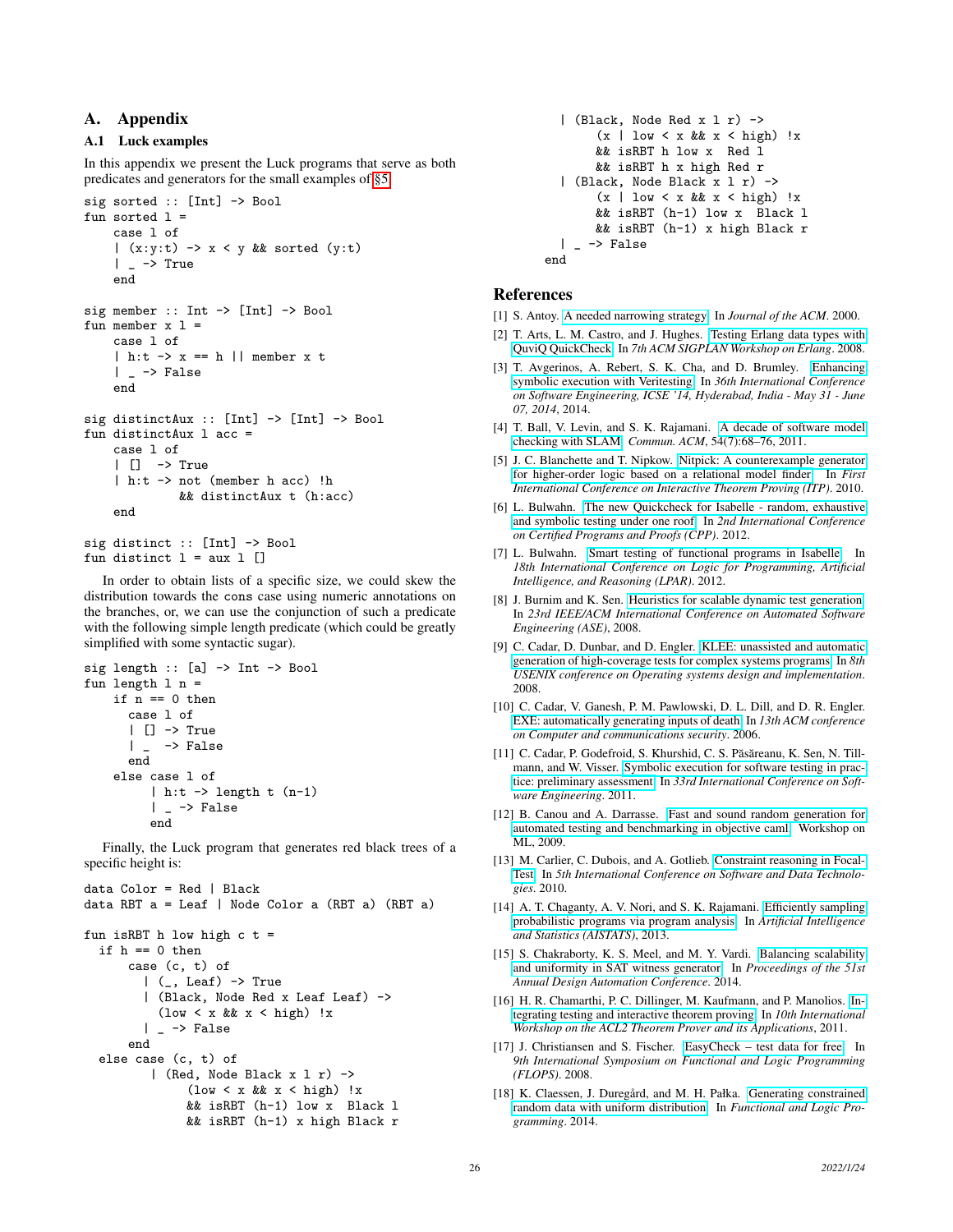- <span id="page-26-21"></span>[19] K. Claessen, J. Duregård, and M. H. Palka. [Generating constrained](http://dx.doi.org/10.1017/S0956796815000143) [random data with uniform distribution.](http://dx.doi.org/10.1017/S0956796815000143) *J. Funct. Program.*, 25, 2015.
- <span id="page-26-0"></span>[20] K. Claessen and J. Hughes. [QuickCheck: a lightweight tool for ran](http://www.eecs.northwestern.edu/~robby/courses/395-495-2009-fall/quick.pdf)[dom testing of Haskell programs.](http://www.eecs.northwestern.edu/~robby/courses/395-495-2009-fall/quick.pdf) In *5th ACM SIGPLAN International Conference on Functional Programming (ICFP)*. 2000.
- <span id="page-26-40"></span>[21] M. Dénès, C. Hritçu, L. Lampropoulos, Z. Paraskevopoulou, and B. C. Pierce. [QuickChick: Property-based testing for Coq.](http://prosecco.gforge.inria.fr/personal/hritcu/talks/coq6_submission_4.pdf) The Coq Workshop, 2014.
- <span id="page-26-19"></span>[22] P. Duchon, P. Flajolet, G. Louchard, and G. Schaeffer. [Boltzmann](http://dx.doi.org/10.1017/S0963548304006315) [samplers for the random generation of combinatorial structures.](http://dx.doi.org/10.1017/S0963548304006315) *Combinatorics, Probability & Computing*, 13(4-5):577–625, 2004.
- <span id="page-26-27"></span>[23] J. Duregård, P. Jansson, and M. Wang. [Feat: Functional enumeration](http://doi.acm.org/10.1145/2364506.2364515) [of algebraic types.](http://doi.acm.org/10.1145/2364506.2364515) In *Proceedings of the 2012 Haskell Symposium*. 2012.
- <span id="page-26-4"></span>[24] P. Dybjer, Q. Haiyan, and M. Takeyama. [Combining testing and](http://www.cse.chalmers.se/~peterd/papers/Testing_Proving.pdf) [proving in dependent type theory.](http://www.cse.chalmers.se/~peterd/papers/Testing_Proving.pdf) In *16th International Conference on Theorem Proving in Higher Order Logics (TPHOLs)*. 2003.
- <span id="page-26-8"></span>[25] B. Fetscher, K. Claessen, M. H. Palka, J. Hughes, and R. B. Findler. [Making random judgments: Automatically generating well-typed terms](http://users.eecs.northwestern.edu/~baf111/random-judgments/) [from the definition of a type-system.](http://users.eecs.northwestern.edu/~baf111/random-judgments/) In *24th European Symposium on Programming*. 2015.
- <span id="page-26-11"></span>[26] S. Fischer and H. Kuchen. [Systematic generation of glass-box test](http://www-ps.informatik.uni-kiel.de/~sebf/pub/ppdp07.html) [cases for functional logic programs.](http://www-ps.informatik.uni-kiel.de/~sebf/pub/ppdp07.html) In *9th International ACM SIG-PLAN Conference on Principles and Practice of Declarative Programming (PPDP)*. 2007.
- <span id="page-26-32"></span>[27] J. Fowler and G. Huttom. [Towards a theory of reach.](http://www.cs.nott.ac.uk/~pszgmh/reach.pdf) In *Trends in Functional Programming - 16th International Symposium, TFP 2015, Sophia Antipolis, France, June 3-5, 2015. Revised Selected Papers*. 2015.
- <span id="page-26-20"></span>[28] D. Gallois-Wong. [Formalising Luck: Improved probabilistic seman](http://prosecco.gforge.inria.fr/personal/hritcu/students/diane/report.pdf)[tics for property-based generators.](http://prosecco.gforge.inria.fr/personal/hritcu/students/diane/report.pdf) Inria Internship Report, 2016.
- <span id="page-26-12"></span>[29] M. Gligoric, T. Gvero, V. Jagannath, S. Khurshid, V. Kuncak, and D. Marinov. [Test generation through programming in UDITA.](http://lara.epfl.ch/~kuncak/papers/GligoricETAL10TestGenerationthroughProgramminginUDITA.pdf) In *32nd ACM/IEEE International Conference on Software Engineering*. 2010.
- <span id="page-26-15"></span>[30] P. Godefroid, N. Klarlund, and K. Sen. [DART: directed automated](http://research.microsoft.com/en-us/um/people/pg/public_psfiles/pldi2005.pdf) [random testing.](http://research.microsoft.com/en-us/um/people/pg/public_psfiles/pldi2005.pdf) In *ACM SIGPLAN Conference on Programming Language Design and Implementation*. 2005.
- <span id="page-26-30"></span>[31] P. Godefroid, M. Y. Levin, and D. A. Molnar. [SAGE: whitebox fuzzing](http://doi.acm.org/10.1145/2090147.2094081) [for security testing.](http://doi.acm.org/10.1145/2090147.2094081) *ACM Queue*, 10(1):20, 2012.
- <span id="page-26-33"></span>[32] N. D. Goodman, V. K. Mansinghka, D. M. Roy, K. Bonawitz, and J. B. Tenenbaum. [Church: a language for generative models.](http://uai.sis.pitt.edu/displayArticleDetails.jsp?mmnu=1&smnu=2&article_id=1346&proceeding_id=24) In *UAI 2008, Proceedings of the 24th Conference in Uncertainty in Artificial Intelligence, Helsinki, Finland, July 9-12, 2008*, 2008.
- <span id="page-26-34"></span>[33] A. D. Gordon, T. A. Henzinger, A. V. Nori, and S. K. Rajamani. [Probabilistic programming.](http://research.microsoft.com/apps/pubs/default.aspx?id=208585) In J. D. Herbsleb and M. B. Dwyer, editors, *Proceedings of the on Future of Software Engineering, FOSE 2014, Hyderabad, India, May 31 - June 7, 2014*. 2014.
- <span id="page-26-13"></span>[34] A. Gotlieb. [Euclide: A constraint-based testing framework for crit](http://dx.doi.org/10.1109/ICST.2009.10)[ical C programs.](http://dx.doi.org/10.1109/ICST.2009.10) In *ICST 2009, Second International Conference on Software Testing Verification and Validation, 1-4 April 2009, Denver, Colorado, USA*, 2009.
- <span id="page-26-6"></span>[35] A. Groce, C. Zhang, E. Eide, Y. Chen, and J. Regehr. [Swarm testing.](http://doi.acm.org/10.1145/2338965.2336763) In *Proceedings of the 2012 International Symposium on Software Testing and Analysis*. 2012.
- <span id="page-26-29"></span>[36] M. Hanus, H. Kuchen, and J. Moreno-Navarro. [Curry: A truly func](http://www.math.rug.nl/~piter/KR/hanus95curry.pdf)[tional logic language.](http://www.math.rug.nl/~piter/KR/hanus95curry.pdf) In *Proc. ILPS'95 Workshop on Visions for the Future of Logic Programming*, 1995.
- <span id="page-26-10"></span>[37] M. Hanus. [A unified computation model for functional and logic pro](http://www.informatik.uni-kiel.de/~mh/papers/POPL97.pdf)[gramming.](http://www.informatik.uni-kiel.de/~mh/papers/POPL97.pdf) In *24th ACM SIGPLAN-SIGACT Symposium on Principles of Programming Languages (POPL)*. 1997.
- <span id="page-26-39"></span>[38] R. Herbrich, T. Minka, and T. Graepel. Trueskill<sup>tm</sup>: A bayesian skill [rating system.](http://papers.nips.cc/paper/3079-trueskilltm-a-bayesian-skill-rating-system) In *Advances in Neural Information Processing Systems 19, Proceedings of the Twentieth Annual Conference on Neural Information Processing Systems, Vancouver, British Columbia, Canada, December 4-7, 2006*, 2006.
- <span id="page-26-7"></span>[39] C. Hritçu, J. Hughes, B. C. Pierce, A. Spector-Zabusky, D. Vytiniotis, A. Azevedo de Amorim, and L. Lampropoulos. [Testing noninterfer](http://prosecco.gforge.inria.fr/personal/hritcu/publications/testing-noninterference-icfp2013.pdf)[ence, quickly.](http://prosecco.gforge.inria.fr/personal/hritcu/publications/testing-noninterference-icfp2013.pdf) In *18th ACM SIGPLAN International Conference on Functional Programming (ICFP)*. 2013.
- <span id="page-26-9"></span>[40] C. Hritçu, L. Lampropoulos, A. Spector-Zabusky, A. Azevedo de Amorim, M. Dénès, J. Hughes, B. C. Pierce, and D. Vytiniotis. [Testing](http://arxiv.org/abs/1409.0393) [noninterference, quickly.](http://arxiv.org/abs/1409.0393) *Journal of Functional Programming (JFP); Special issue for ICFP 2013*, 26:e4 (62 pages), 2016. Technical Report available as arXiv:1409.0393.
- <span id="page-26-1"></span>[41] J. Hughes. [QuickCheck testing for fun and profit.](http://people.inf.elte.hu/center/fulltext.pdf) In *9th International Symposium on Practical Aspects of Declarative Languages (PADL)*. 2007.
- <span id="page-26-16"></span>[42] D. Jackson. *[Software Abstractions: Logic, Language, and Anlysis](http://alloy.mit.edu/alloy/book.html)*. The MIT Press, 2011.
- <span id="page-26-22"></span>[43] T. P. Jensen. [Disjunctive program analysis for algebraic data types.](http://citeseerx.ist.psu.edu/viewdoc/download?doi=10.1.1.79.2719&rep=rep1&type=pdf) *ACM Trans. Program. Lang. Syst.*, 19(5):751–803, 1997.
- <span id="page-26-17"></span>[44] R. Jhala and R. Majumdar. [Software model checking.](http://www.cs.colostate.edu/~france/CS614/Readings/Readings2011/Model-checking-Survey-a21-jhala.pdf) *ACM Comput. Surv.*, 41(4), 2009.
- <span id="page-26-23"></span>[45] G. Kaki and S. Jagannathan. [A relational framework for higher](http://doi.acm.org/10.1145/2628136.2628159)[order shape analysis.](http://doi.acm.org/10.1145/2628136.2628159) In J. Jeuring and M. M. T. Chakravarty, editors, *Proceedings of the 19th ACM SIGPLAN international conference on Functional programming, Gothenburg, Sweden, September 1-3, 2014*. 2014.
- <span id="page-26-14"></span>[46] A. S. Köksal, V. Kuncak, and P. Suter. [Scala to the power of Z3:](http://lara.epfl.ch/~psuter/articles/KoksalETAL11ScalaToThePowerOfZ3.pdf) [integrating SMT and programming.](http://lara.epfl.ch/~psuter/articles/KoksalETAL11ScalaToThePowerOfZ3.pdf) In *23rd International Conference on Automated Deduction*. 2011.
- <span id="page-26-36"></span>[47] K. Łatuszyński, G. O. Roberts, and J. S. Rosenthal. [Adaptive gibbs](http://dx.doi.org/10.1214/11-AAP806) [samplers and related mcmc methods.](http://dx.doi.org/10.1214/11-AAP806) *The Annals of Applied Probability*, 23(1):66–98, 2013.
- <span id="page-26-2"></span>[48] F. Lindblad. [Property directed generation of first-order test data.](http://citeseerx.ist.psu.edu/viewdoc/download?doi=10.1.1.116.2439&rep=rep1&type=pdf) In *8th Symposium on Trends in Functional Programming*. 2007.
- <span id="page-26-25"></span>[49] A. K. Mackworth. [Consistency in networks of relations.](http://dx.doi.org/10.1016/0004-3702(77)90007-8) *Artif. Intell.*, 8(1):99–118, 1977.
- <span id="page-26-31"></span>[50] R. Majumdar and K. Sen. [Hybrid concolic testing.](http://spl.cs.berkeley.edu/~ksen/papers/hybrid.pdf) In *29th international conference on Software Engineering*. 2007.
- <span id="page-26-37"></span>[51] V. K. Mansinghka, D. M. Roy, E. Jonas, and J. B. Tenenbaum. [Exact](http://www.jmlr.org/proceedings/papers/v5/mansinghka09a.html) [and approximate sampling by systematic stochastic search.](http://www.jmlr.org/proceedings/papers/v5/mansinghka09a.html) In *Proceedings of the Twelfth International Conference on Artificial Intelligence and Statistics, AISTATS 2009, Clearwater Beach, Florida, USA, April 16-18, 2009*, 2009.
- <span id="page-26-35"></span>[52] B. Milch, B. Marthi, S. J. Russell, D. Sontag, D. L. Ong, and A. Kolobov. [BLOG: probabilistic models with unknown objects.](http://www.ijcai.org/papers/1546.pdf) In *IJCAI-05, Proceedings of the Nineteenth International Joint Conference on Artificial Intelligence, Edinburgh, Scotland, UK, July 30- August 5, 2005*, 2005.
- <span id="page-26-24"></span>[53] F. Nielson and H. R. Nielson. Tensor products generalize the relational data flow analysis method. In *4th Hungarian Computer Science Conference*, 1985.
- <span id="page-26-28"></span>[54] T. Nipkow, M. Wenzel, and L. C. Paulson. *Isabelle/HOL: A Proof Assistant for Higher-order Logic*. Springer-Verlag, Berlin, Heidelberg, 2002.
- <span id="page-26-38"></span>[55] A. V. Nori, C.-K. Hur, S. K. Rajamani, and S. Samuel. [R2: An efficient](http://research.microsoft.com/apps/pubs/default.aspx?id=211941) [mcmc sampler for probabilistic programs.](http://research.microsoft.com/apps/pubs/default.aspx?id=211941) In *AAAI Conference on Artificial Intelligence (AAAI)*. 2014.
- <span id="page-26-18"></span>[56] C. Okasaki. [Red-black trees in a functional setting.](http://journals.cambridge.org/action/displayAbstract?aid=44273) *Journal of Functional Programming*, 9(4):471–477, 1999.
- <span id="page-26-5"></span>[57] S. Owre. [Random testing in PVS.](http://fm.csl.sri.com/AFM06/papers/5-Owre.pdf) In *Workshop on Automated Formal Methods*, 2006.
- <span id="page-26-3"></span>[58] C. Pacheco and M. D. Ernst. [Randoop: feedback-directed random test](http://people.csail.mit.edu/cpacheco/publications/randoopjava.pdf)[ing for Java.](http://people.csail.mit.edu/cpacheco/publications/randoopjava.pdf) In *22nd ACM SIGPLAN Conference on Object-Oriented Programming Systems And Applications*. 2007.
- <span id="page-26-26"></span>[59] M. H. Pałka. Testing an optimising compiler by generating random lambda terms. [http://www.cse.chalmers.se/~palka/](http://www.cse.chalmers.se/~palka/testingcompiler/) [testingcompiler/](http://www.cse.chalmers.se/~palka/testingcompiler/).